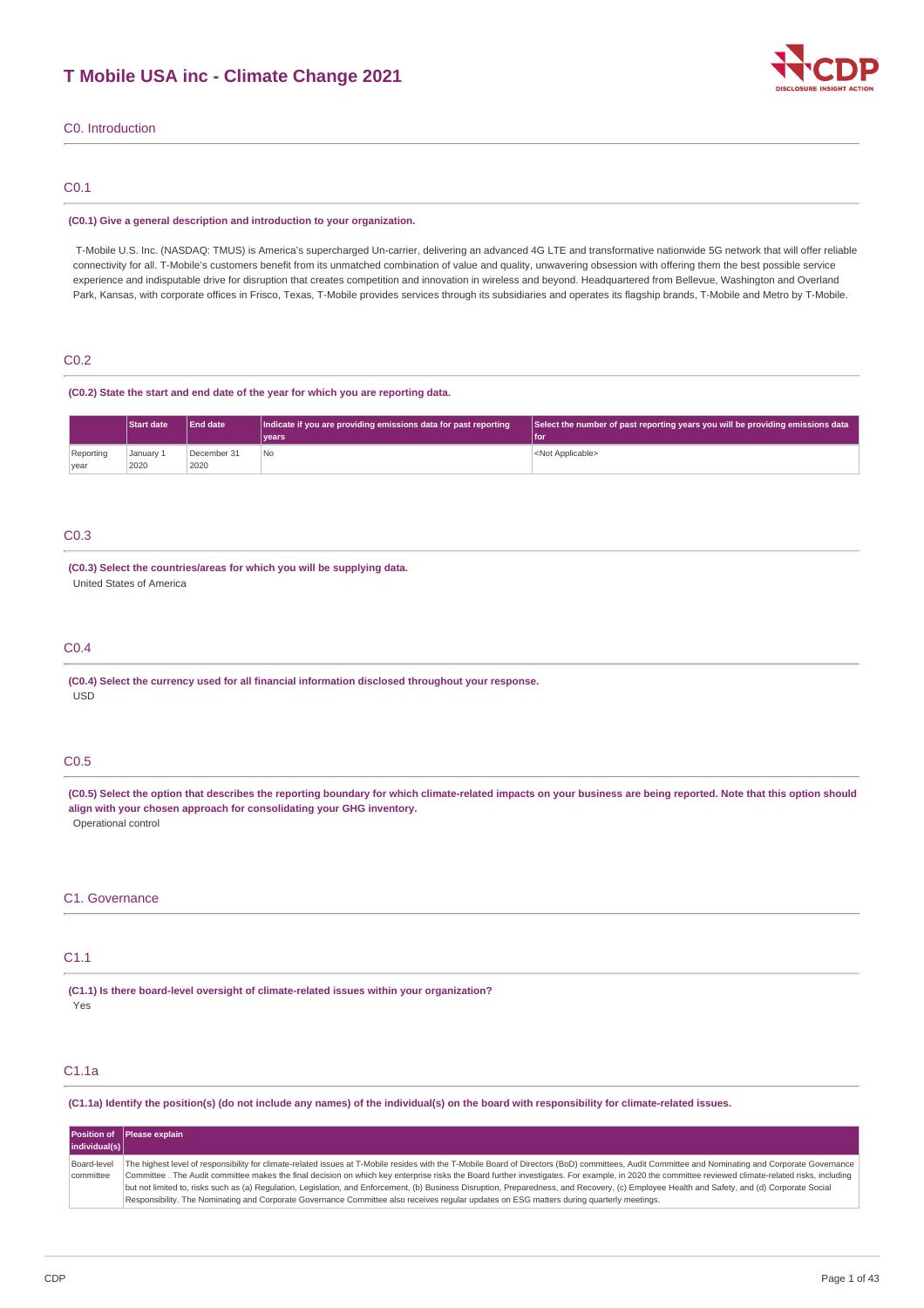### **(C1.1b) Provide further details on the board's oversight of climate-related issues.**

| with<br>which<br>climate-<br>related<br>۱a<br>scheduled<br>agenda<br>  item | <b>Frequency Governance</b><br>mechanisms<br>into which<br>climate-<br>related issues<br>  issues are   are integrated         | <b>Iboard-</b><br>llevel<br> oversight | Scope of Please explain                                                                                                                                                                                                                                                                                                                                                                                                                                                                                                                                                                                                                                                                                                                                                                                                                                                                                                                                                                                                                                                                                                                                                                                                                                                                                                                                                                                                                                                                                                                              |
|-----------------------------------------------------------------------------|--------------------------------------------------------------------------------------------------------------------------------|----------------------------------------|------------------------------------------------------------------------------------------------------------------------------------------------------------------------------------------------------------------------------------------------------------------------------------------------------------------------------------------------------------------------------------------------------------------------------------------------------------------------------------------------------------------------------------------------------------------------------------------------------------------------------------------------------------------------------------------------------------------------------------------------------------------------------------------------------------------------------------------------------------------------------------------------------------------------------------------------------------------------------------------------------------------------------------------------------------------------------------------------------------------------------------------------------------------------------------------------------------------------------------------------------------------------------------------------------------------------------------------------------------------------------------------------------------------------------------------------------------------------------------------------------------------------------------------------------|
| Scheduled<br>- some<br>meetings                                             | Reviewing and<br>quiding risk<br>management<br>policies<br>Monitoring<br>implementation<br>and<br>performance of<br>objectives | $<$ Not<br>Applicabl<br>e              | While the full Board of Directors has overall responsibility for risk oversight, the Board has delegated risk oversight responsibility for certain risks to committees of the Board.<br>On a regular basis, reports of all committee meetings, including the Audit Committee, are presented to the Board, and the Board periodically conducts deep dives on key<br>enterprise risks. The Audit Committee meets regularly and reviews a guarterly enterprise-wide risk assessment, including issues related to climate risk. To assist the Audit<br>Committee with its risk assessment function, the Senior Vice President, Internal Audit & Risk Management, who serves as the Chief Audit Executive, has direct<br>communications channels to the Audit Committee and has regular meetings with the Audit Committee and/or its members. They also update the Audit Committee on<br>significant issues raised by the Enterprise Risk and Compliance Committee. In the reporting year the Audit Committee reviewed several climate related risks in the<br>enterprise-wide risk assessment. These risks include (a) Requlation, Legislation, and Enforcement, (b) Business Disruption, Preparedness, and Recovery, (c) Employee<br>Health and Safety, and (d) Corporate Social Responsibility. Additionally, T-Mobile's EVP Chief Communications, Brand & Community Officer reports regularly to the<br>Nominating and Corporate Governance Committee on key environmental, social and governance issues, risks, opportunities, and progress updates. |

# C1.2

#### **(C1.2) Provide the highest management-level position(s) or committee(s) with responsibility for climate-related issues.**

| Name of the position(s) and/or committee(s)                                                    | Reporting<br>lline:    | Responsibility                                                                                    | Coverage of<br>responsibility | Frequency of reporting to the board on<br><b>climate-related issues</b> |
|------------------------------------------------------------------------------------------------|------------------------|---------------------------------------------------------------------------------------------------|-------------------------------|-------------------------------------------------------------------------|
| Other C-Suite Officer, please specify (President, Technology)                                  | $<$ Not<br>Applicable> | Both assessing and managing climate-related risks <not applicable=""><br/>and opportunities</not> |                               | As important matters arise                                              |
| Other C-Suite Officer, please specify (EVP Chief Communications,<br>Brand & Community Officer) | $<$ Not<br>Applicable> | Both assessing and managing climate-related risks <not applicable=""><br/>and opportunities</not> |                               | As important matters arise                                              |
| Other, please specify (Senior Vice President of Internal Audit & Risk<br>Management)           | $<$ Not<br>Applicable> | Both assessing and managing climate-related risks <not applicable=""><br/>and opportunities</not> |                               | <b>Quarterly</b>                                                        |

# C1.2a

(C1.2a) Describe where in the organizational structure this/these position(s) and/or committees lie, what their associated responsibilities are, and how climate**related issues are monitored (do not include the names of individuals).**

The President of Technology and the EVP Chief Communications, Brand & Community Officer have the highest level of responsibility and oversight related to the assessment and management of climate-related issues that impact the business. These positions both sit on the Senior Leadership Team and report directly to the Chief Executive Officer (CEO). The Nominating and Corporate Governance Committee and the Audit Committee have oversight regarding the assessment and management of climate-related issues among other issues and risks. The EVP Chief Communications, Brand & Community Officer provides regular updates to the Nominating and Corporate Governance Committee during quarterly board meetings on key environmental, social and governance issues, risks, opportunities, policy review and progress updates.

Reporting directly to the EVP Chief Communications Brand & Community Officer, the Vice President of Social Impact and Sustainability leads the development and refinement of the corporate purpose strategy, which includes the company's sustainability and climate action strategy. This position works with stakeholders from across the company and value-chain to understand the climate-related and environmental challenges facing the company and where there are the greatest areas of potential impact are in order to develop a strategic vision to address climate risks and opportunities. Supporting this work is the company's Sustainability Steering Committee, a cross-functional group led by the VP of Social Impact and Sustainability that oversees the enterprise-wide sustainability strategy. The Committee also evaluates and reviews the progress and impact of the company's sustainability initiatives and goals, including the company's climate action work.

The President of Technology oversees the company's network resilience strategy work, which includes addressing potential climate-related risks and developing risk mitigation strategies that underpin business continuity planning and investment. Supporting this work and reporting up to the Chief Procurement Officer, the Director of Sustainability and Infrastructure Sourcing oversees the day-to-day climate management operations. They oversee a team that includes dedicated sourcing and program managers who work on risk and opportunity identification, energy and emissions performance, renewable energy sourcing and other tasks related to managing climate change at T-Mobile. They also oversee the Energy Working Group (EWG), a cross-functional and cross-departmental team, focused on raising the visibility of energy efficiency as an opportunity for many divisions across the company by working with business units to set goals and track progress.

The Senior Vice President of Internal Audit & Risk Management serves as the Chief Audit Executive and has a direct communication channel to the Audit Committee for purposes of reporting or discussing concerns. The Chief Audit Executive receives monthly status reports of the Enterprise Continuity Program to assess business continuity efforts as well as provides a quarterly enterprise-wide risk assessment to the Audit Committee and communicates to them any significant issues raised by the Enterprise Risk and Compliance Committee. On a macro risk level, our Enterprise Risk Management team, working with the Financial Planning and Analysis group assesses the potential size and scope of climate-related risks as part of our broader quarterly Enterprise Risk Assessment process.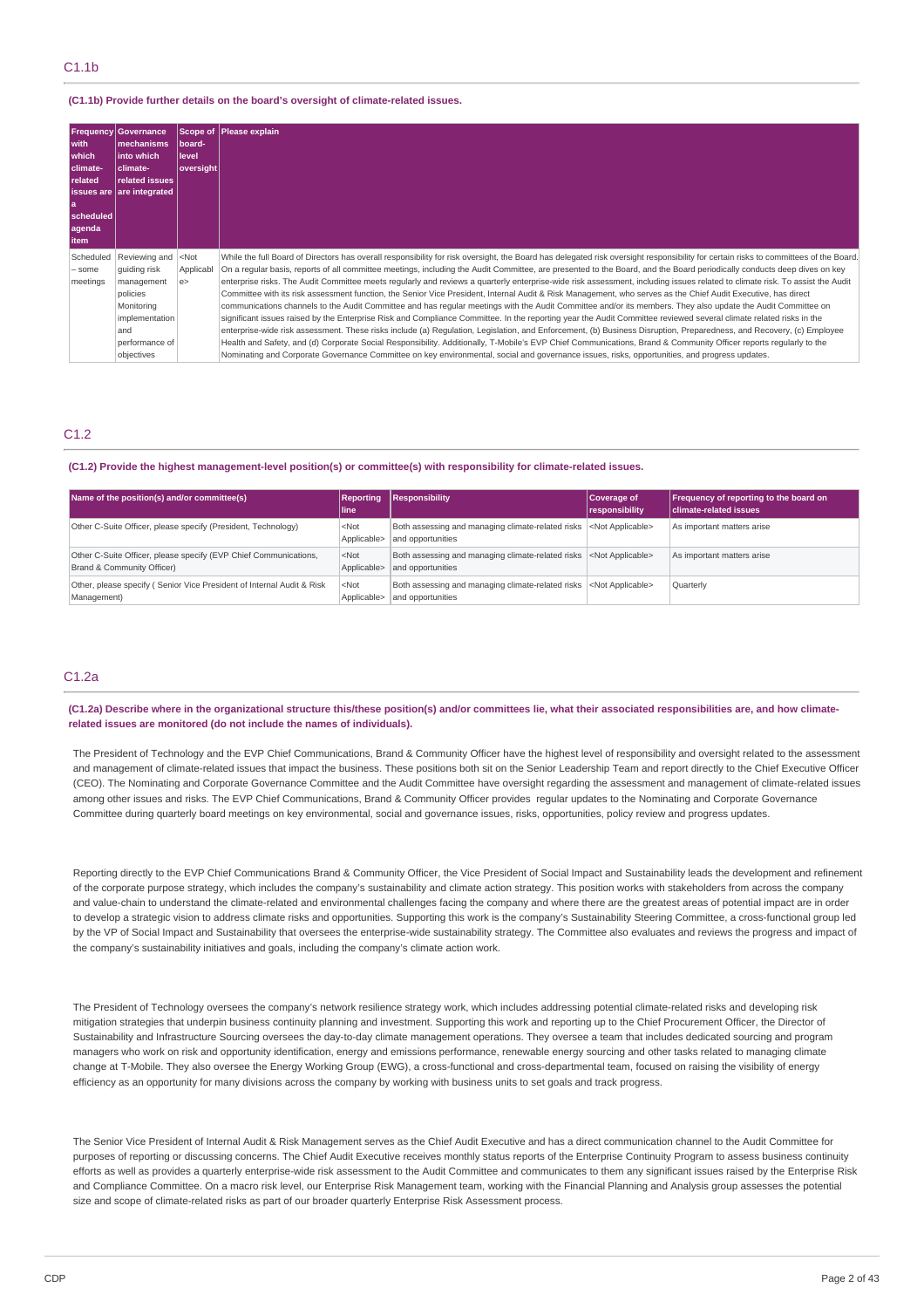(C1.3) Do you provide incentives for the management of climate-related issues, including the attainment of targets?

|       | Provide incentives for the management of climate-related issues | Comment |
|-------|-----------------------------------------------------------------|---------|
| Row 1 | No, and we do not plan to introduce them in the next two vears  |         |

# C2. Risks and opportunities

### C2.1

(C2.1) Does your organization have a process for identifying, assessing, and responding to climate-related risks and opportunities? Yes

### C2.1a

### **(C2.1a) How does your organization define short-, medium- and long-term time horizons?**

|                  | <b>From</b> | To               | Comment                                                                                                                                                                                                                                                           |
|------------------|-------------|------------------|-------------------------------------------------------------------------------------------------------------------------------------------------------------------------------------------------------------------------------------------------------------------|
|                  | l (years)   | ( <i>years</i> ) |                                                                                                                                                                                                                                                                   |
| Short-<br>term   |             |                  | Our Enterprise Risk Management team evaluates the time horizons of risks on the following ranges 0-6 months, 6-12, 12-24, 24-36, and 36+. We also evaluate the context of<br>likelihood, possibility of risk contagion, and potential velocity of the occurrence. |
| Medium-1<br>term |             |                  | Our Enterprise Risk Management team evaluates the time horizons of risks on the following ranges 0-6 months, 6-12, 12-24, 24-36, and 36+. We also evaluate the context of<br>likelihood, possibility of risk contagion, and potential velocity of the occurrence. |
| Long-<br>term    |             | 40               | Our Enterprise Risk Management team evaluates the time horizons of risks on the following ranges 0-6 months, 6-12, 12-24, 24-36, and 36+. We also evaluate the context of<br>likelihood, possibility of risk contagion, and potential velocity of the occurrence. |

# C2.1b

**(C2.1b) How does your organization define substantive financial or strategic impact on your business?**

Our Enterprise Risk Management team works with Financial Planning and Analysis group to evaluate the likelihood and impact of possible climate-related risks.

Definition: The team contextualizes substantive financial impact in terms of company Enterprise Value (EV), market capitalization plus company debt minus its cash. Substantive financial impact is defined as the threshold at which EV is threatened so as to raise climate-related risk to the enterprise level (this value has a wide range from 0 to \$4B+). So, for example, the team may evaluate the possibility of both higher maintenance costs and lowered revenues by a damaging weather event. In that case, the team would test to see if these effects would have a substantial impact on the Enterprise Value of the company.

C2.2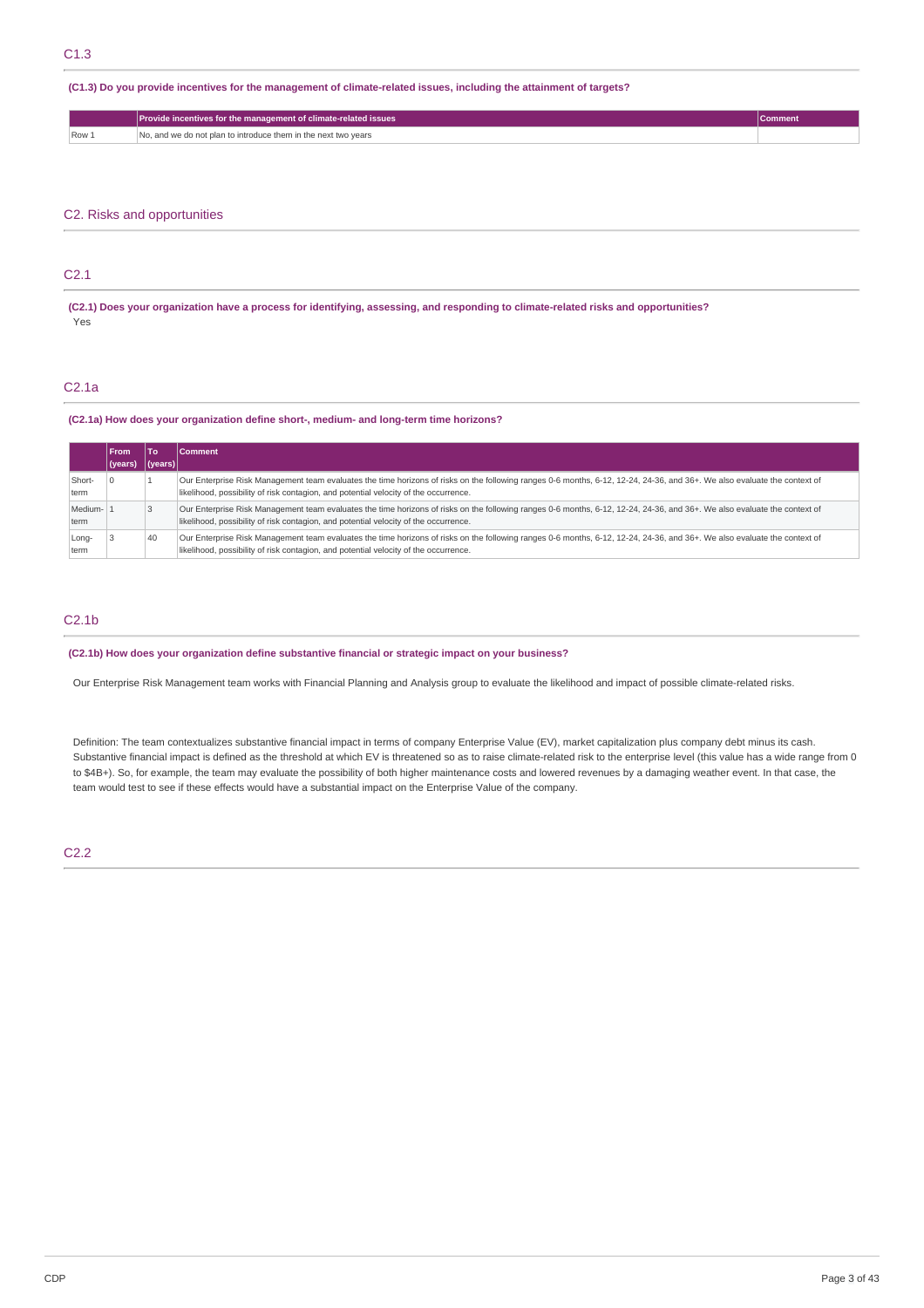#### **(C2.2) Describe your process(es) for identifying, assessing and responding to climate-related risks and opportunities.**

**Value chain stage(s) covered** Direct operations Upstream Downstream

**Risk management process** Integrated into multi-disciplinary company-wide risk management process

**Frequency of assessment** Annually

**Time horizon(s) covered**

Short-term Medium-term Long-term

#### **Description of process**

We are committed to understanding and addressing the risks and opportunities presented by climate change. Our Enterprise Risk Management team assesses the potential size and scope of climate-related risks as part of our broader quarterly Enterprise Risk Assessment process. A full read-out is reported to the Audit Committee of T-Mobile's Board of Directors on a quarterly basis. Identified enterprise risks are characterized in the context of likelihood and potential impact, with the report to the audit committee including risks with a substantive financial impact. Risk is considered on a short, medium and long-term basis. Our risk assessment also considers management's risk mitigation activities and controls in place to respond to identified enterprise risks, including climate-related risks. For instance, we partner with the business to track progress on network resiliency efforts, such as investment in permanent power back-up and prioritizing of network hardening efforts in hurricane prone areas. We are also tracking current and emerging risks in corporate social responsibility. Our sustainability team evaluates climate-related risks across multiple business units and the overall enterprise by conducting Task Force on Climate-related Financial Disclosures (TFCD) climate scenario analysis. We analyse the negative financial implications of an unstable environment, regulatory ambiguity, reputational risk and uncertain future energy costs and availability. On an asset level our Network Operations Centers conduct analysis to find where network hardening and redundancy can be improved to mitigate climate-related risks. Case study: Acute physical risk 2017 saw three of the costliest hurricanes in US history. These extreme weather events affected T-Mobile's [physical infrastructure] and in some cases disrupted day-to-day business which affected our ability to provide reliable service to our customers. This led to the upgrade of our Business Disruption risk to a standalone risk (partially taking aspects from network reliability and BCP from a technology risk). The severe impacts of the storms led to a revaluation of the potential effects of physical climate risk on T-Mobile's operations by the Enterprise Risk Management team. In response, T-Mobile actively updated its insurance coverage and action plans related to carrier network redundancy should such storms be expected to increase in frequency in the short, medium, and long-term. Upon the completion of these efforts, we moved this risk from 'managed' to 'monitored' and continue to assess acute physical risk regularly. Case study: Managing transition opportunities: resource efficiency As T-Mobile identified increased regulation as a risk, including effects such as a higher cost for energy, we have worked to reduce our energy load through energy efficiency measures. Even though data flowing through T-Mobile's network has increased by over 300% in the last five years, using energy-efficient technologies has allowed our energy intensity to decline by over 50%. Efficiency gains in cell towers have been made primarily through improvements in heating and cooling. By implementing new methods of efficiently controlling the on-site temperature of cell towers, T-Mobile is reducing the amount of propane, diesel and electricity needed for power. Other innovations in lighting controls, power factor improvements and on-site solar technology are continuously being developed to improve the performance and reliability of cellular equipment. This achievement is an example of how T-Mobile fundamentally incorporates sustainability into its long-term growth strategy while providing customers with more reliable service.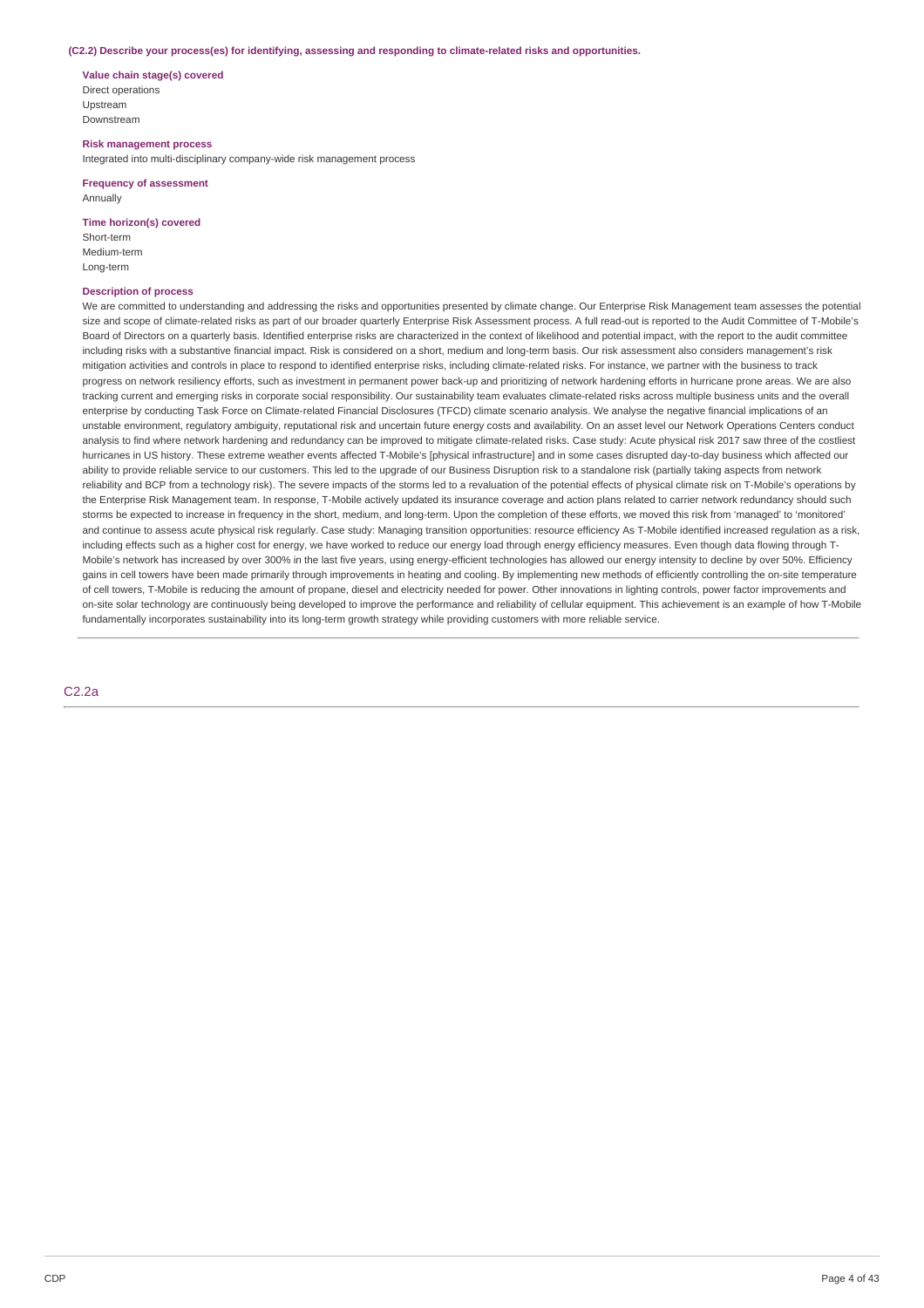#### **(C2.2a) Which risk types are considered in your organization's climate-related risk assessments?**

|                        | æ.<br>inclusion                    | Relevance Please explain                                                                                                                                                                                                                                                                                                                                                                                                                                                                                                                                                                                                                                                                                                                                                                                                                                                                                                                                                                                                                                                                                                                                                                                                                                                                                                                                                                                                                                                                                                                                                                                                                                                                                                                                                                                                                                                                                                                                                                                                                                                                                                                                         |
|------------------------|------------------------------------|------------------------------------------------------------------------------------------------------------------------------------------------------------------------------------------------------------------------------------------------------------------------------------------------------------------------------------------------------------------------------------------------------------------------------------------------------------------------------------------------------------------------------------------------------------------------------------------------------------------------------------------------------------------------------------------------------------------------------------------------------------------------------------------------------------------------------------------------------------------------------------------------------------------------------------------------------------------------------------------------------------------------------------------------------------------------------------------------------------------------------------------------------------------------------------------------------------------------------------------------------------------------------------------------------------------------------------------------------------------------------------------------------------------------------------------------------------------------------------------------------------------------------------------------------------------------------------------------------------------------------------------------------------------------------------------------------------------------------------------------------------------------------------------------------------------------------------------------------------------------------------------------------------------------------------------------------------------------------------------------------------------------------------------------------------------------------------------------------------------------------------------------------------------|
| Current<br>regulation  | Relevant.<br>always<br>included    | Our ability to provide services and generate revenues could be harmed by adverse regulatory action or changes to existing laws and regulations. Our renewable energy projects are<br>subject to state and federal laws and regulations. This includes our current wind farm projects in KS, OK, and IL. We review the current regulations that are required for these projects to<br>assess the risks of projects falling out of compliance or remaining financially viable. If regulations were to increase, this could increase the costs of energy from our renewable energy<br>projects. We stay informed of current and emerging regulation through our Government Affairs organization as well as our membership in Industry organizations such as GeSI.                                                                                                                                                                                                                                                                                                                                                                                                                                                                                                                                                                                                                                                                                                                                                                                                                                                                                                                                                                                                                                                                                                                                                                                                                                                                                                                                                                                                   |
| Emerging<br>regulation | Relevant.<br>always<br>included    | T-Mobile faces changes in regulations or in the regulatory framework under which we operate, including any increase in restrictions on the ability to operate our networks, could adversely<br>affect our business, financial condition and operating results. For example, adverse regulation on renewable technology would be a potential risk as we source much of the energy we use<br>from renewable sources and increased regulation could affect energy costs. We stay informed of current and emerging regulation through our Government Relations department as well<br>as our membership in Industry organizations such as GeSI.                                                                                                                                                                                                                                                                                                                                                                                                                                                                                                                                                                                                                                                                                                                                                                                                                                                                                                                                                                                                                                                                                                                                                                                                                                                                                                                                                                                                                                                                                                                       |
| Technology             | Relevant,<br>always<br>included    | As a large mobile communications provider, T-Mobile is susceptible to any material changes in available technology that could affect deployment costs and performance. For example, we<br>examine the financial risks associated with the deployment of more energy efficient and lower emission technology when making upgrades and additions to our mobile network<br>infrastructure. We have a robust technology organization as well as an Energy Working Group, which informs our understanding of the technology landscape as it relates to climate-related<br>issues.                                                                                                                                                                                                                                                                                                                                                                                                                                                                                                                                                                                                                                                                                                                                                                                                                                                                                                                                                                                                                                                                                                                                                                                                                                                                                                                                                                                                                                                                                                                                                                                     |
| Legal                  | Relevant,<br>sometimes<br>included | T-Mobile is regularly involved in a number of legal proceedings before various state and federal courts, the FCC, the FTC, other federal agencies, and state and local regulatory agencies,<br>including state attorneys general. Such legal proceedings can be complex, costly, and highly disruptive to our business operations by diverting the attention and energy of management<br>and other key personnel. We have a legal department which actively manages risk the company faces from potential legal action. For example, we examine our potential exposure to<br>litigation from outages or disruptions in our mobile networks caused by climate-related factors.                                                                                                                                                                                                                                                                                                                                                                                                                                                                                                                                                                                                                                                                                                                                                                                                                                                                                                                                                                                                                                                                                                                                                                                                                                                                                                                                                                                                                                                                                    |
| Market                 | Relevant.<br>always<br>included    | T-Mobile's business, financial condition, and operating results are sensitive to changes in general economic conditions, including energy costs, and other macro-economic factors. Difficult,<br>or worsening, general economic conditions could have a material adverse effect on our business, financial condition, and operating results. For example, we review the potential<br>implications of an increase in costs to the raw materials due to changes in market conditions as a result of climate change.                                                                                                                                                                                                                                                                                                                                                                                                                                                                                                                                                                                                                                                                                                                                                                                                                                                                                                                                                                                                                                                                                                                                                                                                                                                                                                                                                                                                                                                                                                                                                                                                                                                |
| Reputation             | Relevant.<br>always<br>included    | Corporate Social Responsibility and Sustainability are important aspects of what makes T-Mobile the Un-Carrier. Our brand strength is vital to our business success. If the company<br>neglects its social or environmental responsibilities it could face negative consequences from customers, employees, and other key stakeholders. For example, we review the potential<br>impact of stakeholder concern and negative stakeholder feedback. As a result of this, we are working to improve our transparency in several ways, including creating a reporting section on<br>our external website that provides relevant ESG (Environment, Social, and Governance) data/metrics that are important to our key stakeholders                                                                                                                                                                                                                                                                                                                                                                                                                                                                                                                                                                                                                                                                                                                                                                                                                                                                                                                                                                                                                                                                                                                                                                                                                                                                                                                                                                                                                                     |
| Acute<br>physical      | Relevant,<br>always<br>included    | If T-Mobile were to face failures of our or others' systems, networks, or infrastructure, it could prevent us from providing reliable service. Which could materially adversely affect our<br>reputation and financial condition. Examples of these risks include physical damage, power surges or outages, or equipment failure, including those as a result of severe weather, natural<br>disasters. For example, in 2020, 30 events were focused on by the Emergency Management team. They ranged from hurricanes, fires, power shutoffs, and other events. The total spends<br>for 2020 was over \$95M for all these events. In 2019 there were 9 major weather events including tornado's and windstorms in the Dallas area, tropical storms along the coast, power<br>outages in California and flooding in Houston. We recognized \$19.5M in costs associated with the weather events, a portion of which was recovered from insurance. In 2018 there were<br>disasters in the form of a Hawaii volcano, California wildfires, and hurricanes (Lane, Florence, and Michael). During 2018, we recognized \$61 million in costs related to hurricanes,<br>including \$36 million in incremental costs to maintain services primarily in Puerto Rico related to hurricanes that occurred in 2017 and \$25 million related to hurricanes that occurred in<br>2018. We have an active Business Continuity team which does scenario planning for acute physical conditions. We stand ready 24/7/365 to support communities with network response<br>teams, telecommunications infrastructure and employee volunteers to lend a hand and ensure network reliability. And we've donated millions of dollars in calls, texts, and equipment to<br>assist relief efforts around the world. For business and government customers, T-Mobile's Persistent Communications solution combines Wi-Fi calling with the ability to access satellite<br>services for back-haul connectivity. This allows first responders and incident commanders to stay connected using their everyday Wi-Fi-enabled phones, even when commercial wireless<br>networks are out of service. |
| Chronic<br>physical    | Relevant,<br>always<br>included    | If T-Mobile were to face failures of our or others' systems, networks, or infrastructure, it could prevent us from providing reliable service. Which could materially adversely affect our<br>reputation and financial condition. Examples of these risks include physical damage, power surges or outages, or equipment failure, including those as a result of severe weather, natural<br>disasters. We have Network Operation Centers (NOCs) that closely manage network traffic. We see trends over time and respond to where our networks and retail need additional<br>hardening.                                                                                                                                                                                                                                                                                                                                                                                                                                                                                                                                                                                                                                                                                                                                                                                                                                                                                                                                                                                                                                                                                                                                                                                                                                                                                                                                                                                                                                                                                                                                                                          |

### C2.3

(C2.3) Have you identified any inherent climate-related risks with the potential to have a substantive financial or strategic impact on your business? Yes

#### C2.3a

(C2.3a) Provide details of risks identified with the potential to have a substantive financial or strategic impact on your business.

# **Identifier**

Risk 1

# **Where in the value chain does the risk driver occur?**

Direct operations

### **Risk type & Primary climate-related risk driver**

Acute physical Increased severity and frequency of extreme weather events such as cyclones and floods

### **Primary potential financial impact**

Increased direct costs

### **Climate risk type mapped to traditional financial services industry risk classification** <Not Applicable>

#### **Company-specific description**

Extreme weather events can impact critical infrastructure needed to provide service to our customers. With continued digital transformation of the world we operate in, reliable wireless services are becoming more critical in people's lives, despite increasing severity and frequency of extreme weather events as a result of climate change and the aging grid infrastructure. Our engineering and rapid response teams quickly activate emergency equipment such as fuel trucks, mobile Cell on Wheels (COWs) and back-up power solutions, including portable generators. For the California Wildfires, Hurricanes Florence and Michael, and the Hawaii Volcano, T-Mobile donated \$2.6 million in in-kind donations (hotspots, phones, etc). During 2018, we recognized \$61 million in costs related to hurricanes, including \$36 million in incremental costs to maintain services primarily in Puerto Rico related to hurricanes that occurred in 2017 and \$25 million related to hurricanes that occurred in 2018.

### **Time horizon**

Short-term

**Likelihood**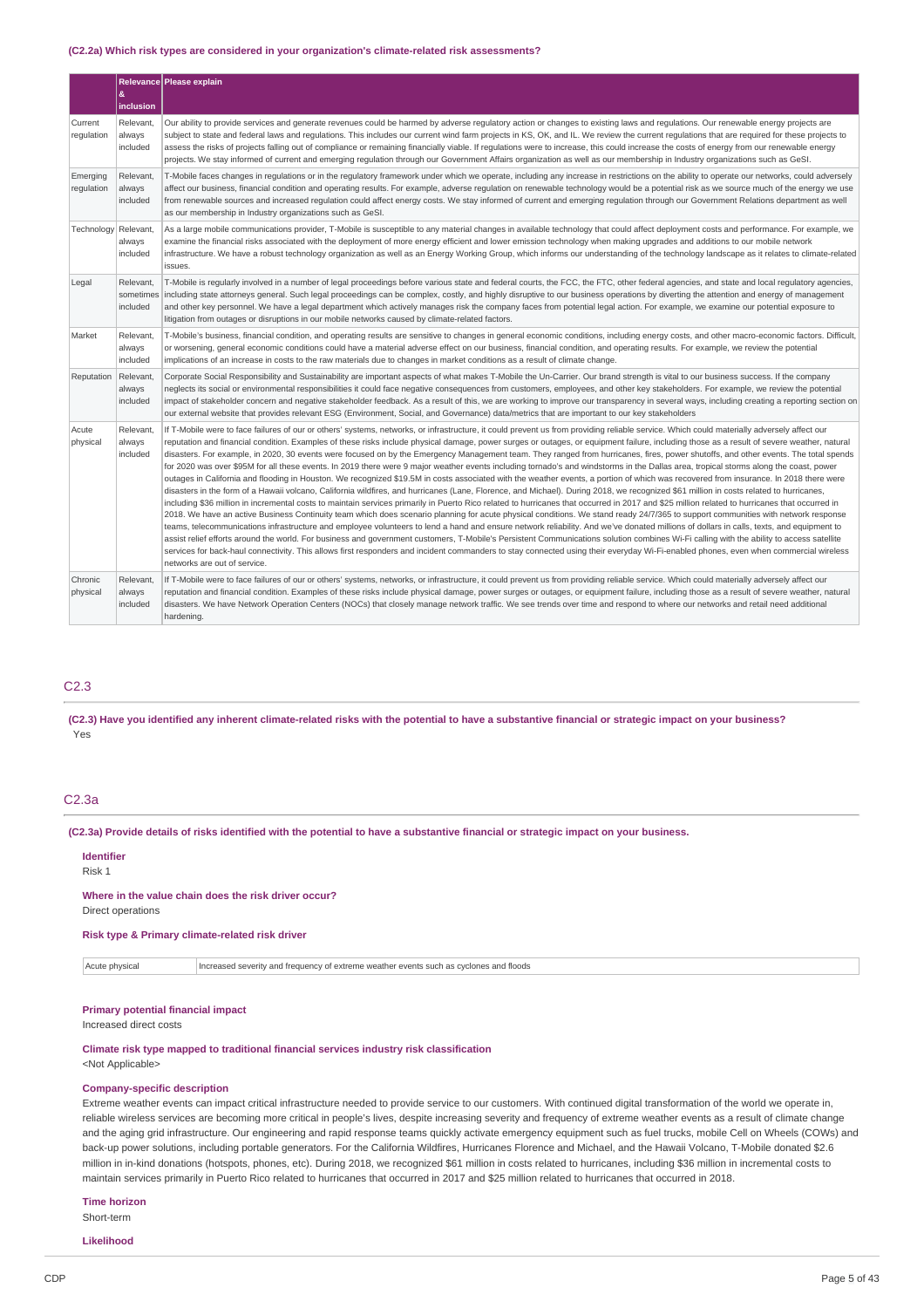#### Likely

#### **Magnitude of impact** Medium

**Are you able to provide a potential financial impact figure?** Yes, an estimated range

**Potential financial impact figure (currency)**

<Not Applicable>

**Potential financial impact figure – minimum (currency)**

 $\cap$ 

**Potential financial impact figure – maximum (currency)** 95000000

#### **Explanation of financial impact figure**

Such events could cause us to lose customers, lose revenue, incur expenses, suffer reputational damage, and subject us to litigation or governmental investigation. Remediation costs could include liability for information loss, repairing infrastructure and systems, and/or costs of incentives offered to customers. Our insurance may not cover, or be adequate to fully reimburse us for, costs and losses associated with such events. During 2018, we recognized \$61 million in costs related to hurricanes, including \$36 million in incremental costs to maintain services primarily in Puerto Rico related to hurricanes that occurred in 2017 and \$25 million related to hurricanes that occurred in 2018. In 2020 30 events were focused on by the Emergency Management team. They ranged from hurricanes, fires, power shutoffs, and other events. The total spends for 2020 was over \$95M for all these events. We estimate the financial impact as being between 0 and 95,000,000 by using the actual figure for 2020 as a stand-in for potential risk

### **Cost of response to risk**

350000000

#### **Description of response and explanation of cost calculation**

T-Mobile evaluates our sites for how vulnerable they are to environmental changes. We have strong backup systems and built in redundancy for our network operations including critical data centers and other facilities. We deploy a variety of fuel cells, generators, batteries and other alternative energy sources depending on the location and needs of the site. Overall, we are spending more than \$350,000,000 over a three-year period to harden our network. Case study: Acute physical risk 2017 saw three of the costliest hurricanes in US history. These extreme weather events affected T-Mobile's [physical infrastructure] and in some cases disrupted day-to-day business which affected our ability to provide reliable service to our customers. This led to the upgrade of our Business Disruption risk to a standalone risk (partially taking aspects from network reliability and BCP from a technology risk). The severe impacts of the storms led to a revaluation of the potential effects of physical climate risk on T-Mobile's operations by the Enterprise Risk Management team. In response, T-Mobile actively updated its insurance coverage and action plans related to carrier network redundancy should such storms be expected to increase in frequency in the short, medium, and/or long-term. Upon the completion of these efforts, we moved this risk from 'managed to monitored' and continue to assess acute physical risk regularly.

#### **Comment**

The financial impact depends on the nature of the extreme weather events we face in a given year.

**Identifier**

Risk 2

#### **Where in the value chain does the risk driver occur?**

Direct operations

#### **Risk type & Primary climate-related risk driver**

 $\boxed{\color{red}\blacksquare}$  Emerging regulation  $\boxed{\color{red}\blacksquare}$  Mandates on and regulation of existing products and services

### **Primary potential financial impact**

Increased indirect (operating) costs

### **Climate risk type mapped to traditional financial services industry risk classification**

<Not Applicable>

#### **Company-specific description**

Our ability to provide services and generate revenues could be harmed by adverse regulatory action or changes to existing laws and regulations. This is true across a variety of issues the company faces, including any regulation that creates higher cost burdens on our products or services. Additionally, we could lose revenue as regulation could have the impact of raising taxes or fees for wireless service for our customers. One possible example of this risk could be future state or federal regulation that requires us to operate without reliance on the power grid in times of extreme weather events. This would require more backup power amongst other costs and burdens on our ability to deliver service safely in a state of emergency.

**Time horizon**

Medium-term

**Likelihood** About as likely as not

**Magnitude of impact** Medium

**Are you able to provide a potential financial impact figure?** Yes, a single figure estimate

**Potential financial impact figure (currency)** 350000000

**Potential financial impact figure – minimum (currency)** <Not Applicable>

**Potential financial impact figure – maximum (currency)** <Not Applicable>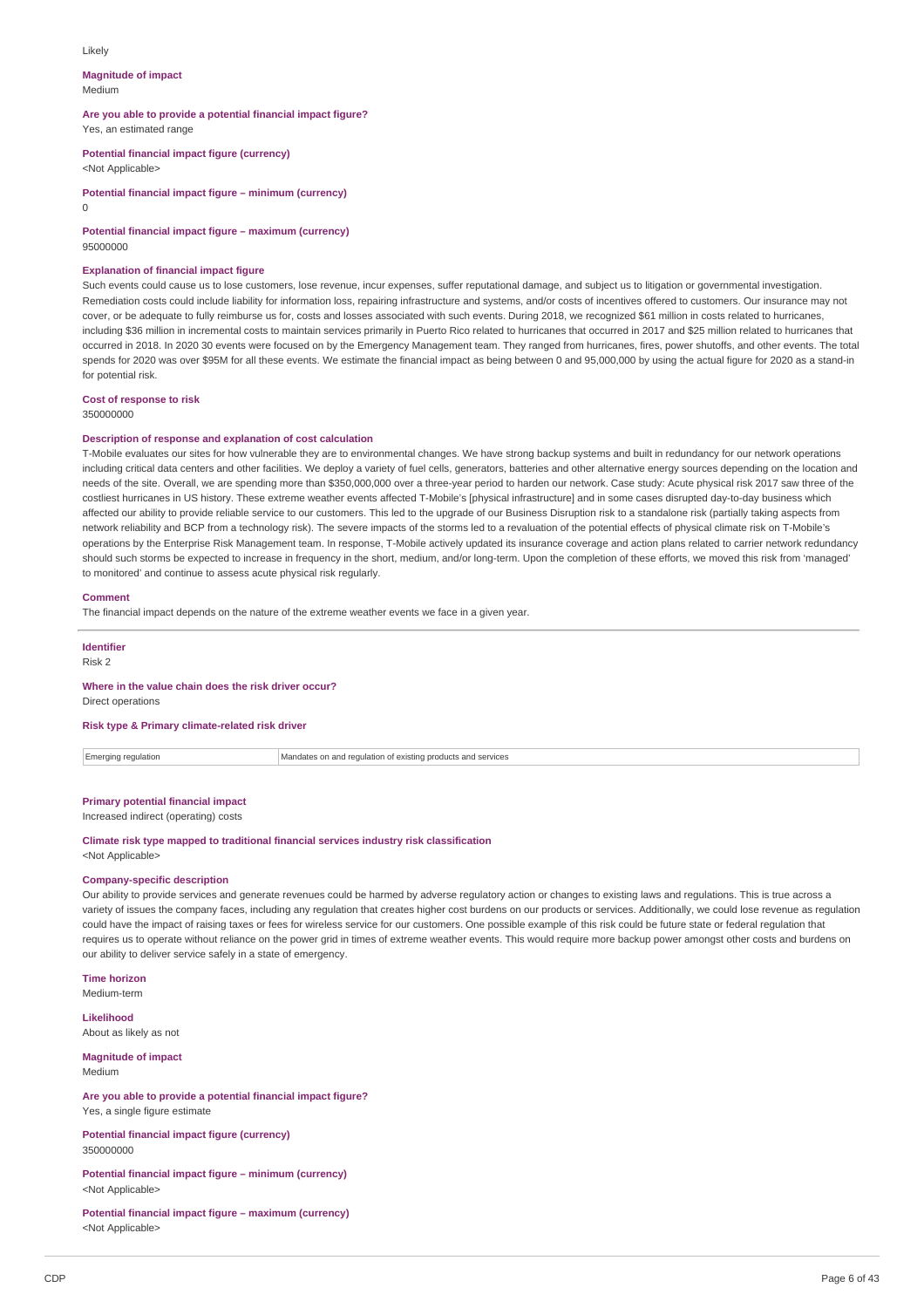#### **Explanation of financial impact figure**

If by regulation we were required to operate without reliance on the power grid in times of extreme weather events we would require more backup power amongst other costs and burdens. We are currently investing more than \$350,000,000 over a three-year period in hardening our network, this figure could potentially double if we needed to supply power without the utility for extended periods of time.

#### **Cost of response to risk**

 $\theta$ 

#### **Description of response and explanation of cost calculation**

We report a cost of zero as staying informed of current and emerging regulation is part of our normal operations. We stay informed of current and emerging regulation through our Government Affairs department as well as our membership in Industry organizations such as GeSI.

#### **Comment**

N/A

### **Identifier**

Risk 3

#### **Where in the value chain does the risk driver occur?**

Upstream

#### **Risk type & Primary climate-related risk driver**

Market Increased cost of raw materials

#### **Primary potential financial impact**

#### Increased direct costs

**Climate risk type mapped to traditional financial services industry risk classification**

<Not Applicable>

#### **Company-specific description**

We depend on suppliers, their subcontractors, and other third parties in order for us to efficiently operate our business. While we do not operate in all of the areas in which our suppliers operate, we understand that to some extent our suppliers, for example network hardware suppliers, ability to withstand and recover from climate shocks in their regions (such as Southeast Asia) has a direct impact on our company's business. We commonly rely upon the suppliers to provide contractual assurances and accurate information regarding risks associated with their provision of products or services in accordance with our expectations and standards such as our supplier code of conduct and our third party-risk management standards. Disruptions or failure of such suppliers to adequately perform could have a material adverse effect on our business, financial condition, and operating results.

### **Time horizon**

Medium-term

#### **Likelihood**

Likely

#### **Magnitude of impact** Medium

#### **Are you able to provide a potential financial impact figure?**

Yes, a single figure estimate

#### **Potential financial impact figure (currency)** 100000000

**Potential financial impact figure – minimum (currency)** <Not Applicable>

### **Potential financial impact figure – maximum (currency)** <Not Applicable>

#### **Explanation of financial impact figure**

For example, if a large vendor that supplies hardware for our network was to experience a supply chain shock, they could face higher costs that they could pass on to us as a customer. If that vendor raised their prices 10% and we were unable to find a cost mitigation strategy we would be spending potentially an additional \$100M if the event raised prices for the entire year

#### **Cost of response to risk** 400000

#### **Description of response and explanation of cost calculation**

A third-party risk management process is conducted through a program called Enterprise Supplier Risk Assessment Program (ESRAP). The program assesses risk exposure to a third-party based on the goods or services to be provided by that entity (this includes suppliers, vendors, consultants, service providers and any other entity with whom we have a business relationship). The outcome of ESRAP informs what additional due diligence risk assessments may be required of the third-party before they can be engaged, or re-engaged, by T-Mobile. While there are a few limited classes of engagement (such as working with taxing authorities) that do not require an ESRAP, the vast majority of third-parties are required to go through the process. The Sustainability team is also currently adopting enhanced environmental and social screening of our suppliers. Our management of supply chain related climate risk is integrated into our standard operating procedures, but we are spending approximately \$400,000 over a three-year period to upgrade our screening capabilities.

### **Comment**

N/A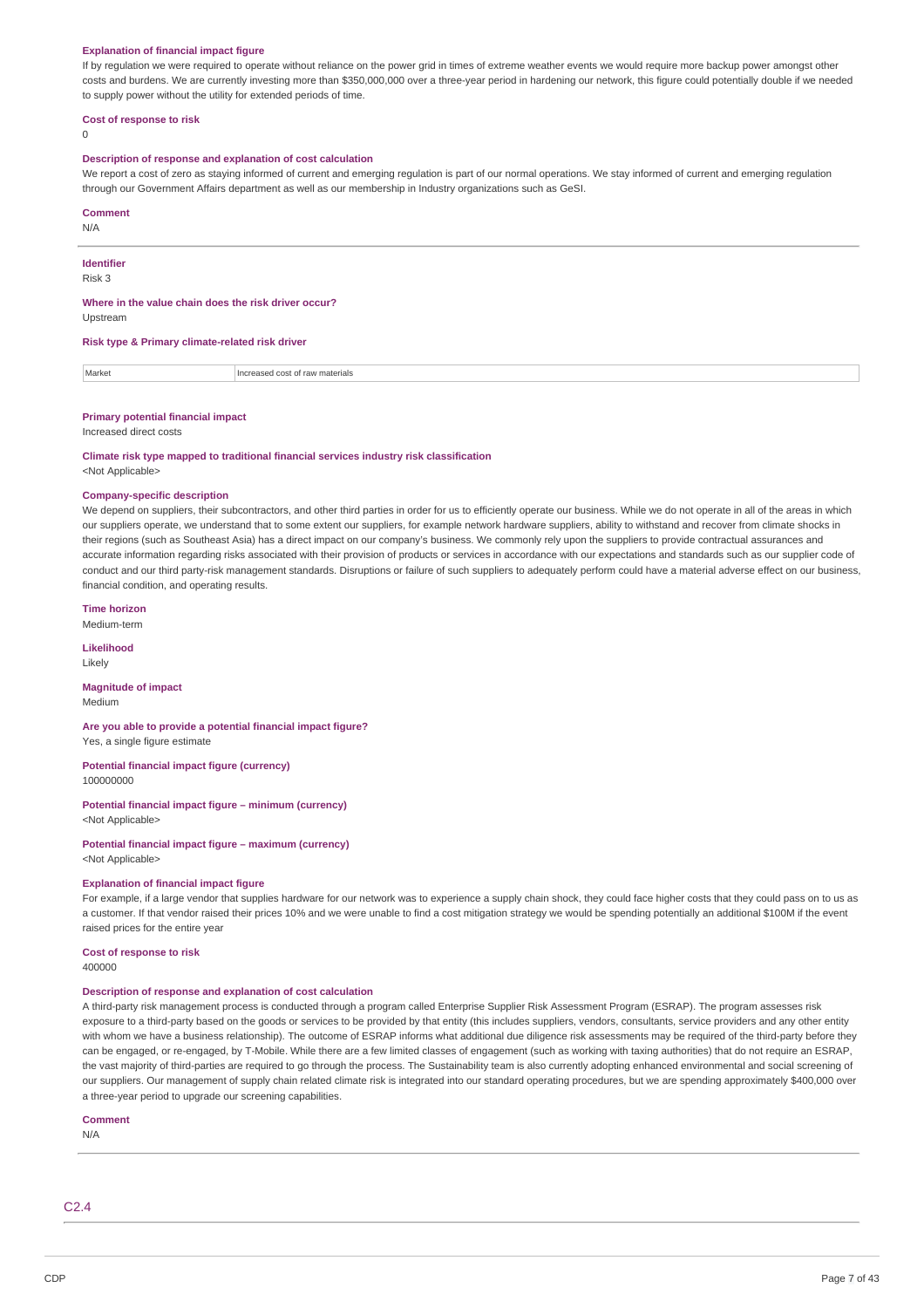### C2.4a

(C2.4a) Provide details of opportunities identified with the potential to have a substantive financial or strategic impact on your business.

**Identifier**  $Onn1$ 

**Where in the value chain does the opportunity occur?**

Direct operations **Opportunity type**

Energy source

**Primary climate-related opportunity driver** Use of lower-emission sources of energy

**Primary potential financial impact**

Reduced indirect (operating) costs

### **Company-specific description**

T-Mobile utilizes approximately 7 million megawatt hours (MWh) of energy across our headquarters, stores, cell towers, call centers and other locations . To address this energy use, T-Mobile has taken the initiative to enter the renewable energy space. Through our renewable energy use we plan to cut our energy costs by around \$100 million in the next 15 years with the executed Renewable Energy Purchase Agreements. The REPAs consists of two components: (1) an energy forward agreement that is net settled based on energy prices and the energy output generated by the facility and (2) a commitment to purchase environmental attributes ("EACs") in the same amount as the energy output generated by the facility. T-Mobile USA will net settle the forward agreement and acquire the EACs monthly by paying, or receiving, an aggregate net payment based on two variables (1) the facility's energy output (2) the difference between (a) an initial fixed price, subject to annual escalation, and (b) current local marginal energy prices during the monthly settlement period. We are also working to lower our carbon footprint by taking advantage of our merger with Sprint. Finding ways to increase our service coverage while reducing the energy load of our combined assets.

**Time horizon** Long-term

**Likelihood** Very likely

**Magnitude of impact** Medium-high

### **Are you able to provide a potential financial impact figure?**

Yes, a single figure estimate

**Potential financial impact figure (currency)** 100000000

**Potential financial impact figure – minimum (currency)** <Not Applicable>

### **Potential financial impact figure – maximum (currency)** <Not Applicable>

#### **Explanation of financial impact figure**

T-Mobile utilizes approximately 7 million megawatt hours (MWh) of energy across our headquarters, stores, cell towers, call centers and other locations. To address this energy use, T-Mobile has taken the initiative to enter the renewable energy space. Through our renewable energy use we plan to cut our energy costs by around \$100 million in the next 15 years with the executed Renewable Energy Purchase Agreements. The REPAs consists of two components: (1) an energy forward agreement that is net settled based on energy prices and the energy output generated by the facility and (2) a commitment to purchase environmental attributes ("EACs") in the same amount as the energy output generated by the facility. T-Mobile USA will net settle the forward agreement and acquire the EACs monthly by paying, or receiving, an aggregate net payment based on two variables (1) the facility's energy output (2) the difference between (a) an initial fixed price, subject to annual escalation, and (b) current local marginal energy prices during the monthly settlement period.

**Cost to realize opportunity**

 $\Omega$ 

#### **Strategy to realize opportunity and explanation of cost calculation**

To respond to this cost-saving opportunity, T-Mobile has taken the initiative to enter the renewable energy space. Through our renewable energy use we plan to cut our energy costs by around \$100 million in the next 15 years. The cost to realize this opportunity is \$0 as the capital costs on these projects have thus far been negligible. Below are three case studies of active major renewable energy projects: 1. Red Dirt Wind Project – Located in Oklahoma it started producing renewable energy for T-Mobile in December 2017. Our long-term agreement is for up to 160MW of the overall 300MW Red Dirt wind project. The Red Dirt wind project is owned and operated by Enel Green Power North America, Inc. ("EGPNA") and is one of EGPNA's largest wind farms in Oklahoma. 2. In January 2018, T-Mobile unveiled its second major wind project, Infinity Renewables' Solomon Forks Wind Project in Kansas, with power generation began operating in July 2019. The power purchase agreement adds another 160MW of wind energy to the T-Mobile portfolio. 3. Otter Creek Wind Project, located in LaSalle County, Illinois adds 158MW of capacity to our portfolio and is online as of March 2020. Combined, the three projects give T-Mobile nearly 480 MW of Renewable Energy capacity. Overall, we have signed deals for over 1 GW of new capacity, diversifying our portfolio in scale, technology and geography. By 2021 we will be producing over 3,000 GWh of renewable energy annually.

#### **Comment**

N/A

**Identifier**

Opp<sub>2</sub>

**Where in the value chain does the opportunity occur?** Direct operations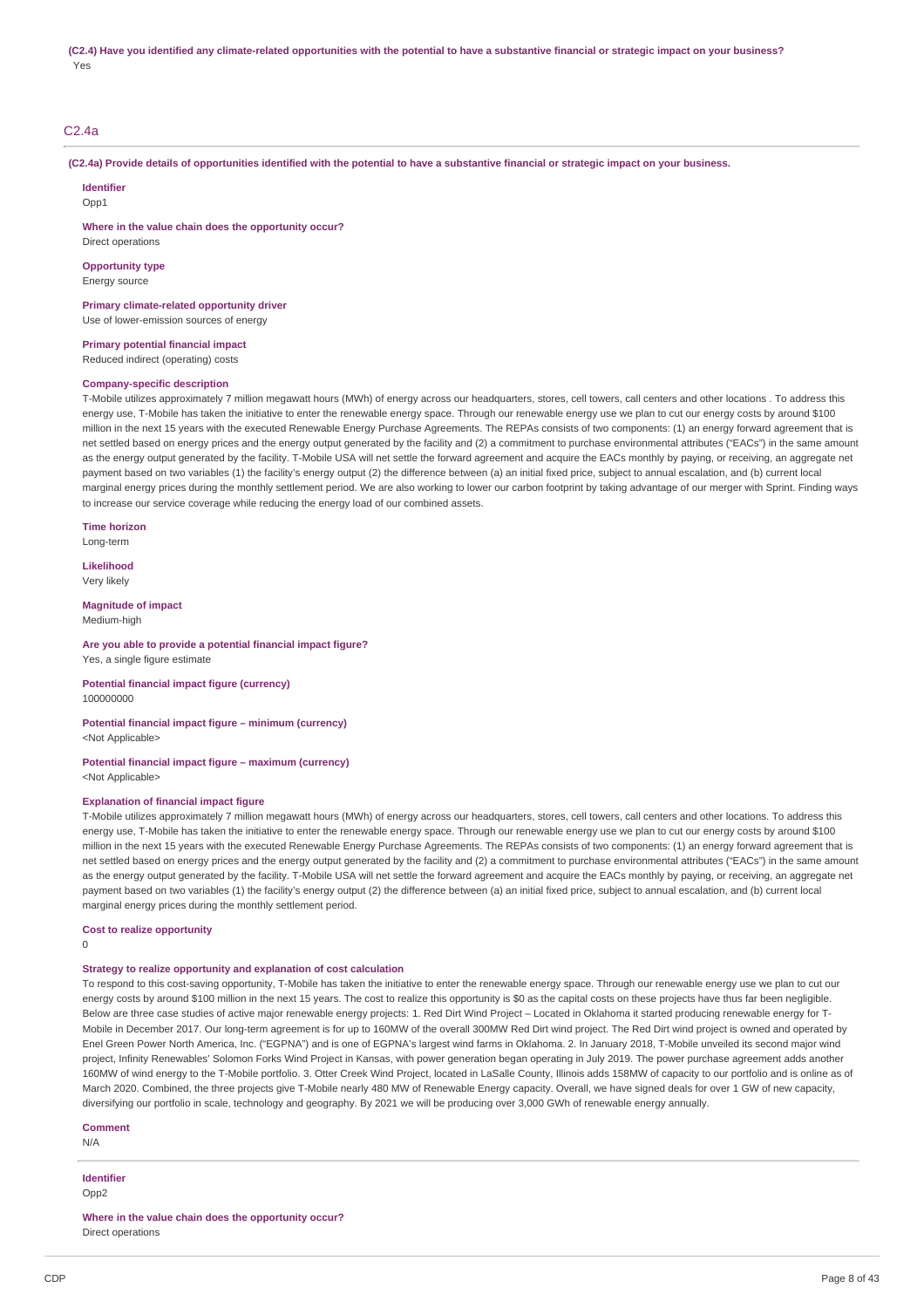### **Opportunity type**

Resource efficiency

### **Primary climate-related opportunity driver**

Use of more efficient production and distribution processes

### **Primary potential financial impact**

Reduced indirect (operating) costs

#### **Company-specific description**

We are constantly looking to innovate, making our service the best it can be for our customers while reducing our environmental impact in the process. Finding efficiency through technological innovation can improve our network and lower our cost to operate. We do this by employing existing technology as well as devoting research to boost energy efficiency and reduce energy usage across T-Mobile's entire business. This leads to sizable effects in our energy reduction given the energy intensity of network towers and data centers.

**Time horizon** Short-term

**Likelihood**

Very likely

**Magnitude of impact** Medium

**Are you able to provide a potential financial impact figure?** Yes, a single figure estimate

**Potential financial impact figure (currency)** 100000000

**Potential financial impact figure – minimum (currency)** <Not Applicable>

**Potential financial impact figure – maximum (currency)** <Not Applicable>

#### **Explanation of financial impact figure**

A decrease in energy use of 15% could potentially result in a savings of over \$100,000,000 with the assumption of energy priced at \$.10 per KwH.

**Cost to realize opportunity**

#### 0

#### **Strategy to realize opportunity and explanation of cost calculation**

Through the lens of sustainability, we are finding new ways to use emerging technologies to make our network more powerful and/or efficient. This has the result of both decreasing our cost to operate and improve our service to our customers. This is a double win for T-Mobile and our customers. Even though data flowing through T-Mobile's network has increased by over 300% in the last five years, using energy-efficient technologies has allowed our energy intensity to decline by over 50%. Efficiency gains in cell towers have been made primarily through improvements in heating and cooling. By implementing new methods of efficiently controlling the on-site temperature of cell towers, T-Mobile is reducing the amount of propane, diesel and electricity needed for power. Other innovations in lighting controls, power factor improvements and on-site solar technology are continuously being developed to improve the performance and reliability of cellular equipment. This achievement is an example of how T-Mobile fundamentally incorporates sustainability into its long-term growth strategy while providing customers with more reliable service. These innovations are a result of our R&D team's regular responsibilities. Therefore, there is no additional cost to realize this opportunity and have evaluated the figure to be \$0.

#### **Comment**

Capital costs are not estimated but would be necessary to achieve some sustainability opportunities.

**Identifier** Opp3

**Where in the value chain does the opportunity occur?** Direct operations

**Opportunity type** Products and services

**Primary climate-related opportunity driver** Shift in consumer preferences

#### **Primary potential financial impact**

Increased revenues resulting from increased demand for products and services

### **Company-specific description**

Through our Un-carrier strategy, we've disrupted the wireless communications services industry by listening to our customers and providing them with added value and an exceptional experience. Over the past 7 years our growth has skyrocketed. We have proven that doing what's right for the customer is also good for business. Embedded in our mission to be the best in the world at connecting customers to their world are three simple elements: the world we live in, the people that live in it, and the technology that connects us to this world. This is at the heart of our strategy and how we view our ability to impact and influence the world around us. We understand that everything is connected. People can't thrive unless our planet, the world that sustains us, is thriving. The health, well-being and livelihoods of generations to come, and our business, depends on the actions we take NOW to ensure that our planet thrives. We view combatting climate change and making our business more sustainable through investments in areas like renewable energy as a tremendous opportunity for T-Mobile to challenge the status quo and seize both financial opportunity and show leadership on an issue that our customers care about.

**Time horizon**

Long-term

**Likelihood** Virtually certain

**Magnitude of impact** Medium-high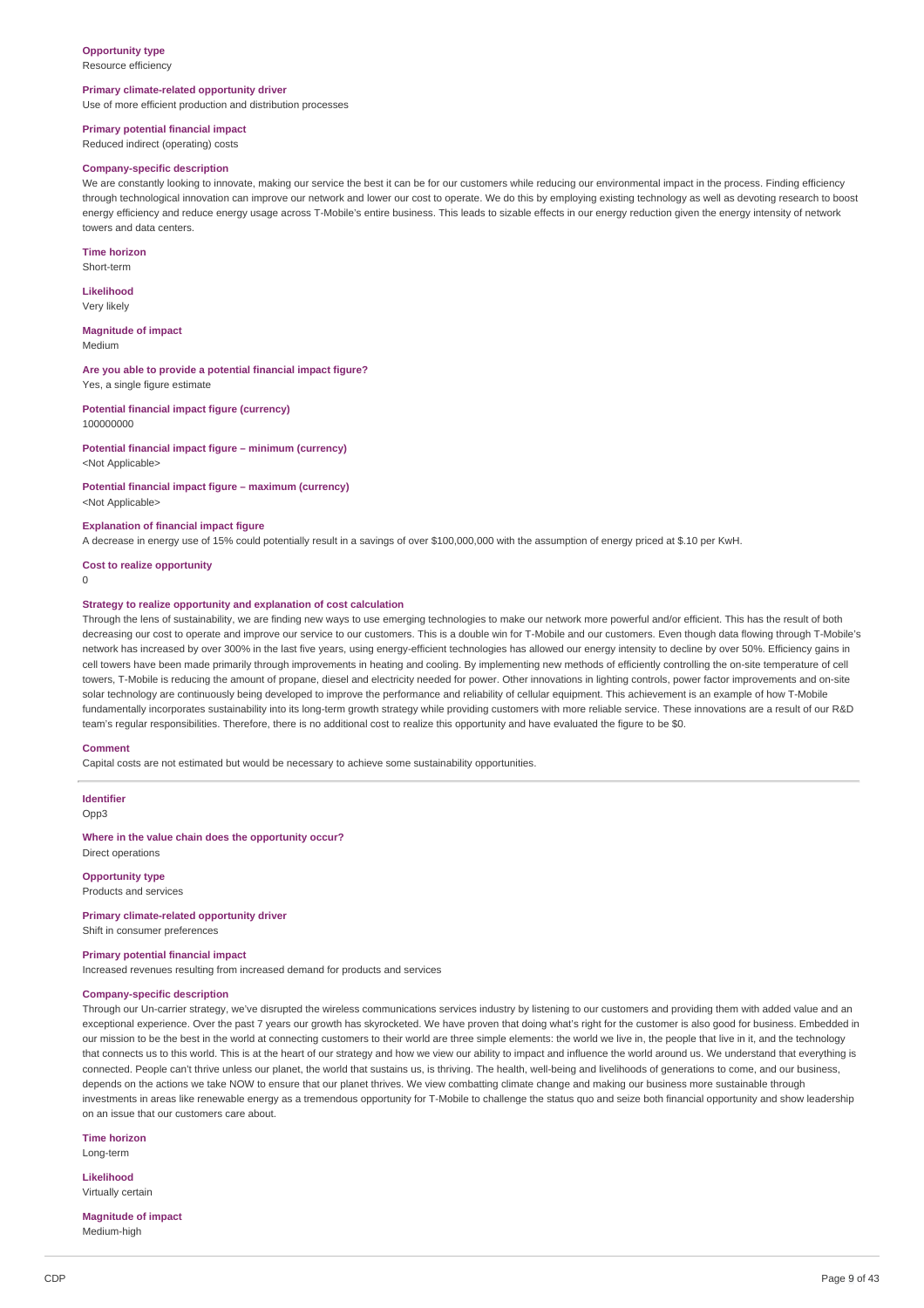#### **Are you able to provide a potential financial impact figure?** Yes, a single figure estimate

#### **Potential financial impact figure (currency)** 600000000

### **Potential financial impact figure – minimum (currency)**

<Not Applicable>

# **Potential financial impact figure – maximum (currency)**

<Not Applicable>

#### **Explanation of financial impact figure**

Customer growth fuels our business and an improved competitive position could lead to an expansion of our customer base. We estimate financial impact of this opportunity based on a potential increase in T-Mobile's customer share as a direct or indirect of our leadership in tackling climate change. A 1% gain in customers could result in an increase revenue of over \$600 million or more.

#### **Cost to realize opportunity** 500000

#### **Strategy to realize opportunity and explanation of cost calculation**

We have made a public commitment to 100% renewable energy by 2021, and challenged AT&T and Verizon to match us with the #CleanUpWireless Challenge. We have signed deals for over 1 GW of new capacity, diversifying our portfolio in scale, technology and geography. By 2021 we will be producing over 3,000 GWh of renewable energy annually. We support the Nature Conservancy. In 2017 we made a \$500,000 commitment to support the Conservancy's work toward a low-carbon, clean energy future across all 50 U.S. states. In 2018 we planted 27,000 trees through our #TreeMobile program. In 2019 we have planted over 300,000 trees with a goal of planting 500,000 trees in partnership with the Nature Conservancy.

### **Comment**

N/A

### C3. Business Strategy

# C3.1

**(C3.1) Have climate-related risks and opportunities influenced your organization's strategy and/or financial planning?** Yes, and we have developed a low-carbon transition plan

### C3.1a

(C3.1a) Is your organization's low-carbon transition plan a scheduled resolution item at Annual General Meetings (AGMs)?

|      | Music your low-carbon transition plan a scheduled resolution item at AGMs?                       | comment |
|------|--------------------------------------------------------------------------------------------------|---------|
| Row. | d we do not intend it to become a scheduled resolution item within the next two vears<br>No. and |         |

### C3.2

**(C3.2) Does your organization use climate-related scenario analysis to inform its strategy?** Yes, qualitative and quantitative

# C3.2a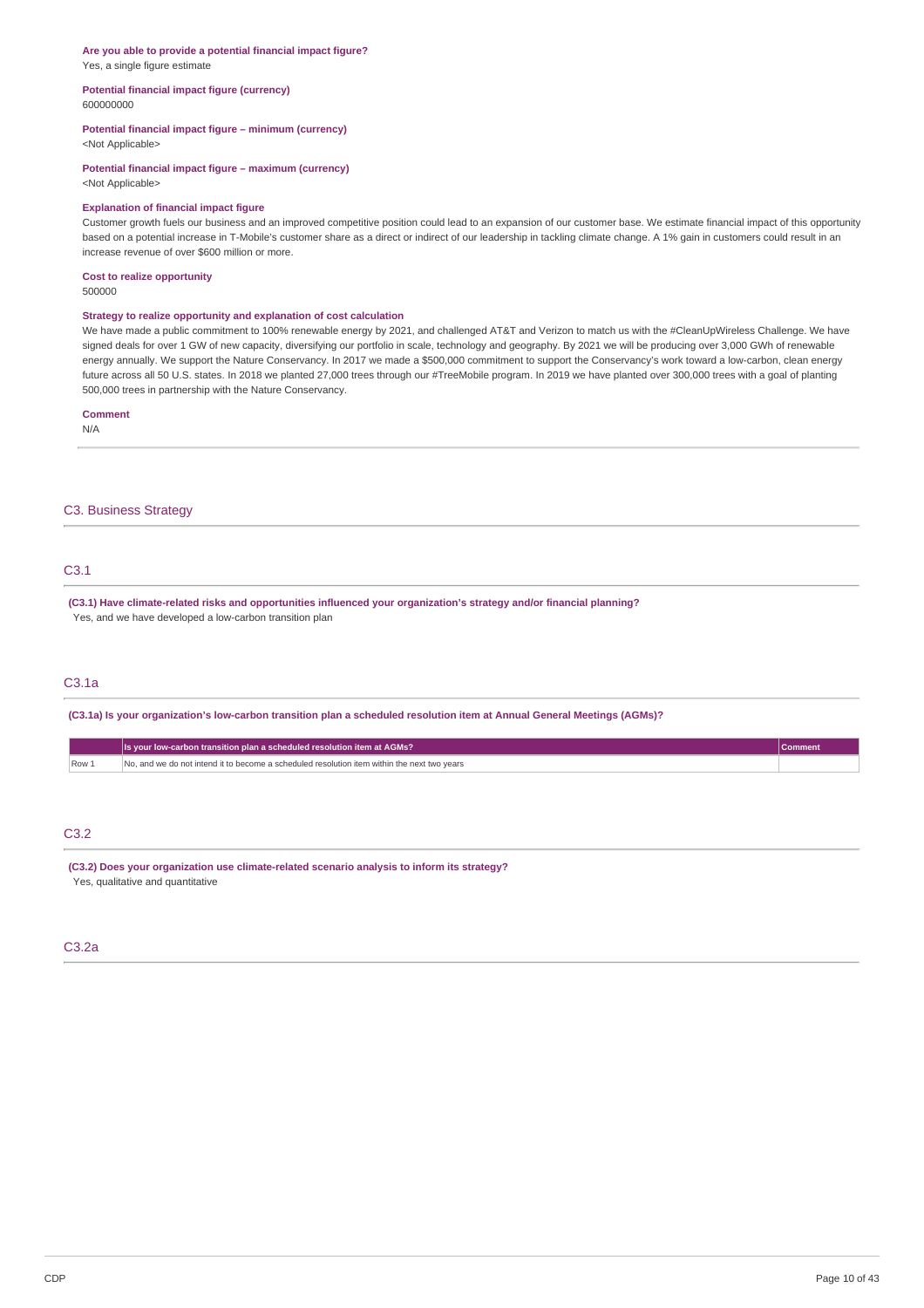### **(C3.2a) Provide details of your organization's use of climate-related scenario analysis.**

| Climate-<br>related<br>scenarios<br>and<br>models<br>applied              | Details                                                                                                                                                                                                                                                                                                                                                                                                                                                                                                                                                                                                                                                                                                                                                                                                                                                                                                                                                                                                                                                                                                                                                                                                                                                                                                                                                                                                                                                                                                                                                                                                                                                                                                                                                                                                                                                                                                                                                                                                                                                                                                                                                                                                                                                                                                                                                                                                                                                                                                                                                                                                                                                                                                                                                                                                                                                                                                                                                                                                                                                                                                                                                                                                                                                                                                                                                                                                                                                                                                                                                                                                                                                                                                                                                                |
|---------------------------------------------------------------------------|------------------------------------------------------------------------------------------------------------------------------------------------------------------------------------------------------------------------------------------------------------------------------------------------------------------------------------------------------------------------------------------------------------------------------------------------------------------------------------------------------------------------------------------------------------------------------------------------------------------------------------------------------------------------------------------------------------------------------------------------------------------------------------------------------------------------------------------------------------------------------------------------------------------------------------------------------------------------------------------------------------------------------------------------------------------------------------------------------------------------------------------------------------------------------------------------------------------------------------------------------------------------------------------------------------------------------------------------------------------------------------------------------------------------------------------------------------------------------------------------------------------------------------------------------------------------------------------------------------------------------------------------------------------------------------------------------------------------------------------------------------------------------------------------------------------------------------------------------------------------------------------------------------------------------------------------------------------------------------------------------------------------------------------------------------------------------------------------------------------------------------------------------------------------------------------------------------------------------------------------------------------------------------------------------------------------------------------------------------------------------------------------------------------------------------------------------------------------------------------------------------------------------------------------------------------------------------------------------------------------------------------------------------------------------------------------------------------------------------------------------------------------------------------------------------------------------------------------------------------------------------------------------------------------------------------------------------------------------------------------------------------------------------------------------------------------------------------------------------------------------------------------------------------------------------------------------------------------------------------------------------------------------------------------------------------------------------------------------------------------------------------------------------------------------------------------------------------------------------------------------------------------------------------------------------------------------------------------------------------------------------------------------------------------------------------------------------------------------------------------------------------------|
| Other,<br>please<br>specify<br><i>(Internal)</i><br>Scenario<br>Analysis) | i) The energy and sustainability team use climate-related scenarios to plan our goals and evaluate risk. T-Mobile has created an internal scenario analysis which takes inputs from RCP 2.6 scenario.<br>The scenario includes business implications such as higher utility costs and higher spend on supply chain resilience. We incorporate company specific data on our operating costs, capital costs,<br>revenue, balance sheet and other company specific factors. Analysis also considers likelihood and magnitude of impacts. ii) The team examines risk across the short (0-1 year), medium (1-3 years) and<br>long-term (3-40 years) horizons as suggested and defined by our Enterprise Risk Management team. iii) The internal scenario analysis examines the potential climate-related risks and opportunities<br>across the entire organization and our operations which covers the US and Puerto Rico. iv) Through the analysis process, T-Mobile has identified several key risks including the financial implications<br>associated with an unstable environment, stricter regulation on emissions and reporting, and the uncertainty in future energy costs and energy availability. The specific impacts to T-Mobile could be<br>becoming subject to carbon pricing and increased costs to operation our communications networks due to rising energy costs, instability in grid electricity, and more disruptions due to extreme weather-<br>related events which would then require additional investments to improve network resiliency. v) Considering the above outcomes, we have devised a set of management actions that would be<br>undertaken to pursue our climate action plan to mitigate keys risks and realize key opportunities. This includes creating an internal carbon price, an active disaster recovery team, and setting a number<br>of goals to decrease our carbon footprint including our 1.5 degree aligned Science-Based Target. vi) Case Study: T-Mobile has set an internal carbon price of \$3.00/MWh. This internal price places a<br>monetary value on greenhouse gas emissions, which then factor into project selection decisions and business operations, prioritizing those that lower the company's carbon footprint. Case Study: T-<br>Mobile has created an active disaster recovery team which does further specific scenario planning for acute physical risks associated with the unstable environment identified in the scenario. This team's<br>planning is crucial to enacting a strategy that will allow us to avoid downtime on our mobile networks and keep communication lines up during extreme weather events. Additionally, this helps us<br>prioritize our deployment of backup systems and built-in redundancies. Case Study: As result of our internal scenario analysis, T-Mobile to set a number of goals to decrease our carbon footprint,<br>including sourcing 100% of our electricity from renewable energy by 2021. Our goals are driven by our interest in reducing our dependence on fossil fuels, improving the cost and security of our fuel<br>supply and reducing the harmful impacts of greenhouse gas emissions on the planet. In line with the examined RCP 2.6 scenario, T-Mobile has committed to reduce combined absolute scope 1 and<br>scope 2 GHG emissions 95% by 2025 from a 2016 base-year. Additionally, T-Mobile also commits to reduce scope 3 GHG emissions by 15 % per customer by 2025 from a 2016 base-year. We want<br>to inspire action by setting industry-leading environmental goals and amplifying our message to take action on climate change. This is apparent as T-Mobile is the first telecommunication company to<br>ioin the RE 100 commitments. |

# C3.3

# **(C3.3) Describe where and how climate-related risks and opportunities have influenced your strategy.**

|                                             | related risks<br>land<br>opportunities<br><b>linfluenced</b><br>your strategy<br>$\ln$ this area? | Have climate-Description of influence                                                                                                                                                                                                                                                                                                                                                                                                                                                                                                                                                                                                                                                                                                                                                                                                                                                                                                                                                                                                                                                                                                                                                                                                                                                                                                                                    |
|---------------------------------------------|---------------------------------------------------------------------------------------------------|--------------------------------------------------------------------------------------------------------------------------------------------------------------------------------------------------------------------------------------------------------------------------------------------------------------------------------------------------------------------------------------------------------------------------------------------------------------------------------------------------------------------------------------------------------------------------------------------------------------------------------------------------------------------------------------------------------------------------------------------------------------------------------------------------------------------------------------------------------------------------------------------------------------------------------------------------------------------------------------------------------------------------------------------------------------------------------------------------------------------------------------------------------------------------------------------------------------------------------------------------------------------------------------------------------------------------------------------------------------------------|
| Products<br>and<br>services                 | Yes                                                                                               | We have set a number of goals to decrease our carbon footprint, including sourcing 100% of our electricity from renewable energy by 2021. We have made the strategic decision to set<br>this goal because of our interest in reducing our dependence on fossil fuels, improving the cost and security of our fuel supply and reducing the harmful impacts of greenhouse gas<br>emissions on the planet, all while providing reliable service for our customers.                                                                                                                                                                                                                                                                                                                                                                                                                                                                                                                                                                                                                                                                                                                                                                                                                                                                                                          |
| Supply<br>chain<br>and/or<br>value<br>chain | Yes                                                                                               | We depend on suppliers, their subcontractors, and other third parties for us to efficiently operate our business. While we do not operate in all of the areas in which our suppliers operate,<br>we understand that to some extent our suppliers, for example network hardware suppliers, ability to withstand and recover from climate shocks in their regions (such as Southeast Asia)<br>has a direct impact on our company's business over the medium-term (next 1-3 years). In 2019, we took steps to increase transparency in our supply chain, investing in new screening<br>tools to evaluate the social and environmental risk of our suppliers. The new screening tool called EcoVadis, evaluates companies across four main themes including environment, labor<br>and human rights, ethics and sustainable procurement.                                                                                                                                                                                                                                                                                                                                                                                                                                                                                                                                      |
| Investment Yes<br>in R&D                    |                                                                                                   | As we look for new strategic opportunities, the ability of our technologies to reduce carbon emissions is one area that could see growth in the coming decades. According to Digital with<br>Purpose, a T-Mobile sponsored report, by 2030 digital technologies will deliver reductions in carbon emissions equivalent to nearly seven times the size of the growth in the total<br>information and communications technology (ICT) sector emissions footprint over the same period. According to the report over \$3 trillion is likely to be spent on research and<br>development in the ICT sector in the ten years up to 2030, indicating huge potential for innovative solutions to the SDGs if effectively directed and as existing technologies mature.                                                                                                                                                                                                                                                                                                                                                                                                                                                                                                                                                                                                           |
| Operations Yes                              |                                                                                                   | In 2018, T-Mobile became the first US telecommunications company to join RE100. Since then, the company has implemented a number of initiatives to reduce the carbon footprint of<br>its operations. Central to this aim is its portfolio approach to its renewable energy program, with an energy mix of several wind and solar projects through a power purchasing agreement<br>(PPA) financial structure. Although there have been some delays in projects during this last unprecedented year, at the end of 2020, renewable energy accounted for 25.3 percent of our<br>total electricity consumed (1,752,257 MWh of total renewable energy). As more projects are scheduled to come online in the coming months, we're tracking to reach 100% by the end of<br>2021. This focus on renewable energy has enabled us to make progress on our industry leading Science-Based Targets. We have achieved 23.4% of our goal to reduce our Scope 1<br>and Scope 2 emissions by 95% by the year 2025 from a 2016 baseline. Our focus on low-carbon solutions has already paid dividends for our company, such as our large wind Power<br>Purchase Agreements. Since 2017 we've signed renewable energy contracts worth over three-million-megawatt hours (MWh). And we continue to set ambitious new goals to focus our<br>ambition on renewable energy and GHG reduction. |

# C3.4

# **(C3.4) Describe where and how climate-related risks and opportunities have influenced your financial planning.**

| <b>Financial</b><br>planning<br>lelements<br><b>Ithat have</b><br><b>Ibeen</b><br>influenced | Description of influence                                                                                                                                                                                                                                                                                                                                                                                                                                                                                                                                                                                                                                                                                                                                                                                                                                                                                                                                                                                                                                                                                                                                                                        |
|----------------------------------------------------------------------------------------------|-------------------------------------------------------------------------------------------------------------------------------------------------------------------------------------------------------------------------------------------------------------------------------------------------------------------------------------------------------------------------------------------------------------------------------------------------------------------------------------------------------------------------------------------------------------------------------------------------------------------------------------------------------------------------------------------------------------------------------------------------------------------------------------------------------------------------------------------------------------------------------------------------------------------------------------------------------------------------------------------------------------------------------------------------------------------------------------------------------------------------------------------------------------------------------------------------|
| Row Direct<br>costs                                                                          | As a result of increased severe weather events we are building more resilient networks. We have strong backup systems and built in redundancy for our network operations including critical data<br>centers and other facilities. We deploy a variety of fuel cells, generators, batteries and other alternative energy sources depending on the location and needs of the site. T-Mobile utilizes about 7<br>million megawatt hours (MWh) of energy across our headquarters, stores, cell towers, call centers and other locations. To address this energy use, T-Mobile has taken the opportunity to enter the<br>renewable energy space. Through our renewable energy use we plan to cut our energy costs by around \$100 million in the next 15 years, from a 2018 baseline year. In 2018, T-Mobile became<br>the first telecommunications company to join RE100. Since then, the company has implemented a number of initiatives to reduce the carbon footprint of its operations. Central to this aim is its<br>portfolio approach to its renewable energy program, with an energy mix of several wind and solar projects through a power purchasing agreement (PPA) financial structure. |

C3.4a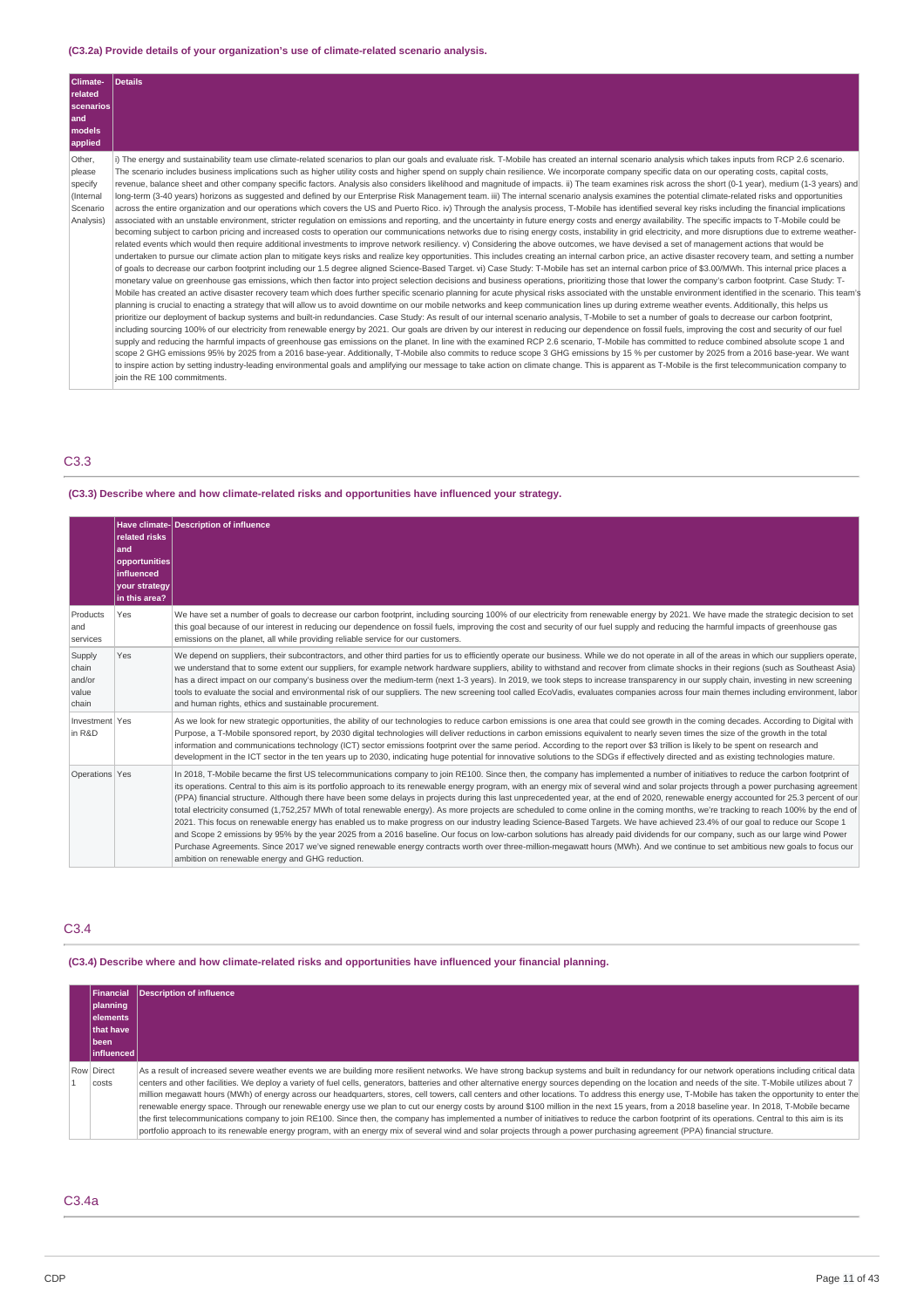### C4. Targets and performance

### C4.1

**(C4.1) Did you have an emissions target that was active in the reporting year?** Both absolute and intensity targets

### C4.1a

**(C4.1a) Provide details of your absolute emissions target(s) and progress made against those targets.**

**Target reference number** Abs 1

**Year target was set** 2017

**Target coverage** Company-wide

**Scope(s) (or Scope 3 category)** Scope 1+2 (market-based)

**Base year** 2016

**Covered emissions in base year (metric tons CO2e)** 2456912

Covered emissions in base year as % of total base year emissions in selected Scope(s) (or Scope 3 category) 100

**Target year** 2025

**Targeted reduction from base year (%)** 95

**Covered emissions in target year (metric tons CO2e) [auto-calculated]** 122845.6

**Covered emissions in reporting year (metric tons CO2e)** 1911386

**% of target achieved [auto-calculated]** 23.3723427919617

**Target status in reporting year** Underway

### **Is this a science-based target?**

Yes, and this target has been approved by the Science-Based Targets initiative

# **Target ambition**

1.5°C aligned

### **Please explain (including target coverage)**

We have an officially validated Science-Based Target. T-Mobile commits to reduce combined absolute Scope 1 and Scope 2 GHG emissions 95% by 2025 from a 2016 base year. This commitment includes emissions from Sprint, which was acquired by T-Mobile in 2020. With all current and future reporting values now consolidated under the T-Mobile brand, the base year emissions value was adjusted to account for historical Sprint emissions to allow for an accurate comparison. Our emissions declined by 7% in 2020 Y/Y as we have taken steps to expand our network while signing renewable energy deals that will help us meet our target. In previous years, standalone T-Mobile reported separate absolute targets (Abs 2-5) for each business unit. As a combined entity, this Science-Based Target and our 100% renewable electricity commitment for the entire enterprise (C4.2a Low 1) have replaced these separate targets.

### $C4.1<sub>b</sub>$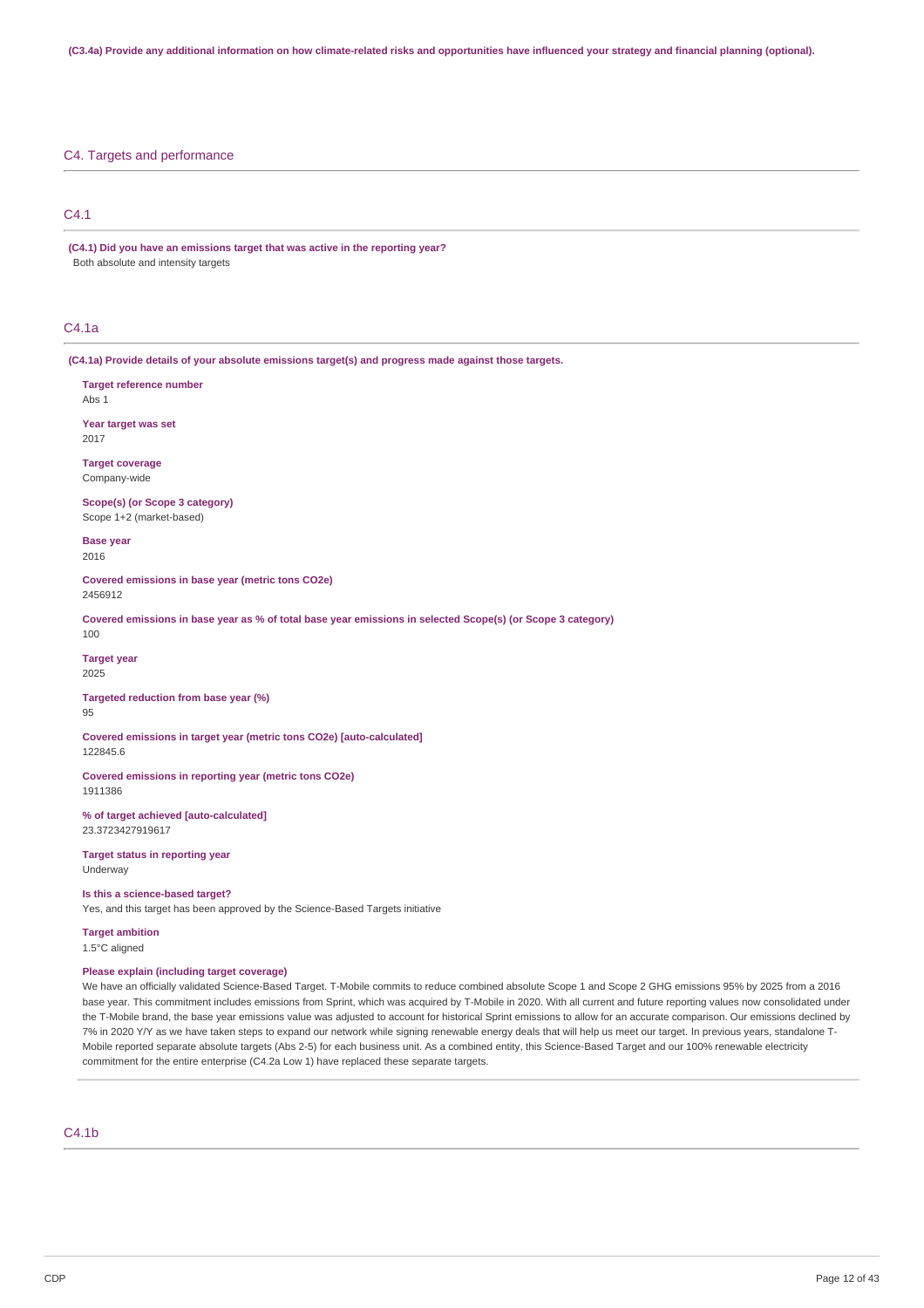**(C4.1b) Provide details of your emissions intensity target(s) and progress made against those target(s).**

**Target reference number** Int 1

**Year target was set** 2017

**Target coverage** Company-wide

**Scope(s) (or Scope 3 category)** Scope 3 (upstream & downstream)

### **Intensity metric**

Other, please specify (Co2e per 1,000 customers)

**Base year** 2016

**Intensity figure in base year (metric tons CO2e per unit of activity)** 60.78

% of total base year emissions in selected Scope(s) (or Scope 3 category) covered by this intensity figure 100

**Target year** 2025

**Targeted reduction from base year (%)**

15

**Intensity figure in target year (metric tons CO2e per unit of activity) [auto-calculated]** 51.663

**% change anticipated in absolute Scope 1+2 emissions**  $\theta$ 

**% change anticipated in absolute Scope 3 emissions**

15

**Intensity figure in reporting year (metric tons CO2e per unit of activity)** 51.95

**% of target achieved [auto-calculated]** 96.8520346605243

**Target status in reporting year** Underway

**Is this a science-based target?**

Yes, and this target has been approved by the Science Based Targets initiative

**Target ambition** 1.5°C aligned

### **Please explain (including target coverage)**

We have set an officially validated Science-Based Target. T-Mobile commits to reduce Scope 3 GHG emissions 15% per customer by 2025 from a 2016 base year. This commitment includes emissions from Sprint, which was acquired by T-Mobile in 2020. With all current and future reporting values now consolidated under the T-Mobile brand, the base year emissions value was adjusted to account for historical Sprint emissions to allow for an accurate comparison. As T-Mobile continues to win in the marketplace, we believe measuring our Scope 3 reductions on a per customer basis is the best approach. Achieving greater market share could increase absolute Scope 3 emissions.

# C4.2

**(C4.2) Did you have any other climate-related targets that were active in the reporting year?** Target(s) to increase low-carbon energy consumption or production Other climate-related target(s)

### C4.2a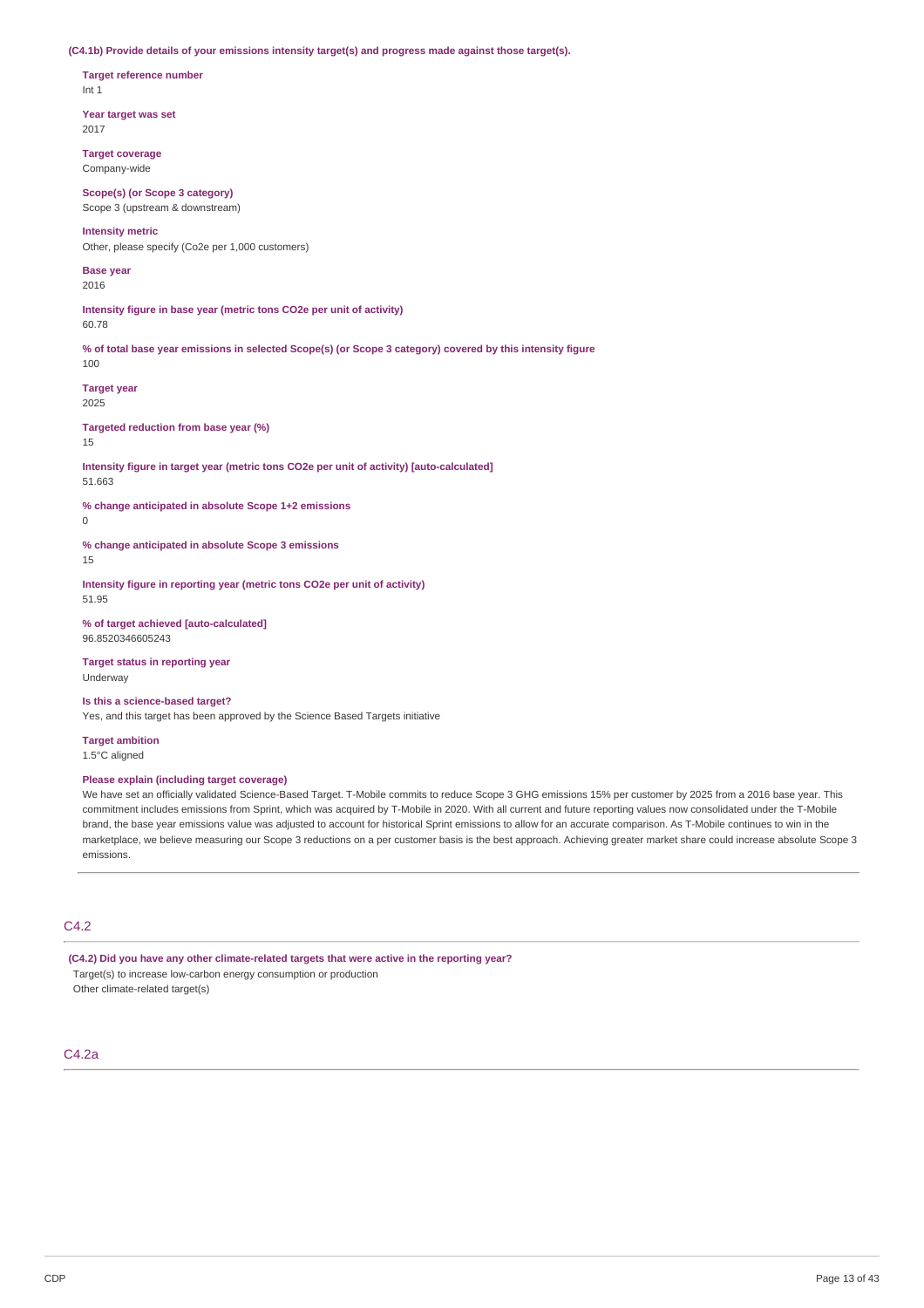**(C4.2a) Provide details of your target(s) to increase low-carbon energy consumption or production.**

**Target reference number** Low 1

**Year target was set** 2018

**Target coverage** Company-wide

**Target type: absolute or intensity** Absolute

**Target type: energy carrier** Electricity

**Target type: activity** Consumption

**Target type: energy source** Renewable energy source(s) only

**Metric (target numerator if reporting an intensity target)** Percentage

**Target denominator (intensity targets only)** <Not Applicable>

**Base year** 2016

**Figure or percentage in base year** 0

**Target year** 2021

**Figure or percentage in target year** 100

**Figure or percentage in reporting year** 25.3

**% of target achieved [auto-calculated]** 25.3

**Target status in reporting year** Underway

**Is this target part of an emissions target?** No

**Is this target part of an overarching initiative?** RE100

### **Please explain (including target coverage)**

T-Mobile is committed to making sustainability a fundamental part of its strategy, culture and activities, and has committed to source 100% renewable energy for all its electricity usage by 2021. Although the acquisition of Sprint in 2020 nearly doubled the size of T-Mobile's operations and electricity consumption, T-Mobile remains committed to achieving this target by 2021. This commitment is the driving force behind the company reaching an ambitious carbon emission reduction target, alongside implementing energy efficiency savings in facilities and networks.

C4.2b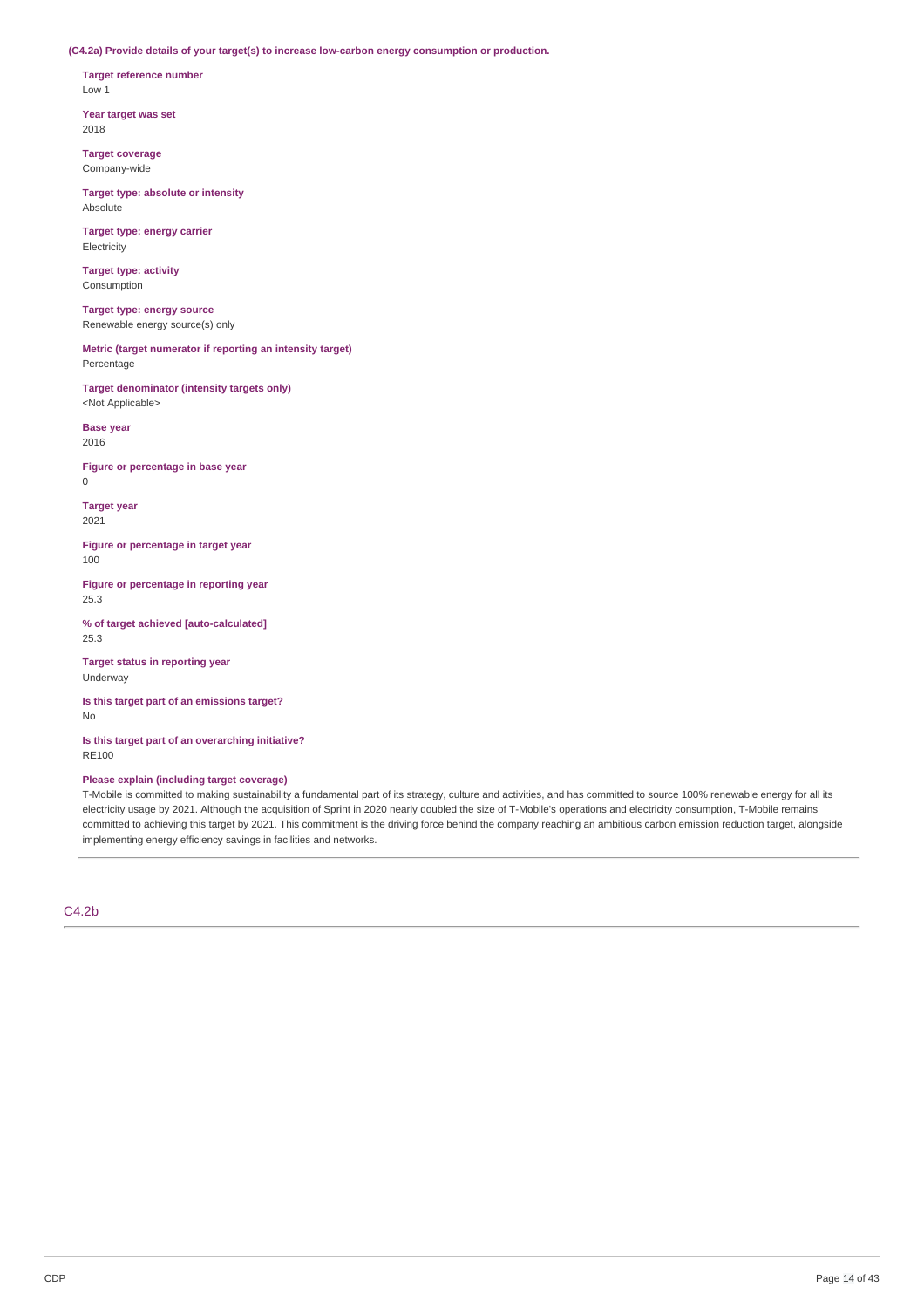#### **(C4.2b) Provide details of any other climate-related targets, including methane reduction targets.**

**Target reference number** Oth 1

**Year target was set** 2019

**Target coverage** Company-wide

#### **Target type: absolute or intensity** Intensity

**Target type: category & Metric (target numerator if reporting an intensity target)**

Energy consumption or efficiency **MWh MWh Energy consumption** or efficiency **MWh** 

### **Target denominator (intensity targets only)** unit of service provided

**Base year**

2019

**Figure or percentage in base year**  $\theta$ 

**Target year** 2030

**Figure or percentage in target year** 95

**Figure or percentage in reporting year** 7.7

**% of target achieved [auto-calculated]** 8.10526315789474

**Target status in reporting year** Underway

**Is this target part of an emissions target?** No

**Is this target part of an overarching initiative?** No, it's not part of an overarching initiative

### **Please explain (including target coverage)**

T-Mobile understands that reducing energy consumption is the most efficient way to reduce emissions. As such, T-Mobile set an updated company-wide energy efficiency target in 2019. This target is a 95% reduction in energy consumption (MWh) per petabyte (PB) of data traffic on T-Mobile's network by 2030.

# C4.3

(C4.3) Did you have emissions reduction initiatives that were active within the reporting year? Note that this can include those in the planning and/or **implementation phases.**

Yes

### C4.3a

(C4.3a) Identify the total number of initiatives at each stage of development, and for those in the implementation stages, the estimated CO2e savings.

|                           | Number of initiatives | Total estimated annual CO2e savings in metric tonnes CO2e (only for rows marked *) |
|---------------------------|-----------------------|------------------------------------------------------------------------------------|
| Under investigation       | 2215                  |                                                                                    |
| To be implemented*        | 3240                  | 336269                                                                             |
| Implementation commenced* | 22                    |                                                                                    |
| Implemented*              | 557                   | 382991                                                                             |
| Not to be implemented     |                       |                                                                                    |

### C4.3b

**(C4.3b) Provide details on the initiatives implemented in the reporting year in the table below.**

### **Initiative category & Initiative type**

Low-carbon energy consumption Wind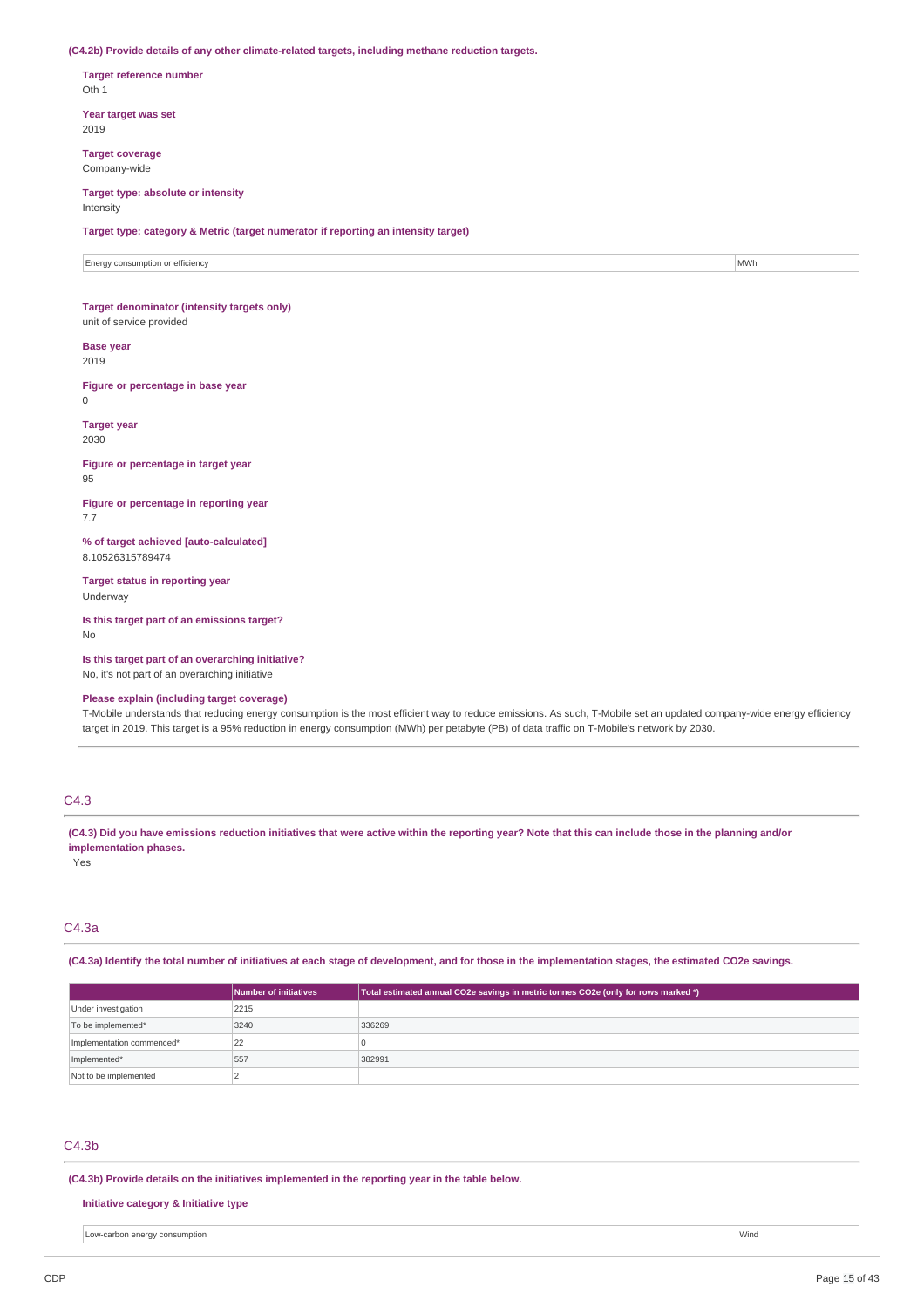#### **Estimated annual CO2e savings (metric tonnes CO2e)** 245569

### **Scope(s)** Scope 2 (market-based)

# **Voluntary/Mandatory**

Voluntary

**Annual monetary savings (unit currency – as specified in C0.4)** 5792731

### **Investment required (unit currency – as specified in C0.4)** 748490

# **Payback period**

<1 year

#### **Estimated lifetime of the initiative** 11-15 years

### **Comment**

Generation and retirement of renewable energy certificates (RECs) from one of our wind energy Virtual Power Purchase Agreements (VPPAs).

### **Initiative category & Initiative type**

Low-carbon energy consumption Wind

**Estimated annual CO2e savings (metric tonnes CO2e)** 69243

#### **Scope(s)** Scope 2 (market-based)

### **Voluntary/Mandatory** Voluntary

**Annual monetary savings (unit currency – as specified in C0.4)**

0

**Investment required (unit currency – as specified in C0.4)**  $\Omega$ 

### **Payback period** No payback

### **Estimated lifetime of the initiative**

3-5 years

### **Comment**

Deregulated procurement and retirement of renewable energy certificates (RECs) from various wind energy projects.

**Initiative category & Initiative type**

| Low-carbon energy consumption | Solar P\ |
|-------------------------------|----------|
|                               |          |

#### **Estimated annual CO2e savings (metric tonnes CO2e)** 55450

**Scope(s)** Scope 2 (market-based)

# **Voluntary/Mandatory**

Voluntary

#### **Annual monetary savings (unit currency – as specified in C0.4)** 1115018

**Investment required (unit currency – as specified in C0.4)**

#### $\theta$

**Payback period** No payback

# **Estimated lifetime of the initiative**

11-15 years

### **Comment**

Generation and retirement of renewable energy certificates (RECs) from one of our solar energy Virtual Power Purchase Agreements (VPPAs).

### **Initiative category & Initiative type**

Low-carbon energy consumption Solar PV and the United States of the United States of Solar PV and the United States of Solar PV and the United States of Solar PV and the United States of the United States of Solar PV and t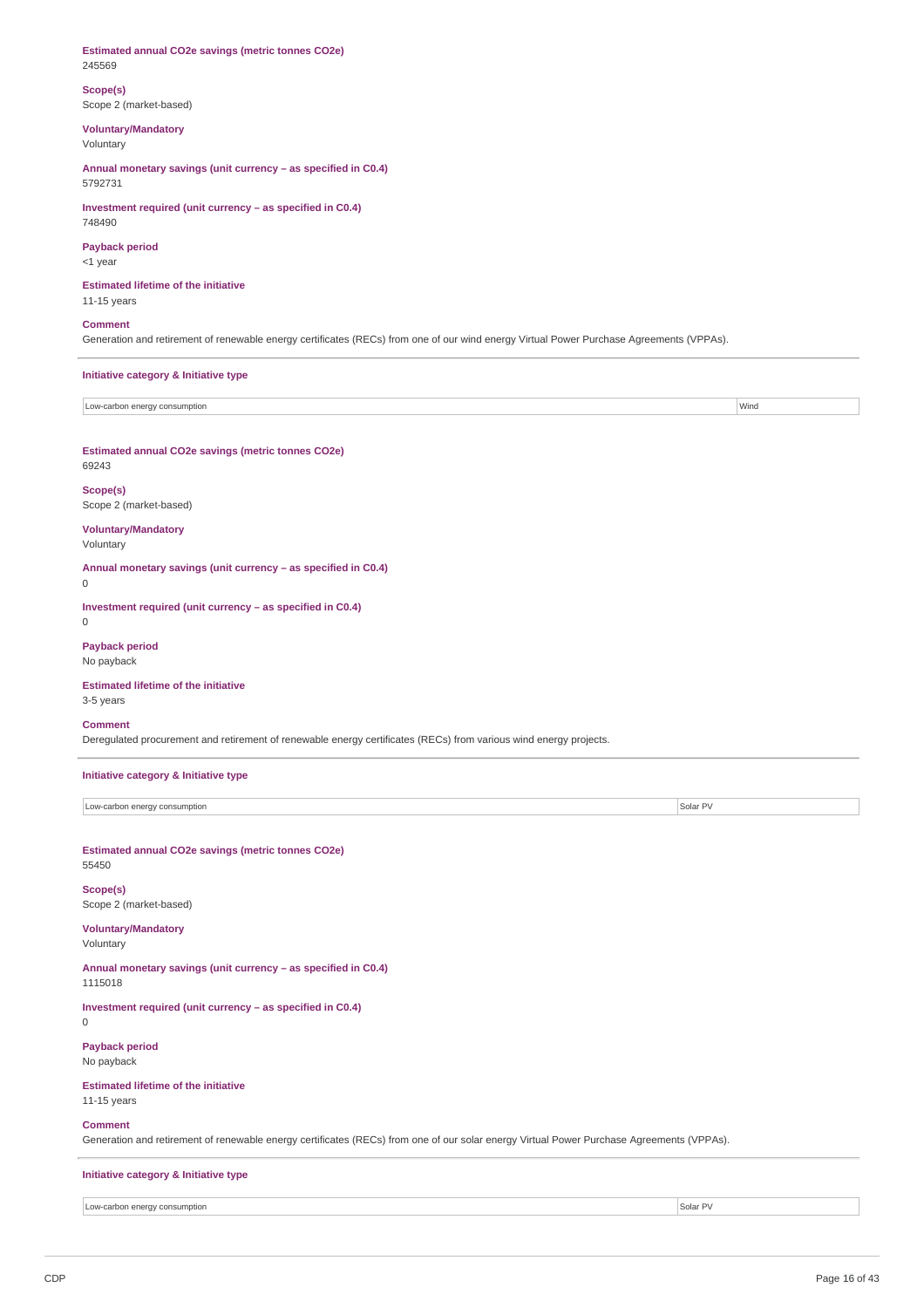**Estimated annual CO2e savings (metric tonnes CO2e)** 10474

**Scope(s)** Scope 2 (market-based)

**Voluntary/Mandatory**

Voluntary

**Annual monetary savings (unit currency – as specified in C0.4)** 97254

**Investment required (unit currency – as specified in C0.4)** 0

# **Payback period**

No payback

**Estimated lifetime of the initiative** 11-15 years

### **Comment**

Generation and retirement of renewable energy certificates (RECs) from one of our solar energy Virtual Power Purchase Agreements (VPPAs).

**Initiative category & Initiative type**

| Energy efficiency in buildings | Lighting |
|--------------------------------|----------|
|                                |          |

**Estimated annual CO2e savings (metric tonnes CO2e)** 1249

**Scope(s)** Scope 2 (location-based) Scope 2 (market-based)

**Voluntary/Mandatory** Voluntary

**Annual monetary savings (unit currency – as specified in C0.4)** 325032

**Investment required (unit currency – as specified in C0.4)** 2770000

#### **Payback period**  $4-10$  years

**Estimated lifetime of the initiative** 6-10 years

#### **Comment**

Interior and exterior LED lighting retrofits and new lighting control installations at T-Mobile call centers.

### **Initiative category & Initiative type**

Energy efficiency in buildings **Lighting** Lighting **Lighting** 

**Estimated annual CO2e savings (metric tonnes CO2e)** 41.02

### **Scope(s)** Scope 2 (location-based) Scope 2 (market-based)

# **Voluntary/Mandatory**

Voluntary

**Annual monetary savings (unit currency – as specified in C0.4)** 8300

**Investment required (unit currency – as specified in C0.4)** 25420

**Payback period** 4-10 years

**Estimated lifetime of the initiative** 6-10 years

**Comment** LED lighting retrofits at a T-Mobile switch.

### **Initiative category & Initiative type**

Energy efficiency in buildings **Lighting** Lighting **Lighting**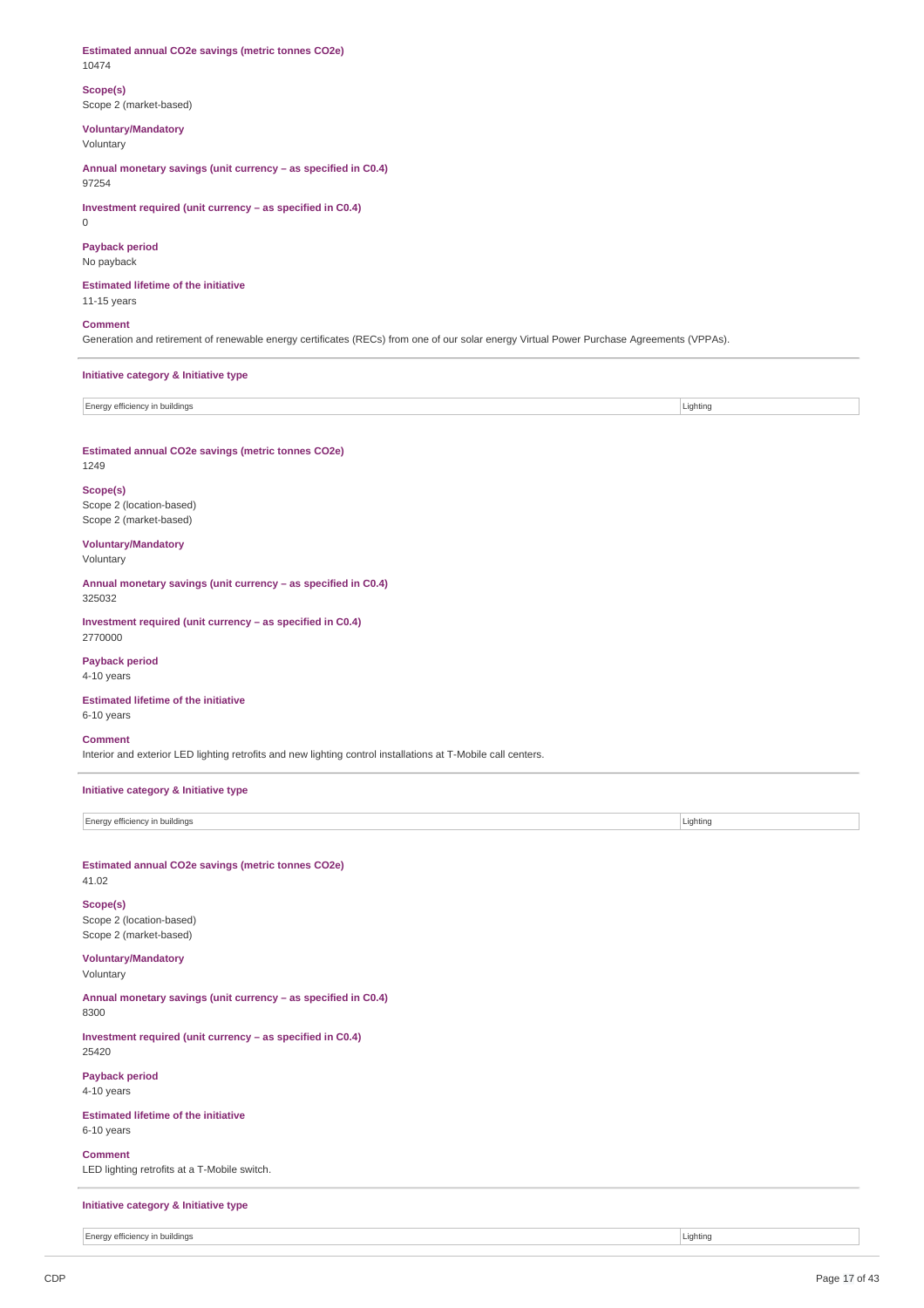#### **Estimated annual CO2e savings (metric tonnes CO2e)** 772

# **Scope(s)**

Scope 2 (location-based) Scope 2 (market-based)

# **Voluntary/Mandatory**

Voluntary

**Annual monetary savings (unit currency – as specified in C0.4)** 174315

**Investment required (unit currency – as specified in C0.4)** 1935730

# **Payback period**

11-15 years

# **Estimated lifetime of the initiative**

11-15 years

**Comment** LED remodels and upgrades at T-Mobile retail stores.

#### **Initiative category & Initiative type**

Energy efficiency in buildings  $\vert$  Energy efficiency in buildings

# **Estimated annual CO2e savings (metric tonnes CO2e)**

194

### **Scope(s)** Scope 2 (location-based) Scope 2 (market-based)

### **Voluntary/Mandatory**

Voluntary

**Annual monetary savings (unit currency – as specified in C0.4)** 62400

**Investment required (unit currency – as specified in C0.4)** 1665342

### **Payback period**

>25 years

#### **Estimated lifetime of the initiative** 21-30 years

**Comment**

Proactive HVAC RTU replacements at T-Mobile retail stores.

# C4.3c

### **(C4.3c) What methods do you use to drive investment in emissions reduction activities?**

#### **Method Comment** Dedicated budget for |by a US wireless company, signing a long-term agreement of up to 160MW from the new Red Dirt wind project in Oklahoma. T-Mobile has since added three massive wind farms, with the Solomon other emissions reduction activities T-Mobile has quickly established itself as the benchmark for the telecommunications industry in renewable energy performance. In April 2017, we made the largest ever wind power investment to date Forks, Otter Creek, and White Mesa projects contributing approximately 340MW. We've also begun diversifying our renewable energy portfolio by adding the Myrtle and Greensville solar farms and participating in Puget Sound Energy's Green Direct program, altogether adding approximately 130MW to our portfolio. Currently, our projects are producing over 1.7 million MWh of electricity on annual basis. Our strategy has been to set ambitious goals (such as RE 100) and diversify our renewable portfolio in scale, technology and geography.

# C4.5

(C4.5) Do you classify any of your existing goods and/or services as low-carbon products or do they enable a third party to avoid GHG emissions? Yes

### C4.5a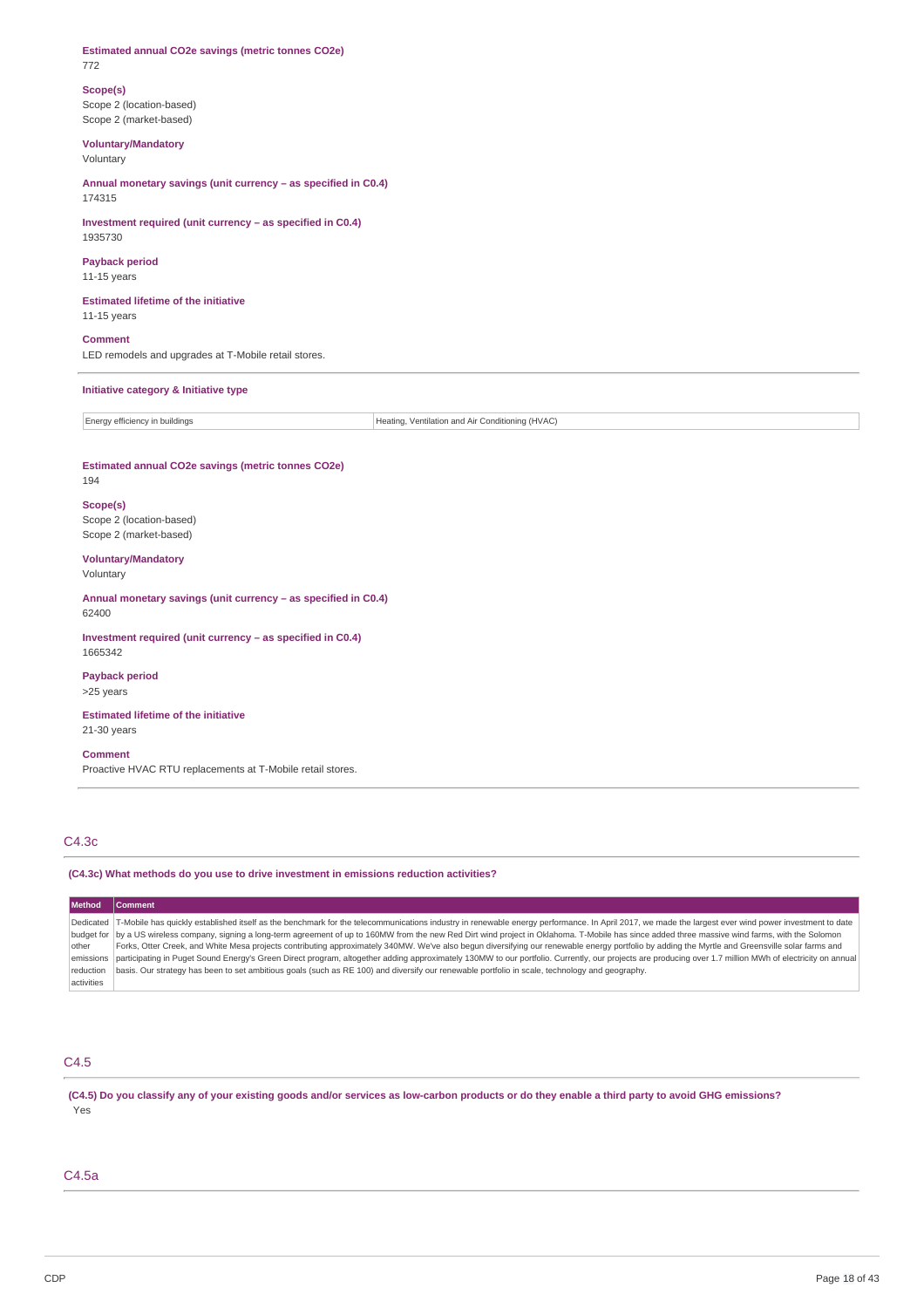(C4.5a) Provide details of your products and/or services that you classify as low-carbon products or that enable a third party to avoid GHG emissions.

#### **Level of aggregation** Product

### **Description of product/Group of products**

T-Mobile SyncUp (https://www.t-mobile.com/offers/syncup) gives our customers a variety of ways to drive safer and also save gas (and GHG emissions). The SyncUp system allows maintenance reminders, recall information, fuel levels, battery life, car trouble alerts, and more to be sent straight to our customers phones. Safer and more efficient driving keeps families secure and lowers the cost of driving on the environment. One example of this can be found in Cobb County, Georgia. The county has equipped nearly 300 vehicles with T-Mobile SyncUP FLEET, including fire and emergency services vehicles. Implementing T-Mobile's services has been seamless, and SyncUP FLEET alone is expected to save the county \$50,000 each year in fuel costs and more.

### **Are these low-carbon product(s) or do they enable avoided emissions?**

Low-carbon product and avoided emissions

### **Taxonomy, project or methodology used to classify product(s) as low-carbon or to calculate avoided emissions**

Evaluating the carbon-reducing impacts of ICT

**% revenue from low carbon product(s) in the reporting year**

0

**% of total portfolio value** <Not Applicable>

**Asset classes/ product types** -<br><Not Applicable>

**Comment** n/a

**Level of aggregation**

# Group of products

### **Description of product/Group of products**

Our service enables a number of third-party products and activities that help avoid GHG emissions. This includes enabling emission reducing solutions in mobility, manufacturing, agriculture, building, and energy.

**Are these low-carbon product(s) or do they enable avoided emissions?** Avoided emissions

**Taxonomy, project or methodology used to classify product(s) as low-carbon or to calculate avoided emissions** Evaluating the carbon-reducing impacts of ICT

**% revenue from low carbon product(s) in the reporting year**

 $\theta$ 

### **% of total portfolio value**

<Not Applicable>

#### **Asset classes/ product types** <Not Applicable>

**Comment** n/a

### C5. Emissions methodology

C5.1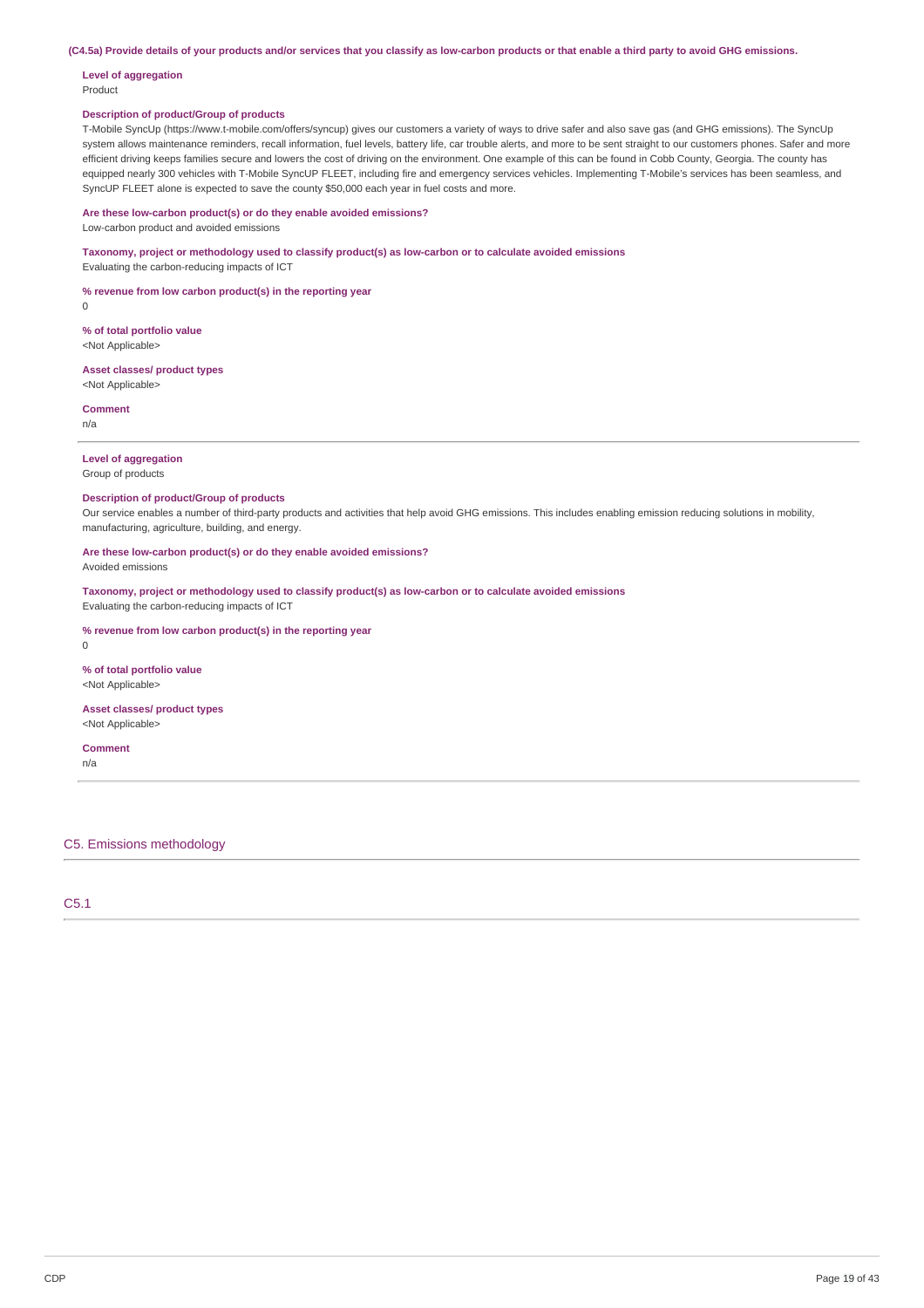#### **(C5.1) Provide your base year and base year emissions (Scopes 1 and 2).**

**Scope 1**

**Base year start**

January 1 2016

**Base year end** December 31 2016

**Base year emissions (metric tons CO2e)** 61266

#### **Comment**

Our approved SBTI goal is the following: "T-Mobile commits to reduce combined absolute scope 1 and scope 2 GHG emissions 95% by 2025 from a 2016 base-year. T-Mobile also commits to reduce scope 3 GHG emissions by 15% per customer by 2025 from a 2016 base-year." This commitment includes emissions from Sprint, which was acquired by T-Mobile in 2020. With all current and future reporting values now consolidated under the T-Mobile brand, the base year emissions value was adjusted to account for historical Sprint emissions to allow for an accurate comparison.

#### **Scope 2 (location-based)**

**Base year start** January 1 2016

**Base year end** December 31 2016

#### **Base year emissions (metric tons CO2e)**

2395646

#### **Comment**

Our approved SBTI goal is the following: "T-Mobile commits to reduce combined absolute scope 1 and scope 2 GHG emissions 95% by 2025 from a 2016 base-year. T-Mobile also commits to reduce scope 3 GHG emissions by 15 % per customer by 2025 from a 2016 base-year." This commitment includes emissions from Sprint, which was acquired by T-Mobile in 2020. With all current and future reporting values now consolidated under the T-Mobile brand, the base year emissions value was adjusted to account for historical Sprint emissions to allow for an accurate comparison.

#### **Scope 2 (market-based)**

**Base year start**

January 1 2016

# **Base year end**

December 31 2016

**Base year emissions (metric tons CO2e)**

2395646

### **Comment**

For Scope 2, T-Mobile's base year emissions are equal to its location-based emissions as supplier-specific market-based data was not available.

# C5.2

(C5.2) Select the name of the standard, protocol, or methodology you have used to collect activity data and calculate emissions.

The Greenhouse Gas Protocol: A Corporate Accounting and Reporting Standard (Revised Edition)

The Greenhouse Gas Protocol: Scope 2 Guidance

US EPA Center for Corporate Climate Leadership: Direct Fugitive Emissions from Refrigeration, Air Conditioning, Fire Suppression, and Industrial Gases

US EPA Center for Corporate Climate Leadership: Indirect Emissions From Purchased Electricity

- US EPA Center for Corporate Climate Leadership: Direct Emissions from Stationary Combustion Sources
- US EPA Center for Corporate Climate Leadership: Direct Emissions from Mobile Combustion Sources

US EPA Mandatory Greenhouse Gas Reporting Rule

US EPA Emissions & Generation Resource Integrated Database (eGRID)

### C6. Emissions data

### C6.1

**(C6.1) What were your organization's gross global Scope 1 emissions in metric tons CO2e?**

#### **Reporting year**

**Gross global Scope 1 emissions (metric tons CO2e)** 53180

**Start date** <Not Applicable>

**End date** <Not Applicable>

**Comment**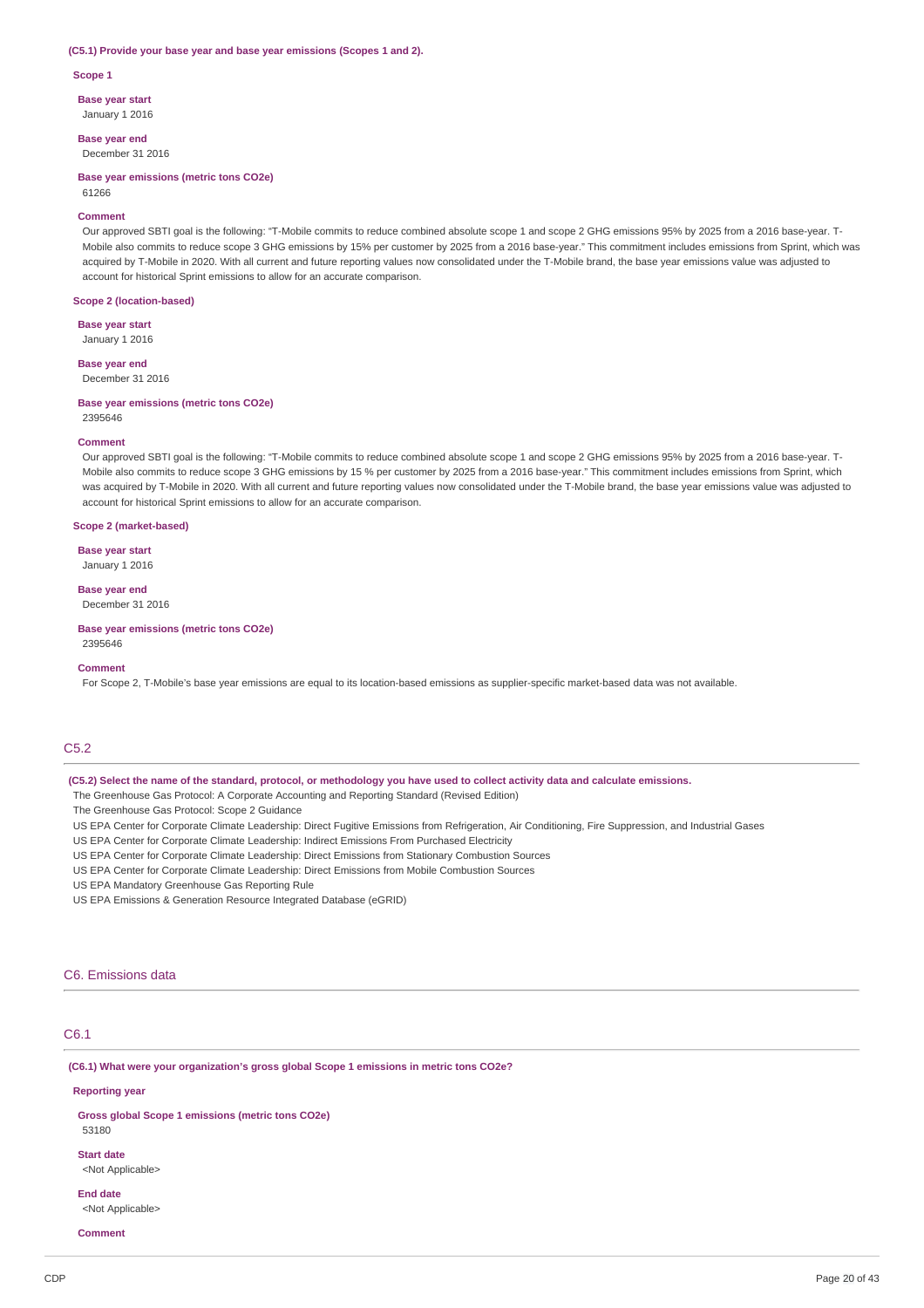### C6.2

#### **(C6.2) Describe your organization's approach to reporting Scope 2 emissions.**

#### **Row 1**

#### **Scope 2, location-based**

We are reporting a Scope 2, location-based figure

#### **Scope 2, market-based**

We are reporting a Scope 2, market-based figure

#### **Comment**

T-Mobile's market-based Scope 2 emissions include large-scale renewable energy purchases made by the company in 2020. The renewable energy credits from renewable energy projects are retained by T-Mobile.

# C6.3

**(C6.3) What were your organization's gross global Scope 2 emissions in metric tons CO2e?**

#### **Reporting year**

**Scope 2, location-based** 2755796

**Scope 2, market-based (if applicable)** 1858206

**Start date**

<Not Applicable>

<Not Applicable>

#### **Comment**

**End date**

We had five operational renewable projects active in 2020: Solomon Forks, Red Dirt, and Otter Creek wind farms, and Greensville and Myrtle solar farms. We also procured green power in deregulated markets and received bridge RECs from a future renewable project. This led to avoided emissions of 897,590 MT CO2e.

### C6.4

(C6.4) Are there any sources (e.g. facilities, specific GHGs, activities, geographies, etc.) of Scope 1 and Scope 2 emissions that are within your selected reporting **boundary which are not included in your disclosure?**

No

# C6.5

**(C6.5) Account for your organization's gross global Scope 3 emissions, disclosing and explaining any exclusions.**

### **Purchased goods and services**

**Evaluation status**

Relevant, calculated

#### **Metric tonnes CO2e** 2801782

### **Emissions calculation methodology**

Purchased Goods and Services activity data was obtained from suppliers and T-Mobile's financial and data analytics team. Supplier-specific emission factors were collected and aggregated based on the type of good or service provided, using a \$/metric ton CO2e basis. To convert to metric tons of CO2e, these aggregated emission factors were then multiplied by T-Mobile's 2020 \$ purchase volume for each good or service type.

**Percentage of emissions calculated using data obtained from suppliers or value chain partners**

# 100

### **Please explain**

T-Mobile is continuously looking to improve the accuracy of its Scope 3 calculations. All purchase volume categorization is reviewed annually for potential improvements. All supplier-specific emission factors are updated annually based on the most current supplier disclosures. Any non-supplier-specific emission factors are reviewed annually to determine if supplier-specific ones are available to replace them.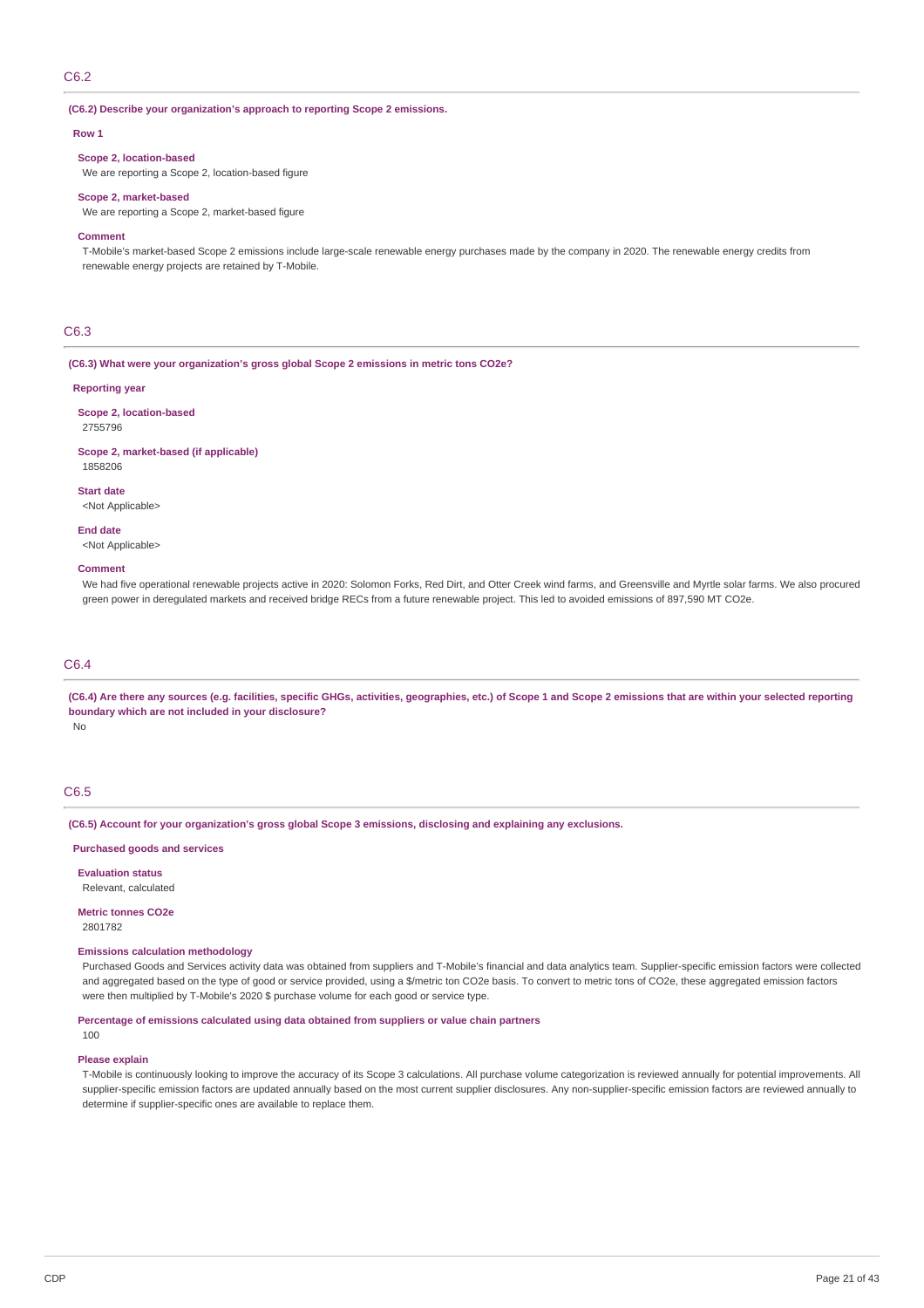**Evaluation status** Relevant, calculated

**Metric tonnes CO2e** 1654473

#### **Emissions calculation methodology**

Capital Goods activity data was obtained from suppliers and T-Mobile's financial and data analytics team. Supplier-specific emission factors were collected and aggregated based on the type of capital good provided, using a \$/metric ton CO2e basis. For capital goods without available supplier-specific emission factors, emission factors were obtained from the US 2002 Benchmark Model using a \$/metric ton CO2e basis. To convert to metric tons of CO2e, all emission factors were then multiplied by T-Mobile's 2020 \$ purchase volume for each capital good type.

#### **Percentage of emissions calculated using data obtained from suppliers or value chain partners**

98

#### **Please explain**

T-Mobile is continuously looking to improve the accuracy of its Scope 3 calculations. All purchase volume categorization is reviewed annually for potential improvements. All supplier-specific emission factors are updated annually based on the most current supplier disclosures. Any non-supplier-specific emission factors are reviewed annually to determine if supplier-specific ones are available to replace them.

#### **Fuel-and-energy-related activities (not included in Scope 1 or 2)**

**Evaluation status** Relevant, calculated

**Metric tonnes CO2e** 430000

### **Emissions calculation methodology**

Fuel-and-energy-related activities data was obtained from T-Mobile's Scope 1 and 2 inventories. Electricity consumption data was multiplied by the appropriate upstream electricity factor based on real-world conditions, while fuel and heating data was multiplied by the appropriate fuel-specific upstream factor based on real-world conditions.

**Percentage of emissions calculated using data obtained from suppliers or value chain partners**

100

### **Please explain**

T-Mobile is continuously looking to improve the accuracy of its Scope 3 calculations. All purchase volume categorization is reviewed annually for potential improvements. All supplier-specific emission factors are updated annually based on the most current supplier disclosures. Any non-supplier-specific emission factors are reviewed annually to determine if supplier-specific ones are available to replace them.

#### **Upstream transportation and distribution**

**Evaluation status** Relevant, calculated

#### **Metric tonnes CO2e**

858288

#### **Emissions calculation methodology**

Upstream transportation and distribution activity data was obtained from suppliers and T-Mobile's financial and data analytics team. Supplier-specific emission factors for transportation and distribution services were collected and aggregated using a \$/metric ton CO2e basis. To convert to metric tons of CO2e, this aggregated emission factor was then multiplied by 5% of T-Mobile's 2020 \$ purchase volume for goods and capital goods, which is the approximate average share of freight cost to purchase price.

**Percentage of emissions calculated using data obtained from suppliers or value chain partners**

100

#### **Please explain**

Upstream Transportation emissions for T-Mobile incorporates transportation services from supplier/manufacturer sites to T-Mobile's distribution center in the USA.

#### **Waste generated in operations**

**Evaluation status**

Relevant, calculated

# **Metric tonnes CO2e**

7180

### **Emissions calculation methodology**

Waste generated in operations activity data was obtained from T-Mobile's third party service contractors. Municipal waste, hazardous waste, and wastewater generation data were multiplied by the appropriate Ecoinvent v3 emission factors.

**Percentage of emissions calculated using data obtained from suppliers or value chain partners**

# 100 **Please explain**

Negative or avoided emissions associated with recycling are handled separately.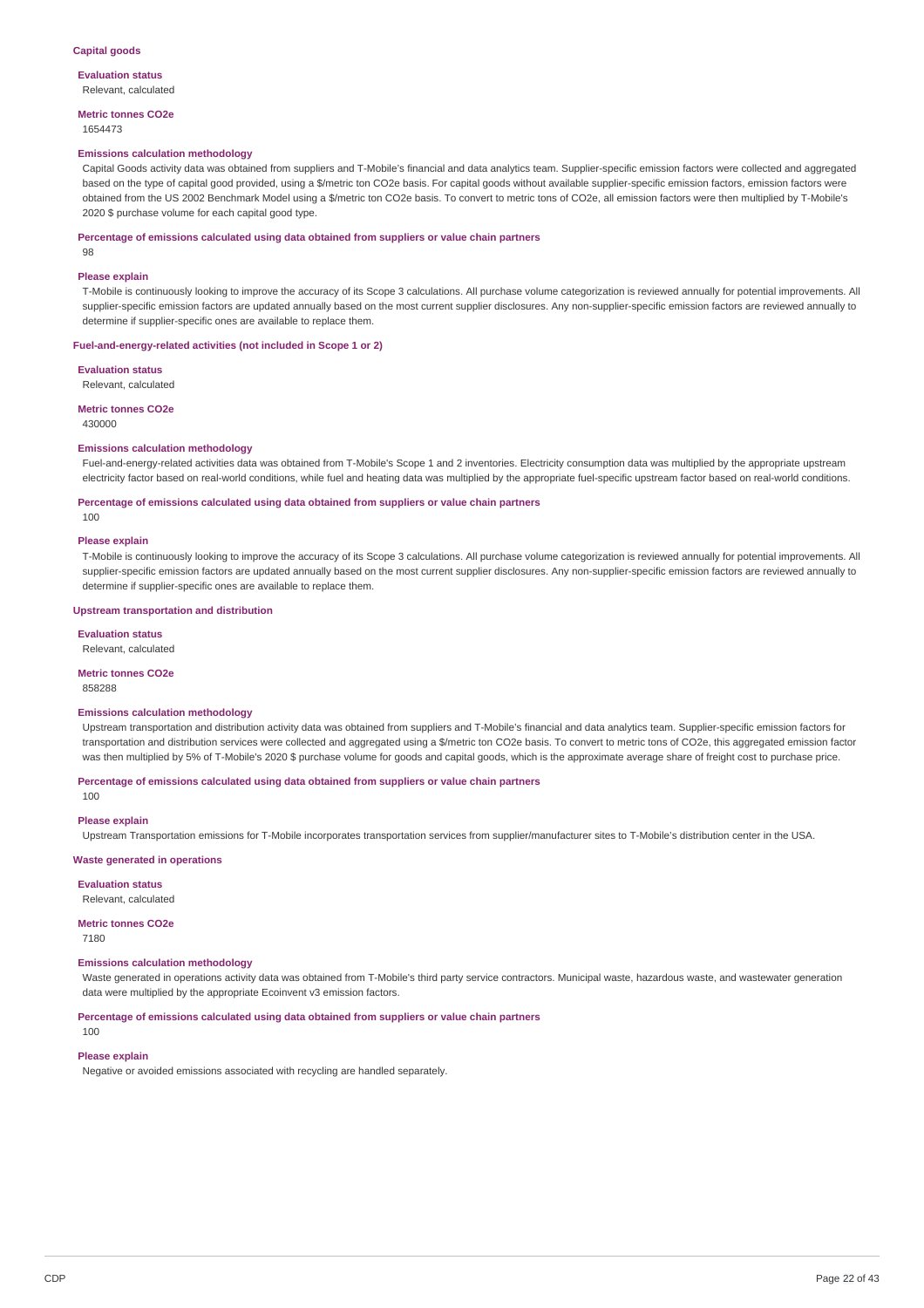#### **Business travel**

#### **Evaluation status**

Relevant, calculated

#### **Metric tonnes CO2e** 8390

### **Emissions calculation methodology**

Business travel activity data is obtained from T-Mobile's third party service contractors. Travel mileages by air, train, rental car, and private car were multiplied by the appropriate Ecoinvent v3 emission factors. Emissions from nightly hotel stays are also included and calculated using publicly available emission factors

**Percentage of emissions calculated using data obtained from suppliers or value chain partners**

100

#### **Please explain**

Business travel emissions decreased by 85% in 2020 compared to 2019, largely due to COVID-related travel restrictions.

### **Employee commuting**

**Evaluation status**

Relevant, calculated

**Metric tonnes CO2e**

40146

### **Emissions calculation methodology**

Employee commuting activity data is obtained from T-Mobile employee counts, surveys, and security records. Average commuting distances and modes of transportation utilized by the company's employees are based on survey data of over 1,500 employees . Commuting distances by transportation mode were then multiplied by the appropriate Ecoinvent v3 emission factors.

#### **Percentage of emissions calculated using data obtained from suppliers or value chain partners**

 $\Omega$ 

#### **Please explain**

Employee commuting emissions decreased by 82% in 2020 compared to 2019, largely due to COVID-related remote working.

**Upstream leased assets**

#### **Evaluation status**

Not relevant, explanation provided

# **Metric tonnes CO2e**

<Not Applicable>

# **Emissions calculation methodology**

### <Not Applicable>

**Percentage of emissions calculated using data obtained from suppliers or value chain partners**

<Not Applicable>

#### **Please explain**

T-Mobile's scope of boundary is operational control. Since there is no distinction between the data collection of T-Mobile assets and leased assets, a separate calculation is not possible. Thus, all GHG emissions related to T-Mobile upstream leased assets are already included in Scope 1 and 2.

#### **Downstream transportation and distribution**

**Evaluation status**

Relevant, calculated

# **Metric tonnes CO2e**

203347

#### **Emissions calculation methodology**

Downstream transportation and distribution activity data was obtained from suppliers and T-Mobile's financial and data analytics team. Supplier-specific emission factors for transportation and distribution services were collected and aggregated using a \$/metric ton CO2e basis. To convert to metric tons of CO2e, this aggregated emission factor was then multiplied by T-Mobile's 2020 \$ purchase volume for downstream transportation and distribution services.

**Percentage of emissions calculated using data obtained from suppliers or value chain partners**

100

#### **Please explain**

Downstream warehouse activities and transportation from T-Mobile's distribution centers to the point of sale are taken into account.

**Processing of sold products**

### **Evaluation status**

Not relevant, explanation provided

# **Metric tonnes CO2e**

<Not Applicable>

# **Emissions calculation methodology**

<Not Applicable>

**Percentage of emissions calculated using data obtained from suppliers or value chain partners** <Not Applicable>

#### **Please explain**

T-Mobile does not produce intermediate products for processing of sold products. Therefore, this category is not applicable.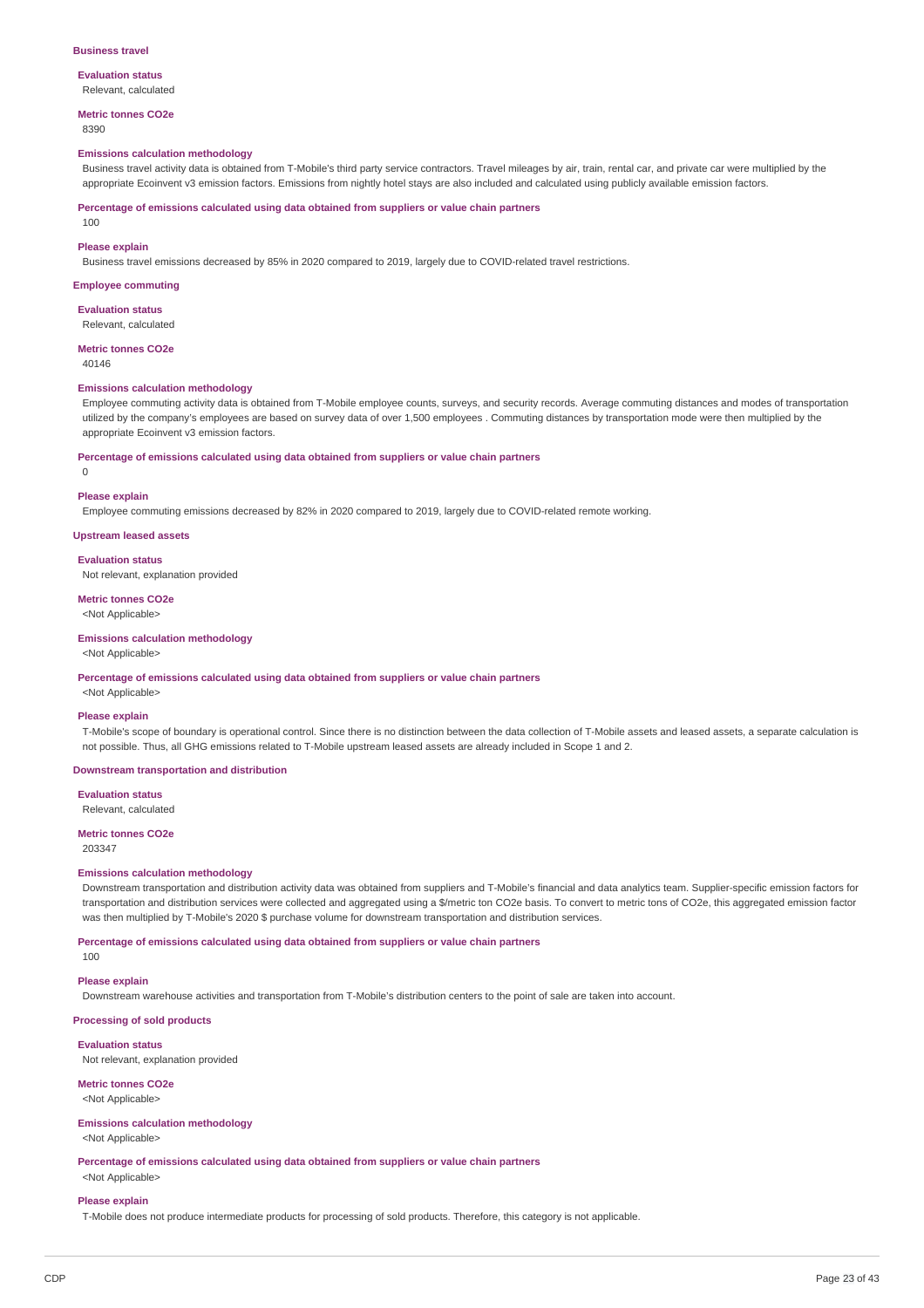#### **Use of sold products**

**Evaluation status**

Relevant, calculated

**Metric tonnes CO2e** 996288

#### **Emissions calculation methodology**

Use of sold products activity data was obtained from suppliers and T-Mobile's financial and data analytics team. T-Mobile collected the quantity of devices sold to customers, e.g. smartphones, simple phones, tablets and wearables, as well as the total number of T-Mobile contracts in the reporting year. These quantities were then multiplied by product-specific electricity consumption factors to determine the lifetime electricity consumption of the sold devices. To convert to metric tons of CO2e, the electricity consumption totals for each device type were multiplied by the carbon intensity of the U.S. grid mix.

#### **Percentage of emissions calculated using data obtained from suppliers or value chain partners**

62

#### **Please explain**

Product specific energy consumption was based on publicly-available LCA data for supplier products when possible.

#### **End of life treatment of sold products**

**Evaluation status** Relevant, calculated

#### **Metric tonnes CO2e** 33929

### **Emissions calculation methodology**

End of life (EOL) treatment of sold products activity data was obtained from suppliers and T-Mobile's financial and data analytics team. T-Mobile collected the quantity of devices sold to customers, e.g. smartphones, simple phones, tablets and wearables, in the reporting year. These quantities were then multiplied by product-specific EOL emission factors to determine the metric tons of CO2e associated with EOL treatment. These emission factors were based on publicly-available LCA data for supplier products and internal product carbon footprint studies.

#### **Percentage of emissions calculated using data obtained from suppliers or value chain partners**

74

#### **Please explain**

End-of-life treatment for sold products is considered for reporting. Emissions avoided through recycling are reported separately.

#### **Downstream leased assets**

#### **Evaluation status**

Not relevant, explanation provided

#### **Metric tonnes CO2e**

<Not Applicable>

#### **Emissions calculation methodology**

<Not Applicable>

**Percentage of emissions calculated using data obtained from suppliers or value chain partners**

<Not Applicable>

### **Please explain**

T-Mobile's scope of boundary is operational control. Since there is no distinction between the data collection of T-Mobile assets and leased assets, a separate calculation is not possible. Thus, all GHG emissions related to T-Mobile upstream leased assets are already included in Scope 1 and 2.

### **Franchises**

**Evaluation status** Not relevant, explanation provided

#### **Metric tonnes CO2e**

<Not Applicable>

#### **Emissions calculation methodology**

<Not Applicable>

**Percentage of emissions calculated using data obtained from suppliers or value chain partners**

# <Not Applicable> **Please explain**

The category has been excluded from the calculation because franchises do not fall within T-Mobile's operational control boundary.

### **Investments**

**Evaluation status** Not relevant, explanation provided

# **Metric tonnes CO2e**

<Not Applicable>

### **Emissions calculation methodology**

<Not Applicable>

### **Percentage of emissions calculated using data obtained from suppliers or value chain partners**

# <Not Applicable> **Please explain**

T-Mobile's Investments were negligible in 2020. Therefore, the category was excluded for the Scope 3 calculation.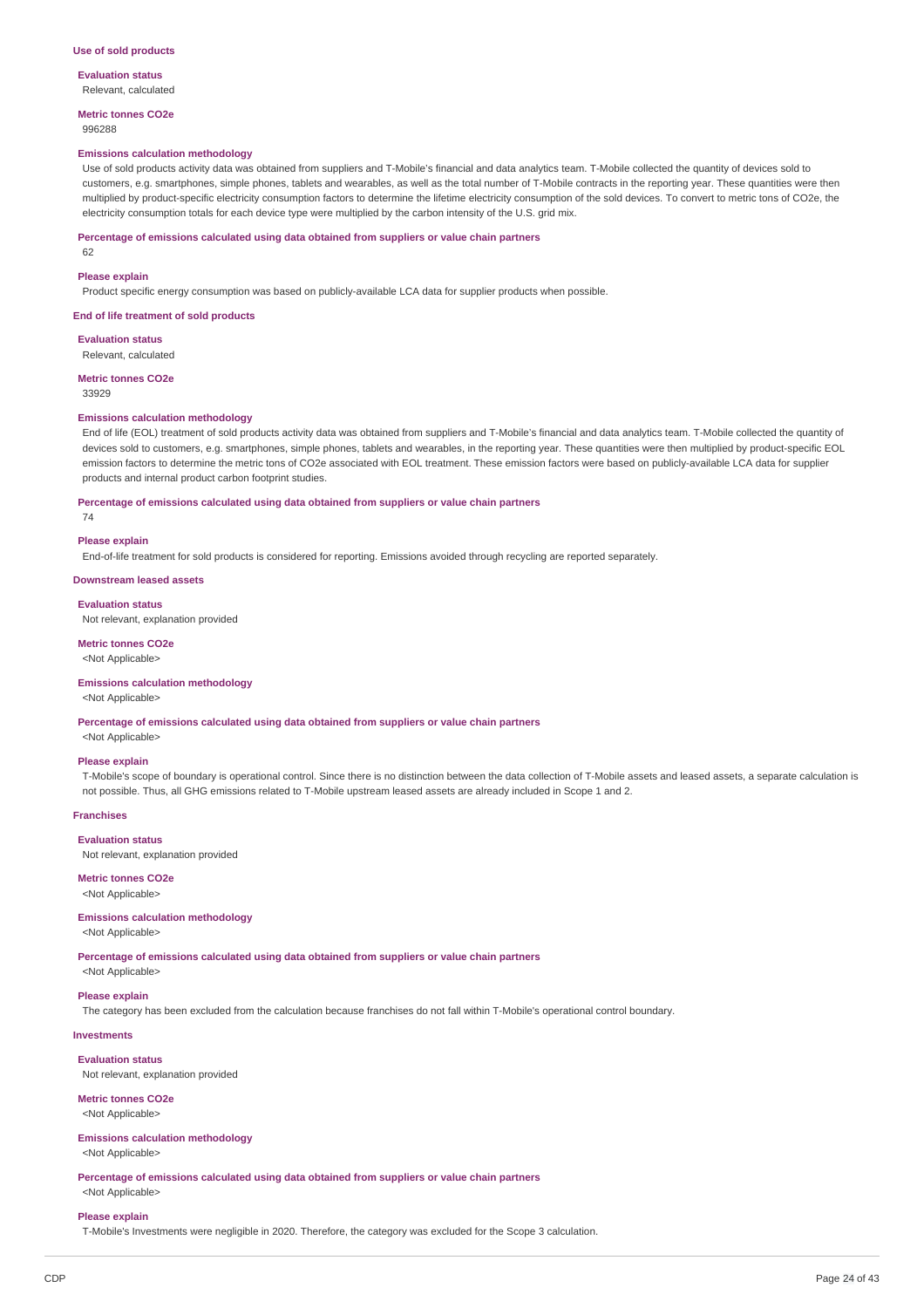### **Other (upstream)**

**Evaluation status** Not relevant, explanation provided

**Metric tonnes CO2e**

<Not Applicable>

### **Emissions calculation methodology**

<Not Applicable>

**Percentage of emissions calculated using data obtained from suppliers or value chain partners**

<Not Applicable>

# **Please explain**

All upstream categories defined in the GHG protocol guide have been accounted for in T-Mobile's GHG emissions

### **Other (downstream)**

**Evaluation status** Not relevant, explanation provided

### **Metric tonnes CO2e**

<Not Applicable>

#### **Emissions calculation methodology**

<Not Applicable>

**Percentage of emissions calculated using data obtained from suppliers or value chain partners** <Not Applicable>

#### **Please explain**

All downstream categories defined in the GHG protocol guide have been accounted for in T-Mobile's GHG emissions

### C6.7

**(C6.7) Are carbon dioxide emissions from biogenic carbon relevant to your organization?** No

### C6.10

(C6.10) Describe your gross global combined Scope 1 and 2 emissions for the reporting year in metric tons CO2e per unit currency total revenue and provide any **additional intensity metrics that are appropriate to your business operations.**

### **Intensity figure**

27.17

**Metric numerator (Gross global combined Scope 1 and 2 emissions, metric tons CO2e)** 1911386

**Metric denominator** unit total revenue

**Metric denominator: Unit total** 68397000000

**Scope 2 figure used** Market-based

**% change from previous year** 7

**Direction of change** Increased

### **Reason for change**

While T-Mobile's Scope 1+2 emissions decreased by 7% in 2020 compared to the combined T-Mobile and Sprint total in 2019, T-Mobile's gross revenue decreased by 13% compared to the combined T-Mobile and Sprint total in 2019. This decrease in revenue is due to decreased Sprint business activity once acquired by T-Mobile in 2020.

### C7. Emissions breakdowns

# C7.1

**(C7.1) Does your organization break down its Scope 1 emissions by greenhouse gas type?** Yes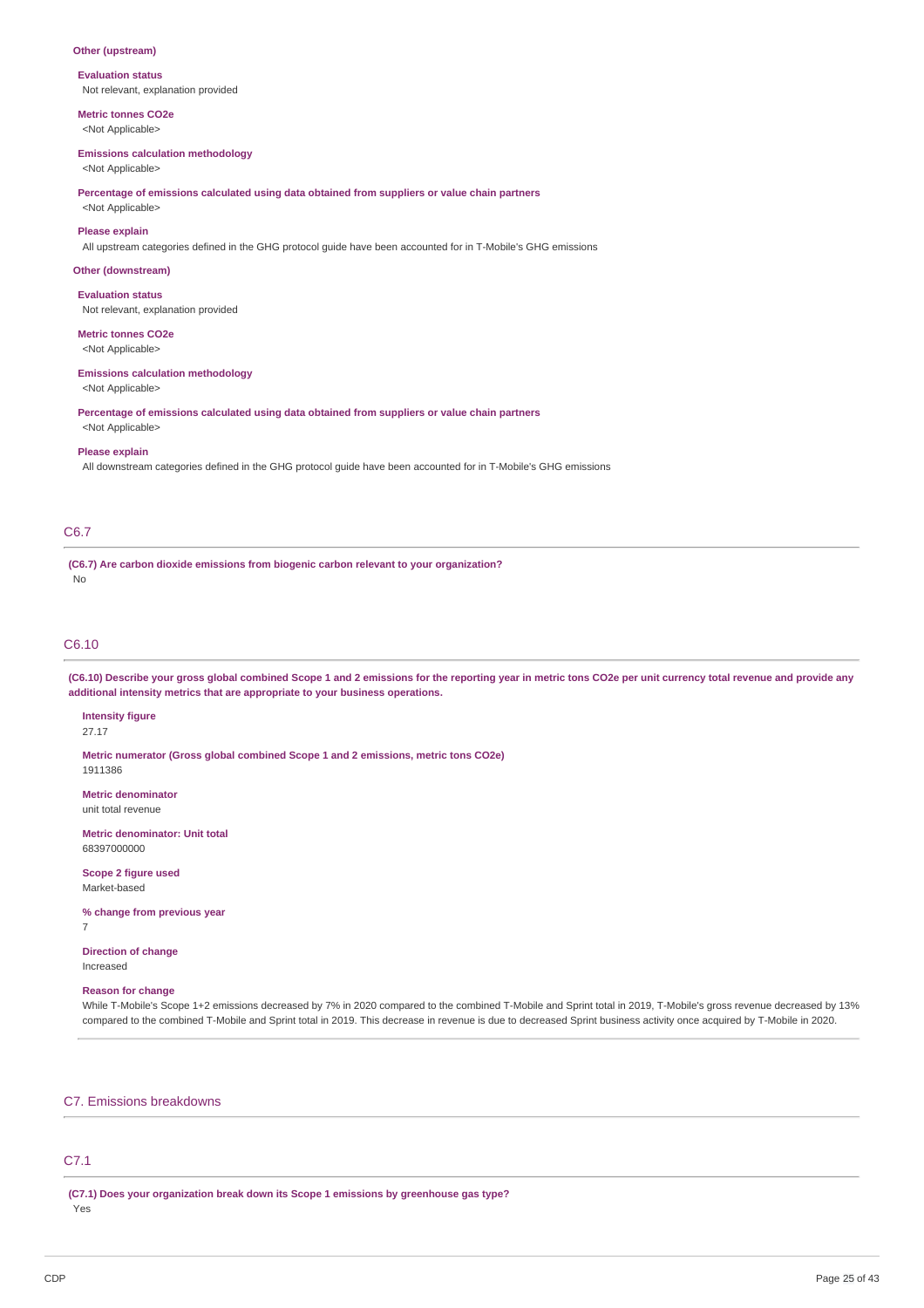(C7.1a) Break down your total gross global Scope 1 emissions by greenhouse gas type and provide the source of each used greenhouse warming potential **(GWP).**

| Greenhouse gas                     | Scope 1 emissions (metric tons of CO2e) | <b>GWP Reference</b>                          |  |
|------------------------------------|-----------------------------------------|-----------------------------------------------|--|
| CO <sub>2</sub>                    | 50886                                   | IPCC Fifth Assessment Report (AR5 - 100 year) |  |
| CH4                                | 60                                      | IPCC Fifth Assessment Report (AR5 - 100 year) |  |
| N <sub>20</sub>                    | 141                                     | IPCC Fifth Assessment Report (AR5 - 100 year) |  |
| <b>HFCs</b>                        | 497                                     | IPCC Fifth Assessment Report (AR5 - 100 year) |  |
| Other, please specify (Halon-1301) | 1596                                    | IPCC Fifth Assessment Report (AR5 - 100 year) |  |

# C7.2

### **(C7.2) Break down your total gross global Scope 1 emissions by country/region.**

| <b>Country/Region</b>    | Scope 1 emissions (metric tons CO2e) |
|--------------------------|--------------------------------------|
| United States of America | 53180<br>.                           |

### C7.3

**(C7.3) Indicate which gross global Scope 1 emissions breakdowns you are able to provide.** By activity

# C7.3c

### **(C7.3c) Break down your total gross global Scope 1 emissions by business activity.**

| <b>Activity</b>                      | Scope 1 emissions (metric tons CO2e) |
|--------------------------------------|--------------------------------------|
| Direct emissions fossil fuels        | 8955                                 |
| Direct emissions vehicle fleet fuels | 35142                                |
| Direct emissions generator fuels     | 6990                                 |
| <b>Gaseous Agents</b>                | 2092                                 |
| Refrigerants                         |                                      |

## C7.5

### **(C7.5) Break down your total gross global Scope 2 emissions by country/region.**

|                                     | Country/Region Scope 2, location-based | Scope 2, market-based                     | Purchased and consumed electricity, | Purchased and consumed low-carbon electricity, heat, steam or cooling |
|-------------------------------------|----------------------------------------|-------------------------------------------|-------------------------------------|-----------------------------------------------------------------------|
|                                     | (metric tons CO2e)                     | ( <i>I</i> metric tons CO <sub>2</sub> e) | heat, steam or cooling (MWh)        | accounted for in Scope 2 market-based approach (MWh)                  |
| United States of 2755796<br>America |                                        | 1858206                                   | 6934055                             | 1752257                                                               |

#### C7.6

**(C7.6) Indicate which gross global Scope 2 emissions breakdowns you are able to provide.** By business division

# C7.6a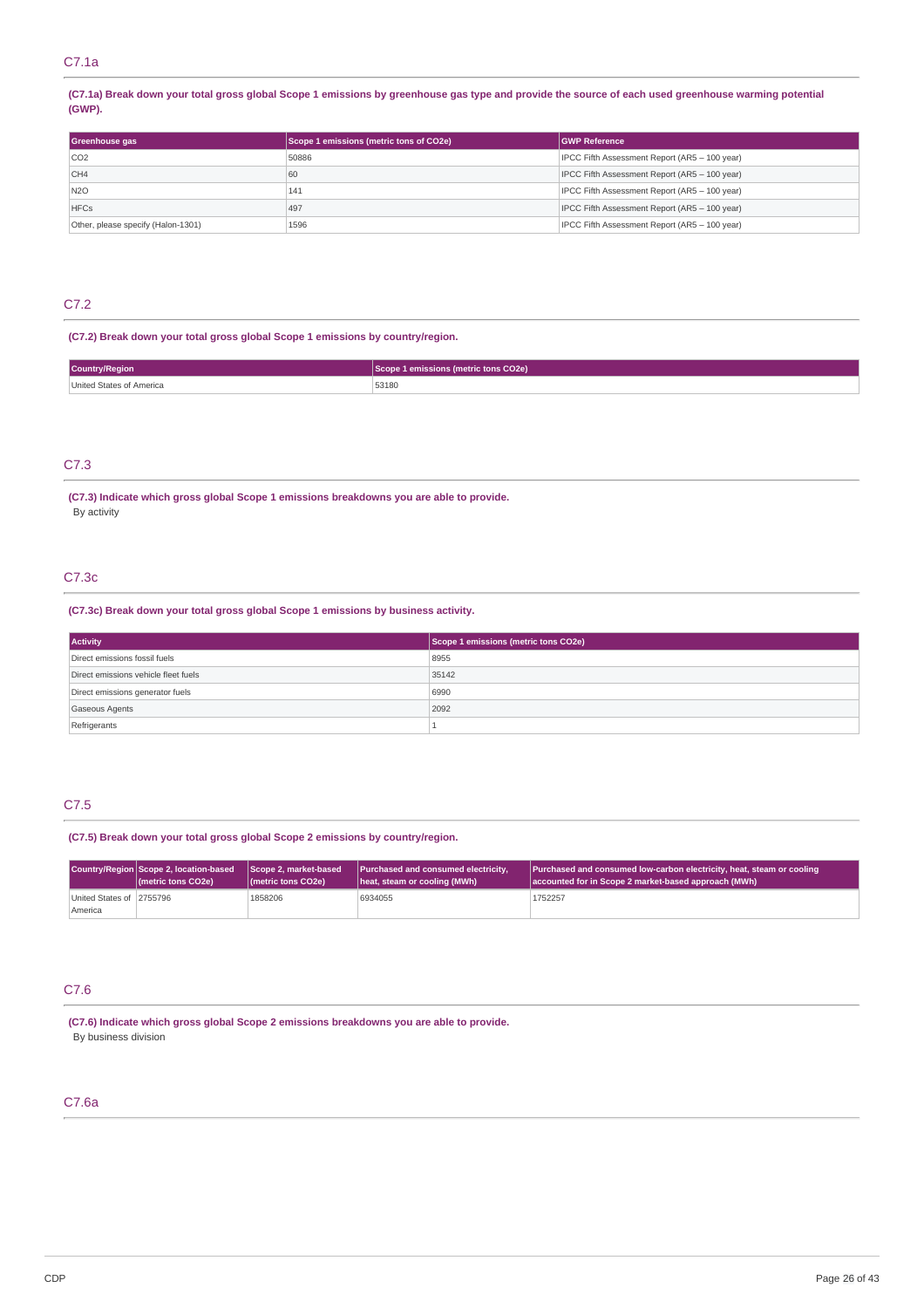### **(C7.6a) Break down your total gross global Scope 2 emissions by business division.**

| <b>Business division</b>                                                                                                                                       | Scope 2, location-based (metric<br>tons CO <sub>2</sub> e) | Scope 2, market-based (metric<br>tons CO2e) |
|----------------------------------------------------------------------------------------------------------------------------------------------------------------|------------------------------------------------------------|---------------------------------------------|
| T-Mobile Network: Cells, DAS Hubs, DAS Nodes, Labs, Small Cells, Switches, Backhaul, Cableheads, Earth Stations, Mini Macros,<br>POPs, Regenerators, Repeaters | 2450390                                                    | 1858206                                     |
| T-Mobile Data Centers                                                                                                                                          | 82825                                                      |                                             |
| T-Mobile Retail and Commercial: Call Centers, Kiosks, Offices, Stores, Warehouses                                                                              | 222580                                                     |                                             |

# C7.9

(C7.9) How do your gross global emissions (Scope 1 and 2 combined) for the reporting year compare to those of the previous reporting year? **Decreased** 

# C7.9a

(C7.9a) Identify the reasons for any change in your gross global emissions (Scope 1 and 2 combined), and for each of them specify how your emissions compare **to the previous year.**

|                                                  | Change in Direction<br>emissions of change<br>(metric<br>tons<br>CO <sub>2e</sub> ) |                                                         | <b>Emissions</b><br>value<br>(percentage) | Please explain calculation                                                                                                                                                                                                                                                                                                                                                                                                                                                                                                                                                                                                                                                                                                             |
|--------------------------------------------------|-------------------------------------------------------------------------------------|---------------------------------------------------------|-------------------------------------------|----------------------------------------------------------------------------------------------------------------------------------------------------------------------------------------------------------------------------------------------------------------------------------------------------------------------------------------------------------------------------------------------------------------------------------------------------------------------------------------------------------------------------------------------------------------------------------------------------------------------------------------------------------------------------------------------------------------------------------------|
| Change in<br>renewable<br>energy<br>consumption  | 233343                                                                              | Decreased 11                                            |                                           | We increased our renewable energy purchases by 111% year over year which resulted in an 11% decrease in emissions year over year. The percentage<br>change is calculated by dividing the change in Scope 1 and 2 emissions attributable to additional renewable energy consumption by the previous year's Scope<br>1 and 2 emissions: (233,343 tCO2e / 2,060,817 tCO2e) * 100% = 11%.                                                                                                                                                                                                                                                                                                                                                  |
| Other<br>emissions<br>reduction<br>activities    | 225855                                                                              | Decreased 11                                            |                                           | We had an average efficiency increase of 11% across our portfolio. The percentage change is calculated by dividing the change in Scope 1 and 2 emissions<br>attributable to other emissions reduction activities by the previous year's Scope 1 and 2 emissions: (225,855 tCO2e / 2,060,817 tCO2e) * 100% = 11%. T-<br>Mobile has been working diligently to upgrade our cellular network equipment to handle a larger data and customer demand utilizing equipment that is more<br>energy efficient. High efficiency rectifiers, antennas, and cabinet designs have achieved an efficiency across our network. Lighting, cooling, controls and design<br>projects in our retail and commercial spaces are also yielding efficiencies. |
| Divestment                                       |                                                                                     | $<$ Not<br>Applicable                                   |                                           |                                                                                                                                                                                                                                                                                                                                                                                                                                                                                                                                                                                                                                                                                                                                        |
| Acquisitions                                     |                                                                                     | $<$ Not<br>Applicable<br>$\mathbf{I}$                   |                                           |                                                                                                                                                                                                                                                                                                                                                                                                                                                                                                                                                                                                                                                                                                                                        |
| Mergers                                          |                                                                                     | $<$ Not<br>Applicable<br>$\geq$                         |                                           |                                                                                                                                                                                                                                                                                                                                                                                                                                                                                                                                                                                                                                                                                                                                        |
| Change in<br>output                              | 249437                                                                              | Increased $12$                                          |                                           | Output increased by 12% from the previous year, largely driven by an 18% increase in data usage. We calculate this figure by taking the difference in the<br>values of the previous year and dividing it by the starting year. We also increased our customer count by approximately 3 million customers. Despite this<br>massive growth, our Scope 1 and 2 total increase was minimal, due to our purchases of renewable energy and energy efficiency activities conducted by T-<br>Mobile on its network and commercial buildings.                                                                                                                                                                                                   |
| Change in<br>methodology                         | 173013                                                                              | Decreased 8                                             |                                           | Updated EPA eGRID2018 emission factors for electricity led to a 9% reduction in Scope 2 emissions, and an 8% reduction in Scope 1 and 2 emissions. This<br>figure is calculated by applying the prior year's electricity carbon intensity (tCO2e/MWh) to the current year's electricity consumption, and then subtracting the<br>current year's Scope 2 emissions. While this is a change in methodology, it reflects the real-world benefits of a greening electricity grid.                                                                                                                                                                                                                                                          |
| Change in<br>boundary                            |                                                                                     | <not<br>Applicable<br/><math>\mathbf{I}</math></not<br> |                                           |                                                                                                                                                                                                                                                                                                                                                                                                                                                                                                                                                                                                                                                                                                                                        |
| Change in<br>physical<br>operating<br>conditions |                                                                                     | $<$ Not<br>Applicable<br>$\mathbf{r}$                   |                                           |                                                                                                                                                                                                                                                                                                                                                                                                                                                                                                                                                                                                                                                                                                                                        |
| Unidentified                                     |                                                                                     | $<$ Not<br>Applicable<br>$\geq$                         |                                           |                                                                                                                                                                                                                                                                                                                                                                                                                                                                                                                                                                                                                                                                                                                                        |
| Other                                            |                                                                                     | $<$ Not<br>Applicable<br>$\Rightarrow$                  |                                           |                                                                                                                                                                                                                                                                                                                                                                                                                                                                                                                                                                                                                                                                                                                                        |

### C7.9b

(C7.9b) Are your emissions performance calculations in C7.9 and C7.9a based on a location-based Scope 2 emissions figure or a market-based Scope 2 **emissions figure?**

Market-based

### C8. Energy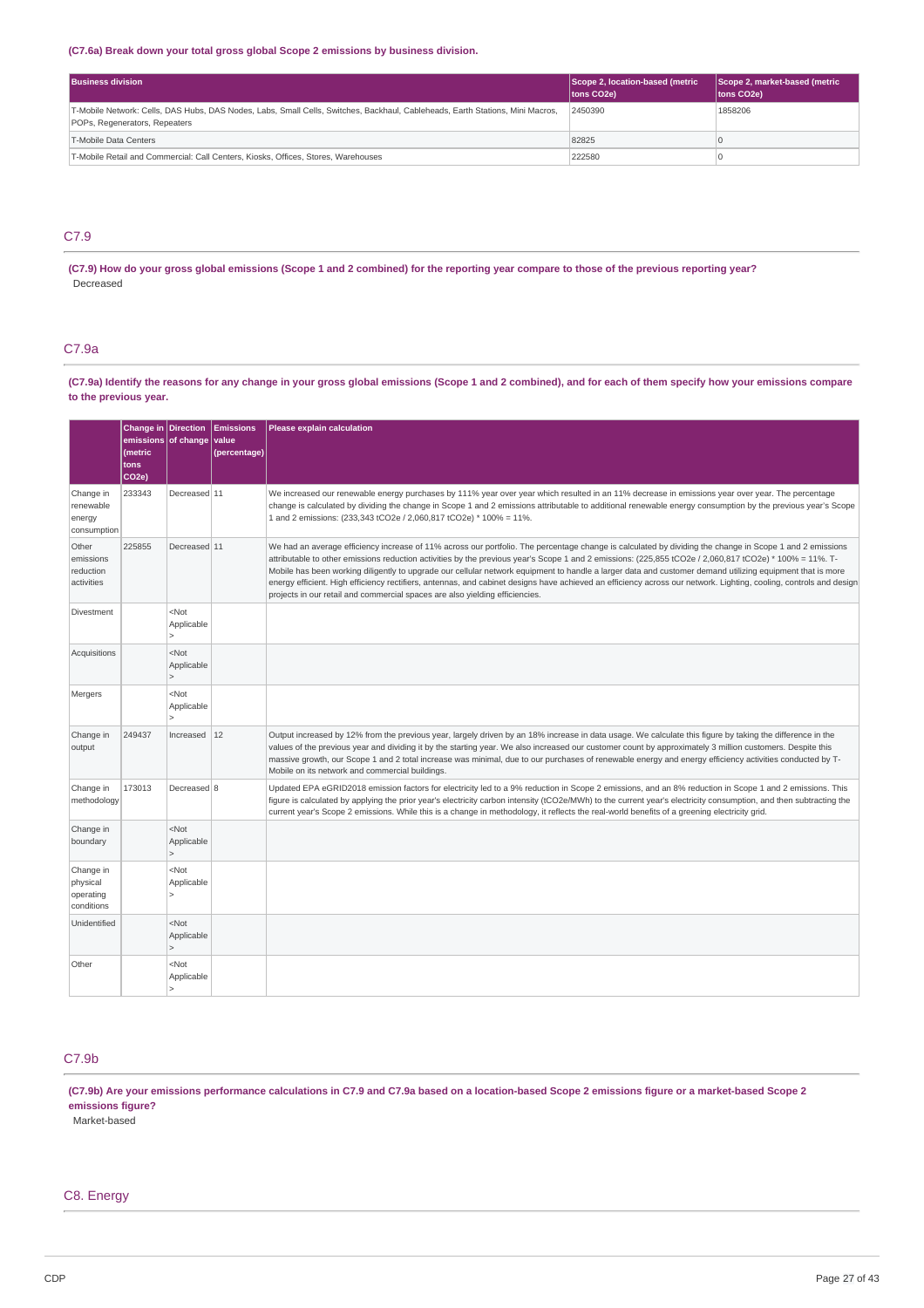# C8.1

**(C8.1) What percentage of your total operational spend in the reporting year was on energy?** More than 0% but less than or equal to 5%

# C8.2

### **(C8.2) Select which energy-related activities your organization has undertaken.**

|                                                    | Indicate whether your organization undertook this energy-related activity in the reporting year |
|----------------------------------------------------|-------------------------------------------------------------------------------------------------|
| Consumption of fuel (excluding feedstocks)         | Yes                                                                                             |
| Consumption of purchased or acquired electricity   | Yes                                                                                             |
| Consumption of purchased or acquired heat          | N <sub>0</sub>                                                                                  |
| Consumption of purchased or acquired steam         | N <sub>0</sub>                                                                                  |
| Consumption of purchased or acquired cooling       | <b>No</b>                                                                                       |
| Generation of electricity, heat, steam, or cooling | Yes                                                                                             |

### C8.2a

# **(C8.2a) Report your organization's energy consumption totals (excluding feedstocks) in MWh.**

|                                                         | <b>Heating value</b>                   |                           | MWh from renewable sources   MWh from non-renewable sources | Total (renewable and non-renewable) MWh |
|---------------------------------------------------------|----------------------------------------|---------------------------|-------------------------------------------------------------|-----------------------------------------|
| Consumption of fuel (excluding feedstock)               | HHV (higher heating value) $ 0\rangle$ |                           | 224721                                                      | 224721                                  |
| Consumption of purchased or acquired electricity        | <not applicable=""></not>              | 1752257                   | 5181798                                                     | 6934055                                 |
| Consumption of purchased or acquired heat               | <not applicable=""></not>              | <not applicable=""></not> | <not applicable=""></not>                                   | <not applicable=""></not>               |
| Consumption of purchased or acquired steam              | <not applicable=""></not>              | <not applicable=""></not> | <not applicable=""></not>                                   | <not applicable=""></not>               |
| Consumption of purchased or acquired cooling            | <not applicable=""></not>              | <not applicable=""></not> | <not applicable=""></not>                                   | <not applicable=""></not>               |
| Consumption of self-generated non-fuel renewable energy | <not applicable=""></not>              |                           | <not applicable=""></not>                                   |                                         |
| Total energy consumption                                | <not applicable=""></not>              | 1752257                   | 5406519                                                     | 7158776                                 |

# C8.2b

#### **(C8.2b) Select the applications of your organization's consumption of fuel.**

|                                                         | Indicate whether your organization undertakes this fuel application |
|---------------------------------------------------------|---------------------------------------------------------------------|
| Consumption of fuel for the generation of electricity   | Yes                                                                 |
| Consumption of fuel for the generation of heat          | No                                                                  |
| Consumption of fuel for the generation of steam         | No.                                                                 |
| Consumption of fuel for the generation of cooling       | l No                                                                |
| Consumption of fuel for co-generation or tri-generation | No                                                                  |

### C8.2c

**(C8.2c) State how much fuel in MWh your organization has consumed (excluding feedstocks) by fuel type.**

| <b>Fuels (excluding feedstocks)</b><br>Motor Gasoline                       |
|-----------------------------------------------------------------------------|
| <b>Heating value</b><br>HHV (higher heating value)                          |
| Total fuel MWh consumed by the organization<br>142280                       |
| MWh fuel consumed for self-generation of electricity<br>U                   |
| MWh fuel consumed for self-generation of heat<br>U                          |
| MWh fuel consumed for self-generation of steam<br><not applicable=""></not> |

**MWh fuel consumed for self-generation of cooling** <Not Applicable>

**MWh fuel consumed for self-cogeneration or self-trigeneration** <Not Applicable>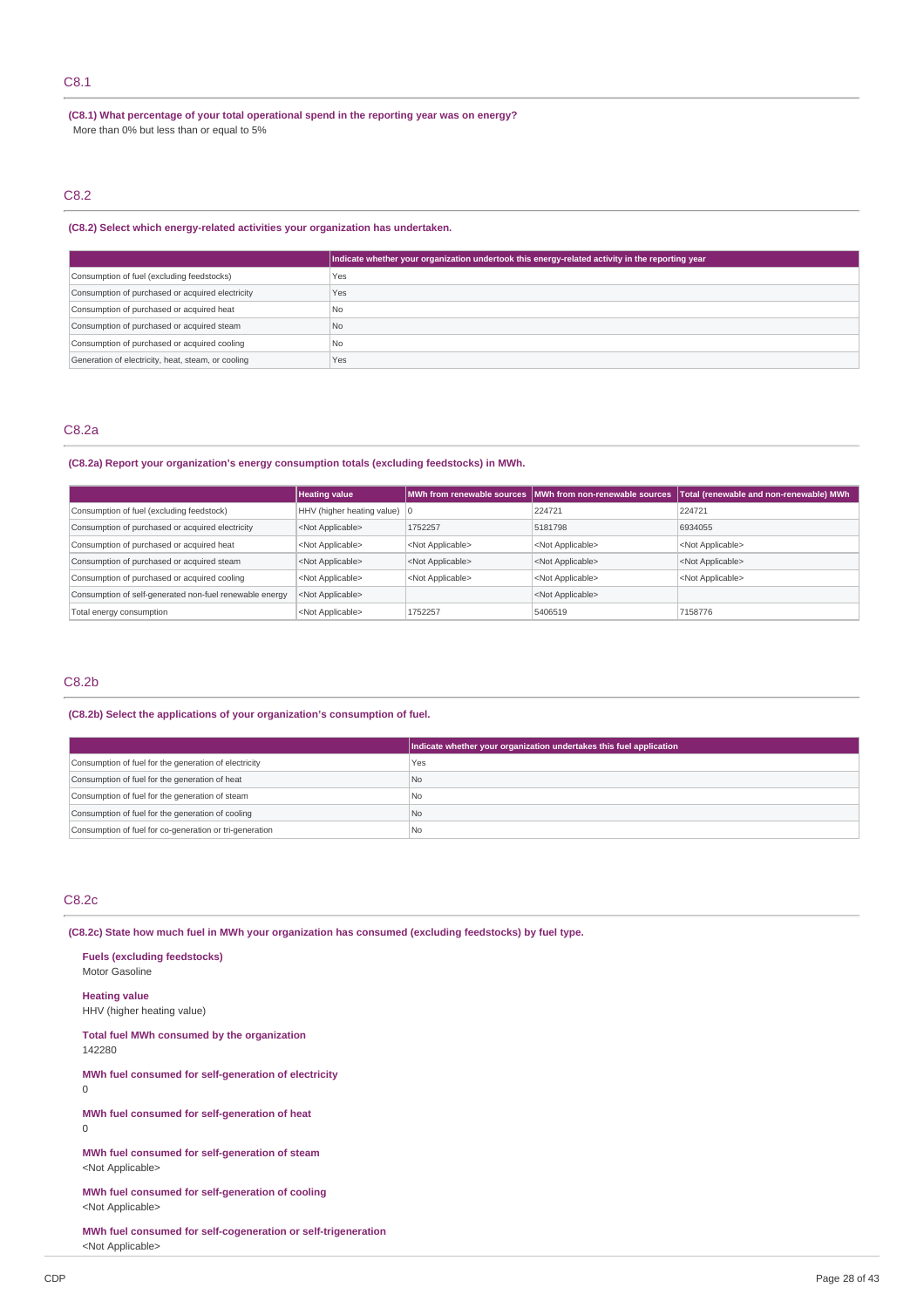#### **Emission factor** 8.821

**Unit**

kg CO2e per gallon

# **Emissions factor source**

1. EPA Center for Corporate Climate Leadership (2020). "Emission Factors for Greenhouse Gas Inventories". 2. Intergovernmental Panel on Climate Change (2014). "Fifth Assessment Report (AR5)".

### **Comment**

**Fuels (excluding feedstocks)** Diesel

**Heating value** HHV (higher heating value)

**Total fuel MWh consumed by the organization** 885

**MWh fuel consumed for self-generation of electricity** 0

**MWh fuel consumed for self-generation of heat**  $\Omega$ 

**MWh fuel consumed for self-generation of steam** <Not Applicable>

**MWh fuel consumed for self-generation of cooling** <Not Applicable>

**MWh fuel consumed for self-cogeneration or self-trigeneration**

<Not Applicable> **Emission factor**

10.354

**Unit** kg CO2e per gallon

#### **Emissions factor source**

1. EPA Center for Corporate Climate Leadership (2020). "Emission Factors for Greenhouse Gas Inventories". 2. Intergovernmental Panel on Climate Change (2014). "Fifth Assessment Report (AR5)".

#### **Comment**

Diesel usage by fleet vehicles (mobile combustion).

### **Fuels (excluding feedstocks)**

Jet Kerosene

**Heating value**

HHV (higher heating value)

# **Total fuel MWh consumed by the organization**

3163

**MWh fuel consumed for self-generation of electricity** 0

**MWh fuel consumed for self-generation of heat**  $\Omega$ 

**MWh fuel consumed for self-generation of steam** <Not Applicable>

**MWh fuel consumed for self-generation of cooling** <Not Applicable>

**MWh fuel consumed for self-cogeneration or self-trigeneration** <Not Applicable>

#### **Emission factor**

9.83

**Unit** kg CO2e per gallon

#### **Emissions factor source**

1. EPA Center for Corporate Climate Leadership (2020). "Emission Factors for Greenhouse Gas Inventories". 2. Intergovernmental Panel on Climate Change (2014). "Fifth Assessment Report (AR5)".

#### **Comment**

**Fuels (excluding feedstocks)** Diesel

#### **Heating value**

HHV (higher heating value)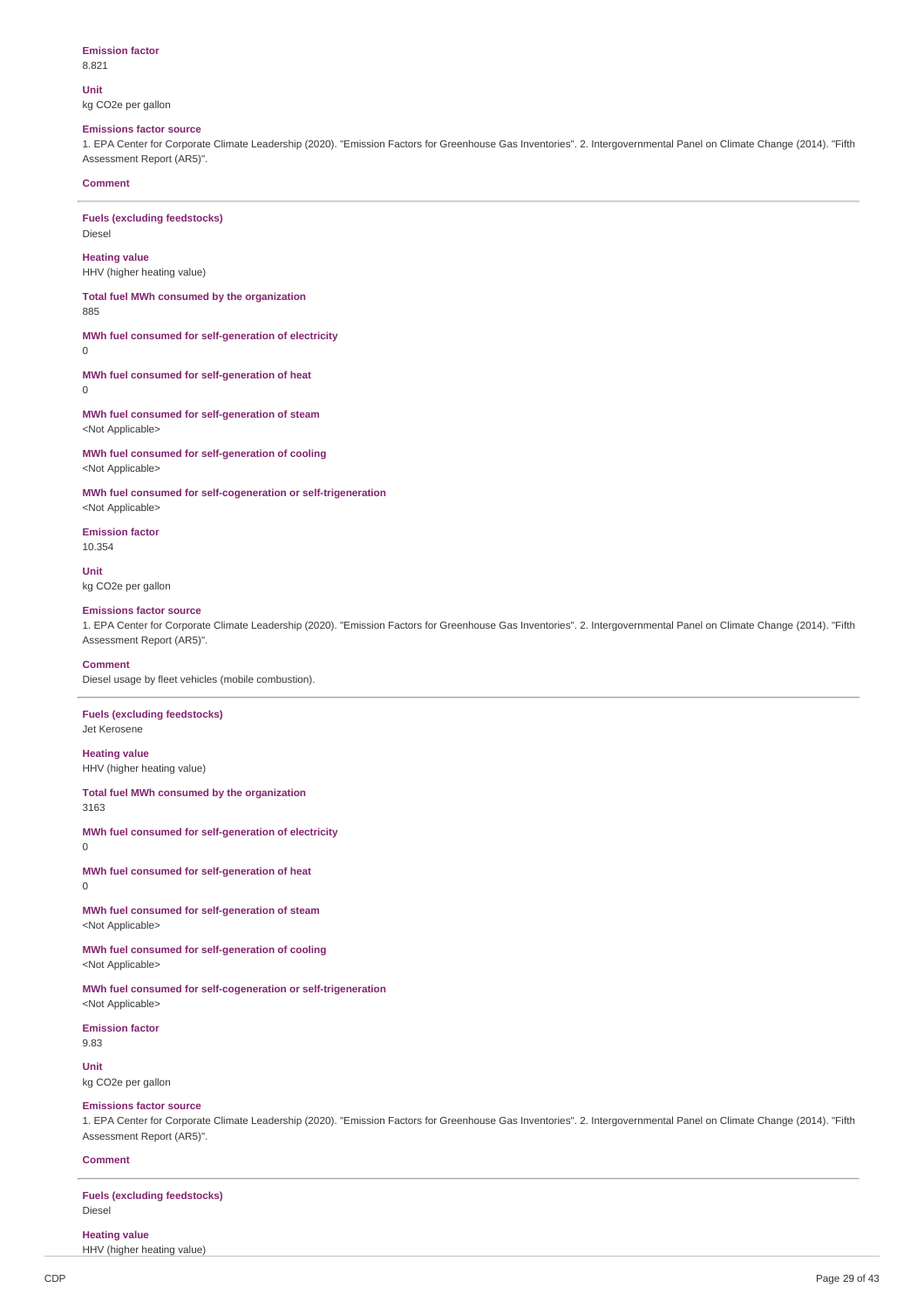**Total fuel MWh consumed by the organization** 19778

#### **MWh fuel consumed for self-generation of electricity** 19778

**MWh fuel consumed for self-generation of heat**  $\Omega$ 

**MWh fuel consumed for self-generation of steam** <Not Applicable>

**MWh fuel consumed for self-generation of cooling** <Not Applicable>

**MWh fuel consumed for self-cogeneration or self-trigeneration** <Not Applicable>

**Emission factor** 10.243

**Unit** kg CO2e per gallon

### **Emissions factor source**

1. EPA Center for Corporate Climate Leadership (2020). "Emission Factors for Greenhouse Gas Inventories". 2. Intergovernmental Panel on Climate Change (2014). "Fifth Assessment Report (AR5)".

#### **Comment**

Diesel usage by backup generators.

**Fuels (excluding feedstocks)** Propane Liquid

**Heating value** HHV (higher heating value)

**Total fuel MWh consumed by the organization** 9205

**MWh fuel consumed for self-generation of electricity** 9205

**MWh fuel consumed for self-generation of heat**  $\Omega$ 

**MWh fuel consumed for self-generation of steam** <Not Applicable>

**MWh fuel consumed for self-generation of cooling** <Not Applicable>

**MWh fuel consumed for self-cogeneration or self-trigeneration** <Not Applicable>

**Emission factor** 63.113

**Unit** kg CO2e per million Btu

#### **Emissions factor source**

1. EPA Center for Corporate Climate Leadership (2020). "Emission Factors for Greenhouse Gas Inventories". 2. Intergovernmental Panel on Climate Change (2014). "Fifth Assessment Report (AR5)".

**Comment**

Propane usage by backup generators.

**Fuels (excluding feedstocks)** Natural Gas

**Heating value** HHV (higher heating value)

**Total fuel MWh consumed by the organization** 49410

**MWh fuel consumed for self-generation of electricity**

0

**MWh fuel consumed for self-generation of heat** 0

**MWh fuel consumed for self-generation of steam** <Not Applicable>

**MWh fuel consumed for self-generation of cooling** <Not Applicable>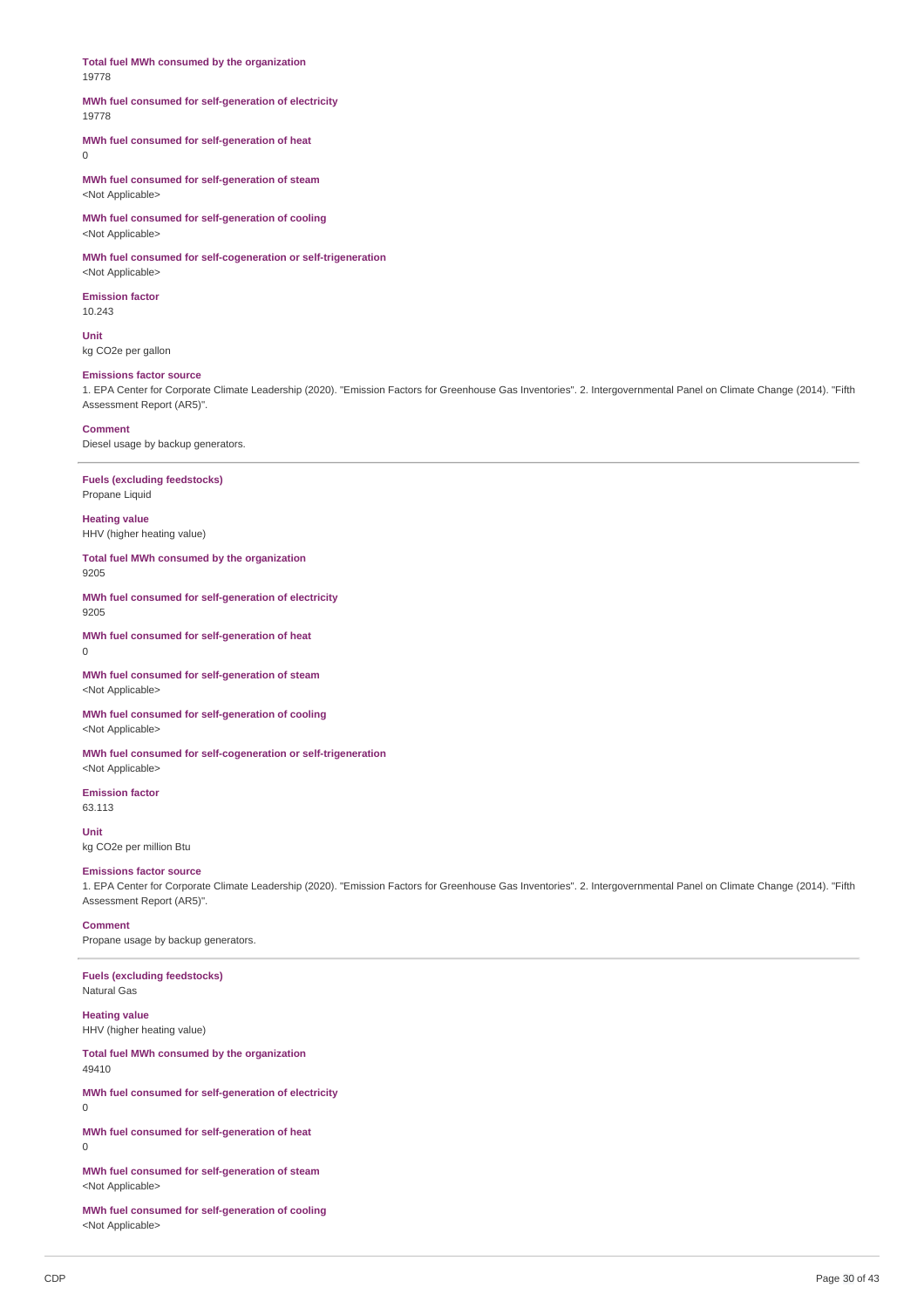#### **MWh fuel consumed for self-cogeneration or self-trigeneration**

<Not Applicable>

#### **Emission factor** 53.115

**Unit**

kg CO2e per million Btu

#### **Emissions factor source**

1. EPA Center for Corporate Climate Leadership (2020). "Emission Factors for Greenhouse Gas Inventories". 2. Intergovernmental Panel on Climate Change (2014). "Fifth Assessment Report (AR5)".

### **Comment**

### C8.2d

(C8.2d) Provide details on the electricity, heat, steam, and cooling your organization has generated and consumed in the reporting year.

|                   | $\vert$ (MWh) | Total Gross generation   Generation that is consumed by the<br>organization (MWh) | (MWh) | Gross generation from renewable sources Generation from renewable sources that is consumed by the<br>organization (MWh) |
|-------------------|---------------|-----------------------------------------------------------------------------------|-------|-------------------------------------------------------------------------------------------------------------------------|
| Electricity 28983 |               | 28983                                                                             | υ     |                                                                                                                         |
| Heat              |               |                                                                                   |       |                                                                                                                         |
| Steam             |               |                                                                                   |       |                                                                                                                         |
| Cooling           |               |                                                                                   |       |                                                                                                                         |

### C8.2e

(C8.2e) Provide details on the electricity, heat, steam, and/or cooling amounts that were accounted for at a zero emission factor in the market-based Scope 2 **figure reported in C6.3.**

#### **Sourcing method**

Power purchase agreement (PPA) with a grid-connected generator with energy attribute certificates

### **Low-carbon technology type**

Wind

**Country/area of consumption of low-carbon electricity, heat, steam or cooling** United States of America

#### **MWh consumed accounted for at a zero emission factor** 1603810

#### **Comment**

#### **Sourcing method**

Power purchase agreement (PPA) with a grid-connected generator with energy attribute certificates

**Low-carbon technology type** Solar

**Country/area of consumption of low-carbon electricity, heat, steam or cooling** United States of America

#### **MWh consumed accounted for at a zero emission factor** 17971

# **Comment**

# **Sourcing method**

Green electricity products (e.g. green tariffs) from an energy supplier, supported by energy attribute certificates

#### **Low-carbon technology type** Wind

**Country/area of consumption of low-carbon electricity, heat, steam or cooling** United States of America

## **MWh consumed accounted for at a zero emission factor**

130476

## **Comment**

# C9. Additional metrics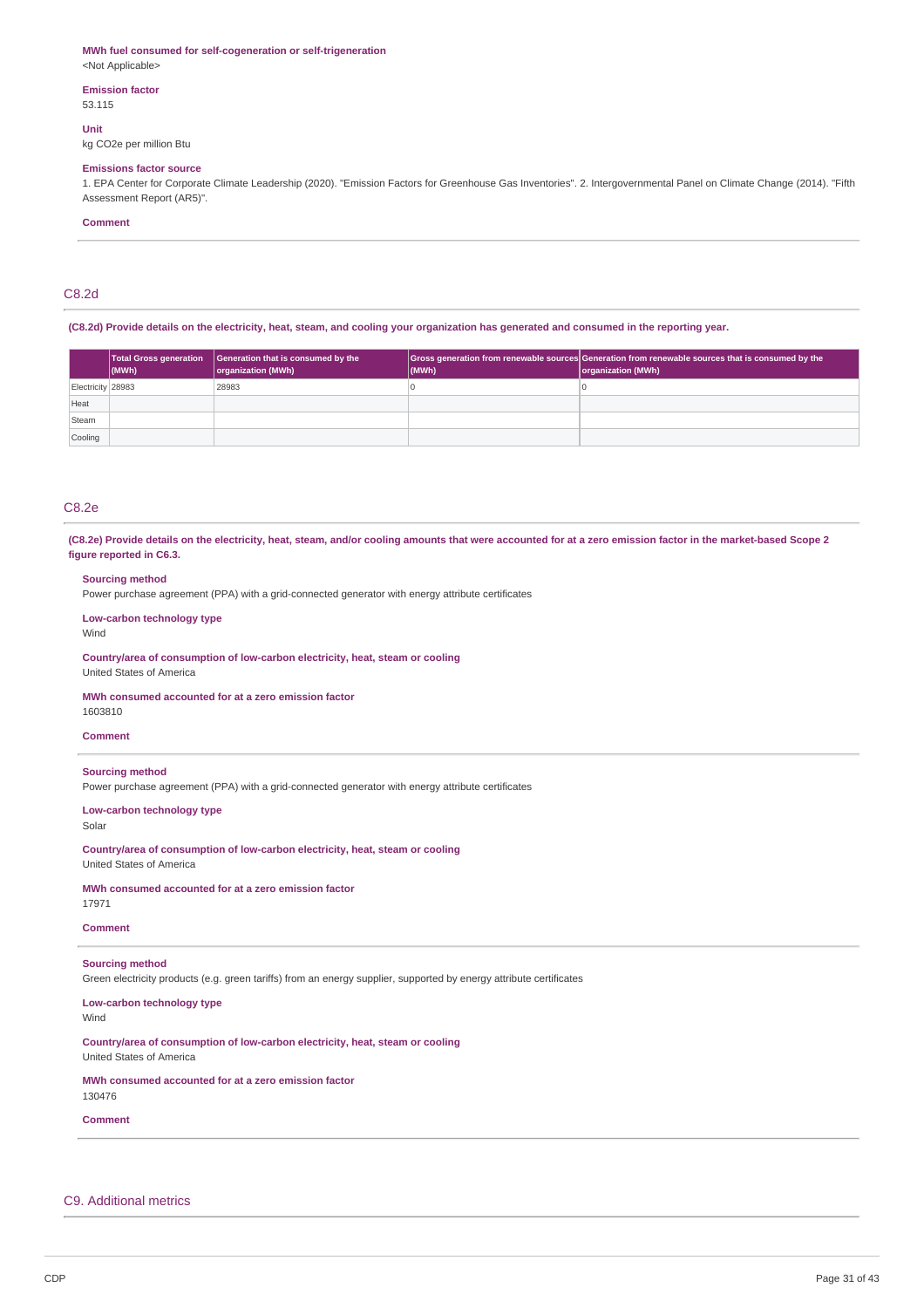### C9.1

### **(C9.1) Provide any additional climate-related metrics relevant to your business.**

**Description** Energy usage

**Metric value**

105

**Metric numerator** 7,158,776

**Metric denominator (intensity metric only)** 68,397,000,000

**% change from previous year**

25

**Direction of change** Increased

#### **Please explain**

We utilized approximately 25% more energy per million dollars of revenue we generated. Emissions increased by 7% on a tCo2 per million of revenue basis. While T-Mobile's energy usage increased by 9% in 2020 compared to the combined T-Mobile and Sprint total in 2019, T-Mobile's gross revenue also decreased by 13% compared to the combined T-Mobile and Sprint total in 2019. This decrease in revenue is due to decreased Sprint business activity once acquired by T-Mobile in 2020.

### C10. Verification

## C10.1

**(C10.1) Indicate the verification/assurance status that applies to your reported emissions.**

|                                          | Verification/assurance status                          |
|------------------------------------------|--------------------------------------------------------|
| Scope 1                                  | Third-party verification or assurance process in place |
| Scope 2 (location-based or market-based) | Third-party verification or assurance process in place |
| Scope 3                                  | Third-party verification or assurance process in place |

### C10.1a

(C10.1a) Provide further details of the verification/assurance undertaken for your Scope 1 emissions, and attach the relevant statements.

**Verification or assurance cycle in place** Annual process

**Status in the current reporting year** Complete

**Type of verification or assurance** Limited assurance

**Attach the statement** T-Mobile Assurance Statement\_RY2020 final.pdf

**Page/ section reference** Pages 1-4

**Relevant standard** ISO14064-3

**Proportion of reported emissions verified (%)** 100

### C10.1b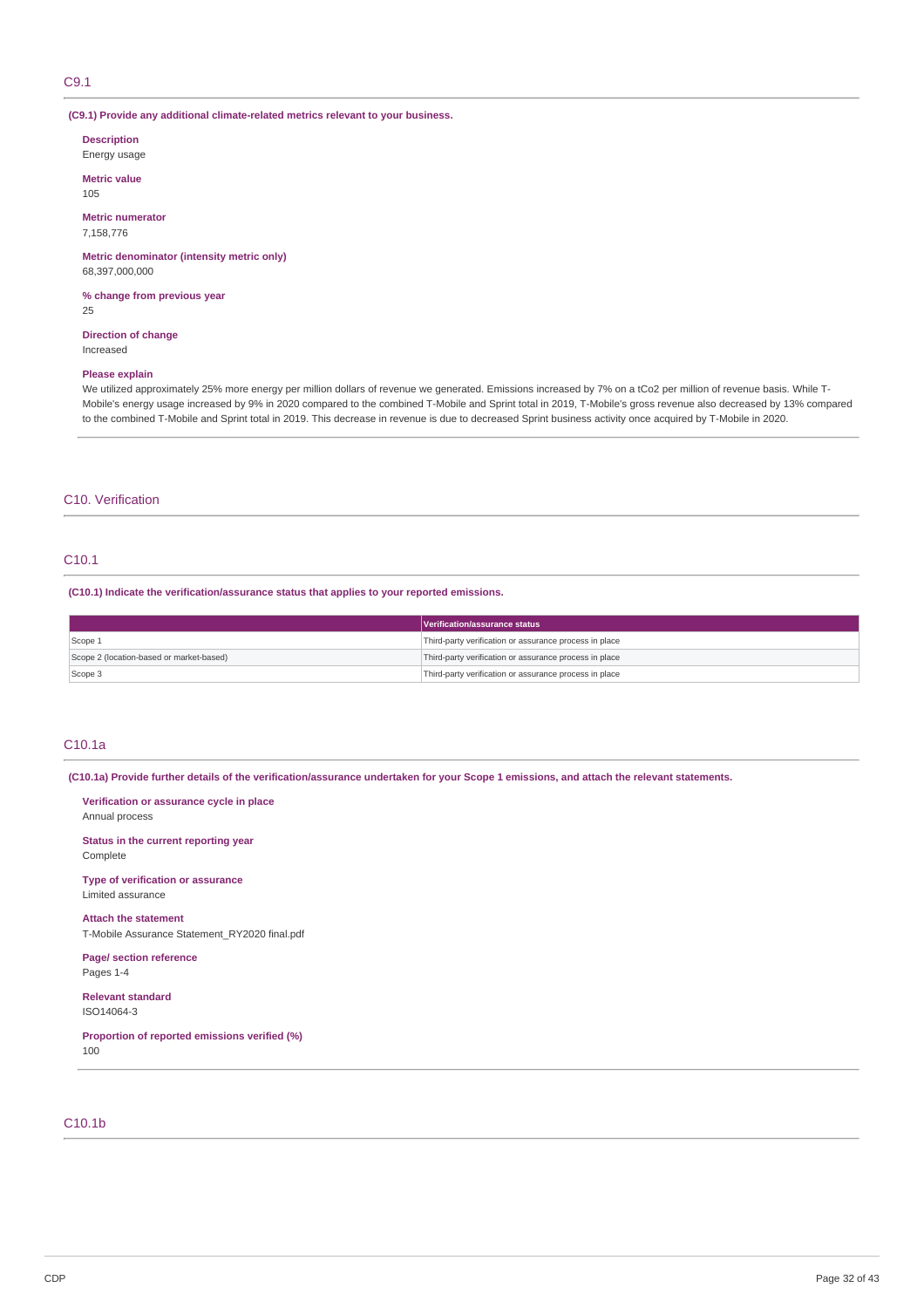#### (C10.1b) Provide further details of the verification/assurance undertaken for your Scope 2 emissions and attach the relevant statements.

**Scope 2 approach** Scope 2 market-based

**Verification or assurance cycle in place** Annual process

**Status in the current reporting year** Complete

**Type of verification or assurance** Limited assurance

**Attach the statement** T-Mobile Assurance Statement\_RY2020 final.pdf

**Page/ section reference** Pages 1-4

**Relevant standard** ISO14064-3

**Proportion of reported emissions verified (%)** 100

### C10.1c

(C10.1c) Provide further details of the verification/assurance undertaken for your Scope 3 emissions and attach the relevant statements.

**Scope 3 category** Scope 3: Purchased goods and services

**Verification or assurance cycle in place** Annual process

**Status in the current reporting year** Complete

**Type of verification or assurance** Limited assurance

**Attach the statement** T-Mobile Assurance Statement\_RY2020 final.pdf

**Page/section reference** Pages 1-4

**Relevant standard** ISO14064-3

**Proportion of reported emissions verified (%)** 100

**Scope 3 category** Scope 3: Capital goods

**Verification or assurance cycle in place** Annual process

**Status in the current reporting year** Complete

**Type of verification or assurance** Limited assurance

**Attach the statement** T-Mobile Assurance Statement\_RY2020 final.pdf

**Page/section reference** Pages 1-4

**Relevant standard** ISO14064-3

**Proportion of reported emissions verified (%)** 100

**Scope 3 category** Scope 3: Fuel and energy-related activities (not included in Scopes 1 or 2)

**Verification or assurance cycle in place** Annual process

**Status in the current reporting year** Complete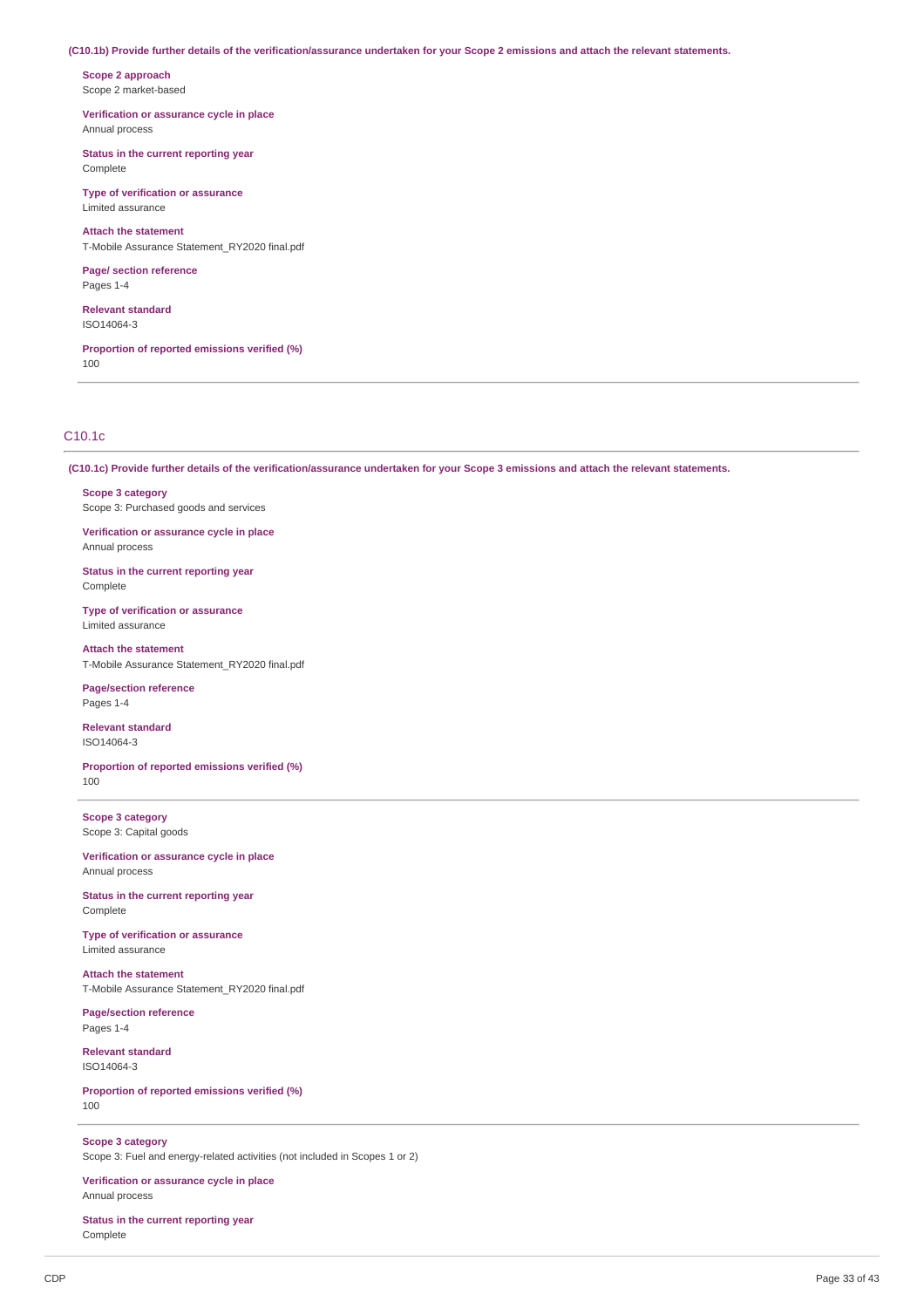#### **Type of verification or assurance** Limited assurance

### **Attach the statement**

T-Mobile Assurance Statement\_RY2020 final.pdf

**Page/section reference** Pages 1-4

**Relevant standard** ISO14064-3

**Proportion of reported emissions verified (%)** 1 0 0

**Scope 3 category** Scope 3: Upstream transportation and distribution

Annual process

Verification or assurance cycle in place

Status in the current reporting year Complete

**Type of verification or assurance** Limited assurance

**Attach the statement** T-Mobile Assurance Statement RY2020 final.pdf

**Page/section reference** Pages 1-4

**Relevant standard** ISO14064-3

**Proportion of reported emissions verified (%)** 1 0 0

**Scope 3 category** Scope 3: Waste generated in operations

Verification or assurance cycle in place Annual process

Status in the current reporting year Complete

**Type of verification or assurance** Limited assurance

**Attach the statement** T-Mobile Assurance Statement\_RY2020 final.pdf

**Page/section reference** Pages 1-4

**Relevant standard** ISO14064-3

**Proportion of reported emissions verified (%)** 1 0 0

**Scope 3 category** Scope 3: Business travel

**Verification or assuranc e c y cle in pla c e** Annual process

Status in the current reporting year Complete

**Type of verification or assurance** Limited assurance

**Attach the statement** T-Mobile Assurance Statement\_RY2020 final.pdf

**Page/section reference** Pages 1-4

**Relevant standard** ISO14064-3

**Proportion of reported emissions verified (%)** 1 0 0

**Scope 3 category** Scope 3: Employee commuting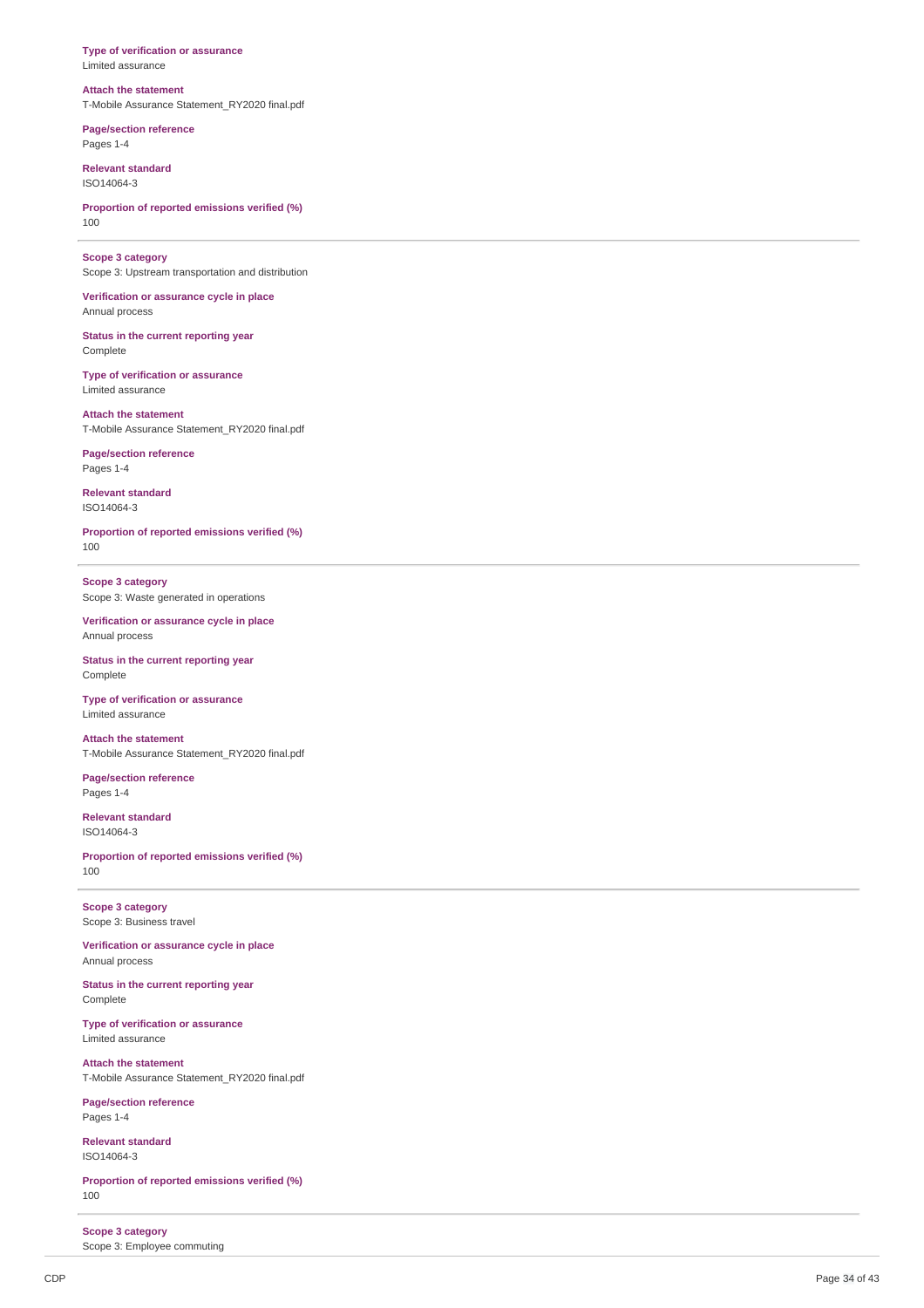Verification or assurance cycle in place Annual process

Status in the current reporting year Complete

**Type of verification or assurance** Limited assurance

**Attach the statement** T-Mobile Assurance Statement\_RY2020 final.pdf

**Page/section reference** Pages 1-4

**Relevant standard** ISO14064-3

**Proportion of reported emissions verified (%)** 1 0 0

**Scope 3 category** Scope 3: Downstream transportation and distribution

Verification or assurance cycle in place Annual process

Status in the current reporting year Complete

**Type of verification or assurance** Limited assurance

**Attach the statement** T-Mobile Assurance Statement\_RY2020 final.pdf

**Page/section reference** Pages 1-4

**Relevant standard** ISO14064-3

**Proportion of reported emissions verified (%)** 1 0 0

**Scope 3 category** Scope 3: Use of sold products

Verification or assurance cycle in place Annual process

Status in the current reporting year Complete

**Type of verification or assurance** Limited assurance

**Attach the statement** T-Mobile Assurance Statement\_RY2020 final.pdf

**Page/section reference** Pages 1-4

**Relevant standard** ISO14064-3

**Proportion of reported emissions verified (%)** 1 0 0

**Scope 3 category** Scope 3: End-of-life treatment of sold products

Verification or assurance cycle in place Annual process

Status in the current reporting year Complete

**Type of verification or assurance** Limited assurance

**Attach the statement** T-Mobile Assurance Statement\_RY2020 final.pdf

**Page/section reference** Pages 1-4

**Relevant standard** ISO14064-3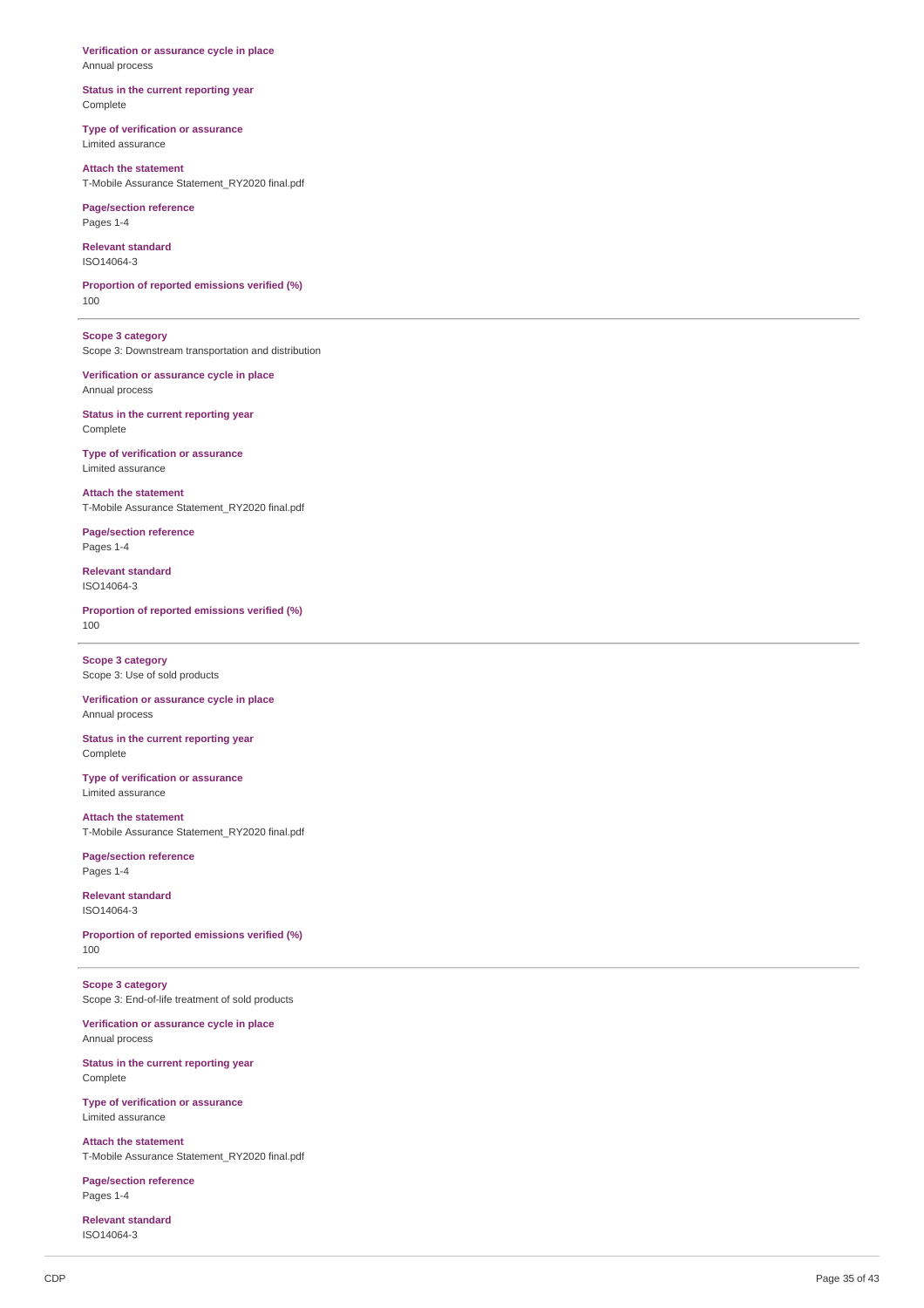# C10.2

(C10.2) Do you verify any climate-related information reported in your CDP disclosure other than the emissions figures reported in C6.1, C6.3, and C6.5? Yes

# C10.2a

(C10.2a) Which data points within your CDP disclosure have been verified, and which verification standards were used?

| Data verified                | Verification standard | <b>Please explain</b>                                                                                                                            |
|------------------------------|-----------------------|--------------------------------------------------------------------------------------------------------------------------------------------------|
| Energy consumption           |                       | Energy use was verified along with the emissions data by Apex<br>Companies, LLC.                                                                 |
| Renewable energy<br>products |                       | Renewable energy procurement was verified by Apex Companies, LLC.                                                                                |
|                              |                       | International Standard on Assurance Engagements (ISAE)<br>3000 Revised<br>International Standard on Assurance Engagements (ISAE)<br>3000 Revised |

T-Mobile Assurance Statement\_RY2020

final.pdf

### C11. Carbon pricing

# C11.1

(C11.1) Are any of your operations or activities regulated by a carbon pricing system (i.e. ETS, Cap & Trade or Carbon Tax)? No, and we do not anticipate being regulated in the next three years

# C11.2

**(C11.2) Has your organization originated or purchased any project-based carbon credits within the reporting period?** No

# C11.3

**(C11.3) Does your organization use an internal price on carbon?** Yes

### C11.3a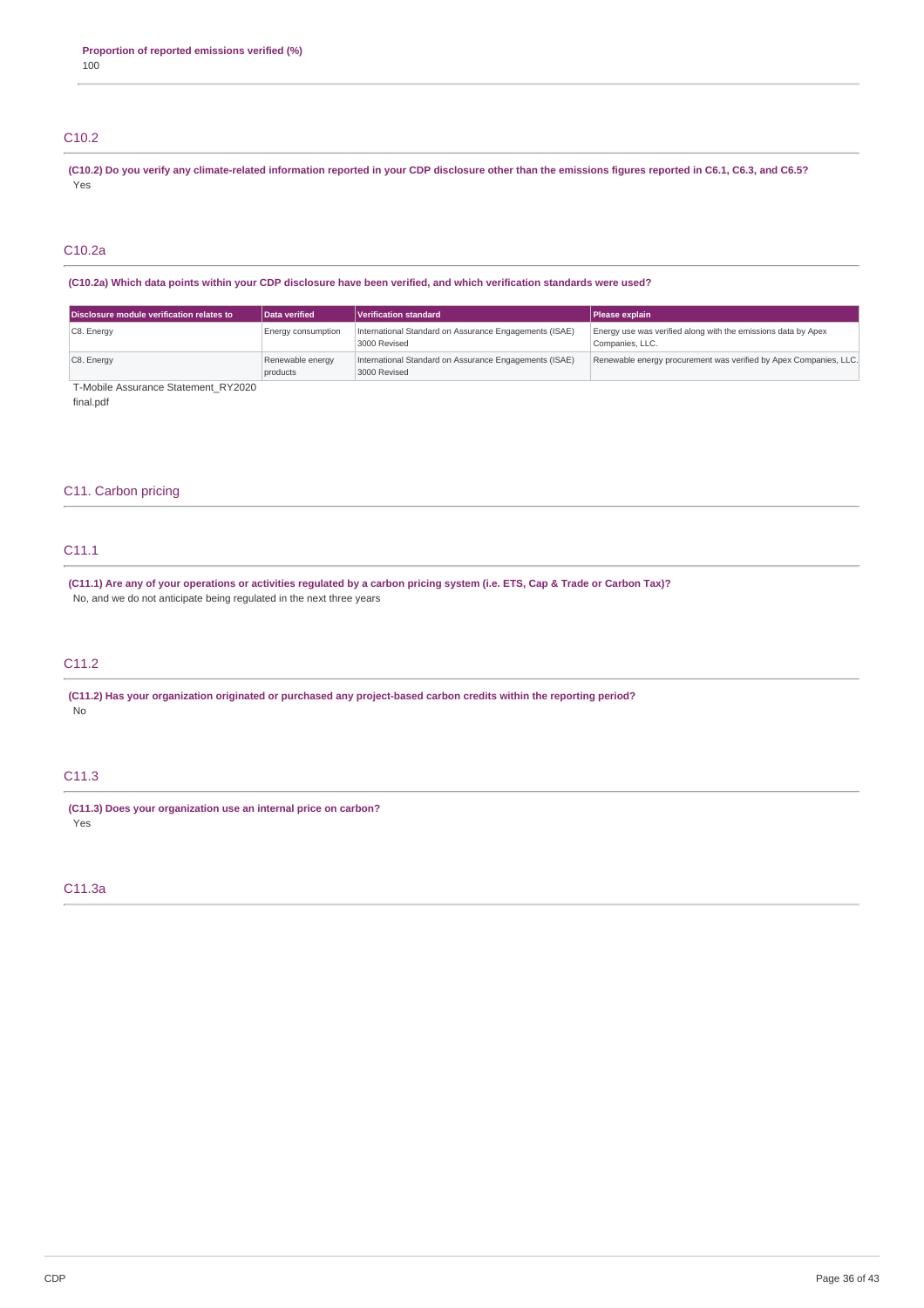#### **(C11.3a) Provide details of how your organization uses an internal price on carbon.**

### **Objective for implementing an internal carbon price**

Stakeholder expectations Change internal behavior Drive energy efficiency Drive low-carbon investment Identify and seize low-carbon opportunities

#### **GHG Scope**

Scope 1 Scope 2

#### **Application**

Carbon Pricing is currently not implemented by US legislation. T-Mobile has its own internal carbon price at \$3.00/MWh. This internal price places a monetary value on energy(and the resulting greenhouse gas emissions), which then factor into project selection decisions and business operations, prioritizing those that lower the company's carbon footprint progress towards 100% renewable energy.

**Actual price(s) used (Currency /metric ton)**

3

**Variance of price(s) used** Uniform Pricing

**Type of internal carbon price**

Shadow price

### **Impact & implication**

Carbon Pricing is currently not implemented by US legislation. T-Mobile has its own internal carbon price at \$3.00/MWh. This internal price places a monetary value on energy (and the resulting greenhouse gas emissions), which then factor into project selection decisions and business operations, prioritizing those that lower the company's carbon footprint. Our energy team has prioritized LED lighting improvements as they lower our spend on electricity and reduce our need to purchase REC's at our internal carbon price of \$3.00.

### C12. Engagement

### C12.1

### **(C12.1) Do you engage with your value chain on climate-related issues?**

Yes, our suppliers

Yes, our customers

Yes, other partners in the value chain

### C12.1a

#### **(C12.1a) Provide details of your climate-related supplier engagement strategy.**

**Type of engagement** Compliance & onboarding

#### **Details of engagement**

Included climate change in supplier selection / management mechanism

**% of suppliers by number**

10

**% total procurement spend (direct and indirect)**

99

**% of supplier-related Scope 3 emissions as reported in C6.5** 95

### **Rationale for the coverage of your engagement**

We look for suppliers who remind us of ourselves— ethical, hard-working, and customer-focused. And we want them to share our commitment to the environment. Before selecting or retaining suppliers, we consider their business integrity and let them know about our ethical expectations To expand our ability to better evaluate our supply chain, we engaged a leading third-party evaluation tool, the EcoVadis IQ tool to assess the basic environmental, social and ethical performance of our suppliers. We were able to evaluate approximately 2,450 companies which makes up over 99% of sourceable procurement spend. This effort enables our enterprise risk management team and our procurement managers to gain better insight on the social and environmental risks and performance of our suppliers.

#### **Impact of engagement, including measures of success**

We measure the impact of our engagement based on the number of suppliers we evaluate. We have so far evaluated approximately 2,450 companies on a basic risk assessment level and we plan on continuing our efforts to look broadly and deeply at our supply chain for sustainability risk and performance. Our engagement with suppliers includes conversations on ways to collaborate on energy efficiency, reducing greenhouse gas emissions, and climate change advocacy. As a measurement of success, in 2018, one of our major suppliers, Ericsson published a Science-Based Target. We believe that as we are able to assess more of our supply chain for environmental and social risk, and as we incorporate sustainability measures into more of our purchasing, we are building a stronger and more climate resilient company.

#### **Comment**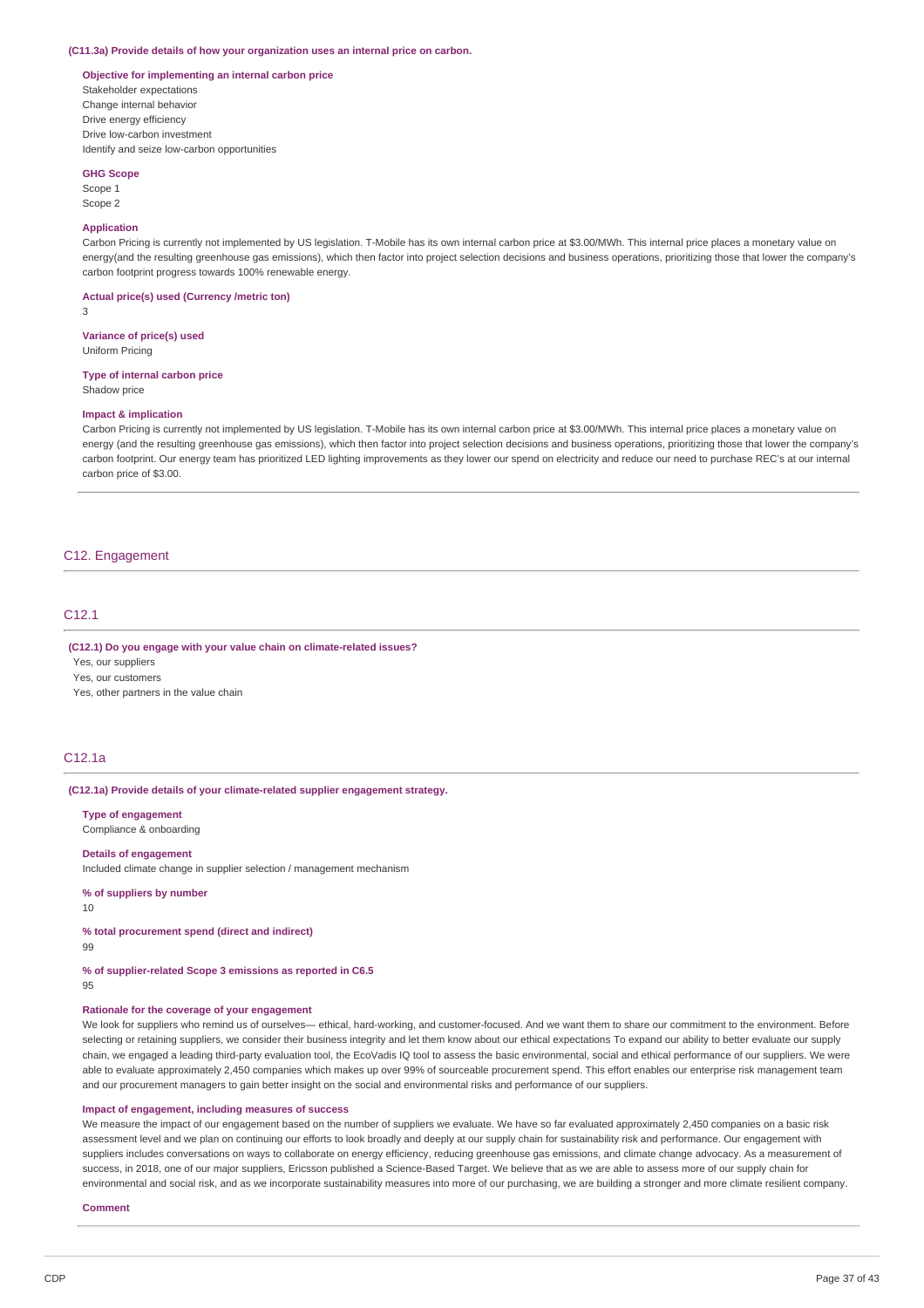#### **(C12.1b) Give details of your climate-related engagement strategy with your customers.**

**Type of engagement** Education/information sharing

#### **Details of engagement**

Run an engagement campaign to education customers about your climate change performance and strategy

**% of customers by number**

100

**% of customer - related Scope 3 emissions as reported in C6.5**

100

### **Portfolio coverage (total or outstanding)**

<Not Applicable>

#### **Please explain the rationale for selecting this group of customers and scope of engagement**

We engage with 100% of our customers by making available educating customers information on our climate actions, advocating for change, inspiring our customers and setting ambitious goals. We believe our entire customer base has the capacity to enact change, including increasing the number of recycled and reused devices to reduce environmental impact. Some examples of our engagement include: T-Mobile informs customers through the Sustainability section of our corporate website, a link which can be found on our home page or at https://www.t-mobile.com/responsibility/sustainability. We publish for our customers easy to read explanations of how we approach renewable energy and climate change, from explaining our Science-Based Target setting to revealing our industry leading goal to use 100% renewable energy by 2021. T-Mobile also advocates for change, in September 2019, T-Mobile participated in NYC Climate Week, sponsoring Digital With Purpose: Delivering a Smarter 2030, a report released by the Global e-Sustainability Initiative (GeSI) and Deloitte. The report calls upon global governments, businesses, and individuals to identify ways to use digital technology to actualize the United Nations' 2030 Agenda for Sustainable Development. T-Mobile believes in inspiring our customers: In 2020 T-Mobile collected 7.9 million used devices including phones, smartwatches, tablets, hotspots and IOT items. These devices were then given new life by being reused or resold or sent to be responsibly recycled by certified third-party facilities. which were either reused, resold or recycled. For every one million devices that are recycled, 35,000 pounds of copper, 772 pounds of silver, 75 pounds of gold and 33 pounds of palladium are recovered, which can be used again in new devices, preventing over-extraction. We also demonstrate leadership by setting ambitious goals. We support the commitment of the Science-Based Targets Initiative (SBTi) and world governments to prevent dangerous climate change by limiting global warming to well below 2 degrees Celsius. To do our part, we have set science-based emissions targets. Our goals have been officially verified by the SBTi and we will continue to work with leading environmental non-profit organizations to adopt best practices in target setting.

#### **Impact of engagement, including measures of success**

We measure the impact of our engagement based on the number of phones reused or recycle. We have steadily increased that number since our program inception in 2008. As a measurement of the success of the program, In in 2020, we reused, resold or recycled over 7.9 million devices, the equivalent of avoiding over 100,000 tons of emissions compared to their impact if discarded in a landfill. T-Mobile uses Social Media, including Facebook (@TMobile) with over 8M followers, and Twitter with 1.4M followers, to post, share and tweet about T-Mobile's commitment to energy efficiency and resource conservation. T-Mobile encourages our customers across the globe to save energy, through smart phone use to surf the web as well as encouraging the use of apps, like those that track habits, adjust thermostats, and turn on & off lights remotely. In 2018 we planted 27,000 trees through our #TreeMobile program. In 2019 we planted over 300,000 trees with a goal of planting 500,000 trees in partnership with the Nature Conservancy.

### C12.1d

**(C12.1d) Give details of your climate-related engagement strategy with other partners in the value chain.**

T-Mobile continues to be recognized as a global leader in defining and advancing the standards of ethical business practices as a World's Most Ethical Company by the Ethisphere Institute. 2020 marks 12 consecutive years T-Mobile has been the only US wireless provider to receive this award for aligning principle with action, keeping trust part of its corporate DNA, and shaping future industry standards by creating the gold standard. We aim to inspire our business partners and to hold them to the same standard, including environmental standards, through our Supplier Code of Conduct.

We also engage our employees internally. With T-Mobile's internal social network, our Corporate Social Responsibility team shares information regarding energy efficiency and sustainability to approximately75,000 (as of 12/31/2020) [\[RA1\]](https://cdp.credit360.com/surveys/2021/dbbr64mv/145457#_msocom_1) [\[NA2\]](https://cdp.credit360.com/surveys/2021/dbbr64mv/145457#_msocom_2) T-Mobile employees, including the promotion of our green energy usage and commitments. Our employees are our greatest asset and can spread the word about how seriously T-Mobile takes its environmental responsibility and what steps we are taking to positively impact climate change.

In 2019 we held an in-person event for our headquarters employees on Earth Day, as well a streaming webcast to our employees around the country. We reviewed our RE100 [commitment](https://www.t-mobile.com/responsibility/sustainability/renewable-energy), learned about our real estate sustainability, and heard about our partnership with the Nature [Conservancy](https://nam02.safelinks.protection.outlook.com/?url=https://www.nature.org/en-us/&data=02%257c01%257cDaniela.Hoag2%2540T-Mobile.com%257c51042608db16487638d408d6b947cf01%257cbe0f980bdd994b19bd7bbc71a09b026c%257c0%257c0%257c636900115397734138&sdata=BurDFwFUGYi0z2zPqsGUMC0bRM38NgIs3FX7pMuRT4c%253D&reserved=0).

## C12.3

(C12.3) Do you engage in activities that could either directly or indirectly influence public policy on climate-related issues through any of the following? Trade associations

Other

### C12.3b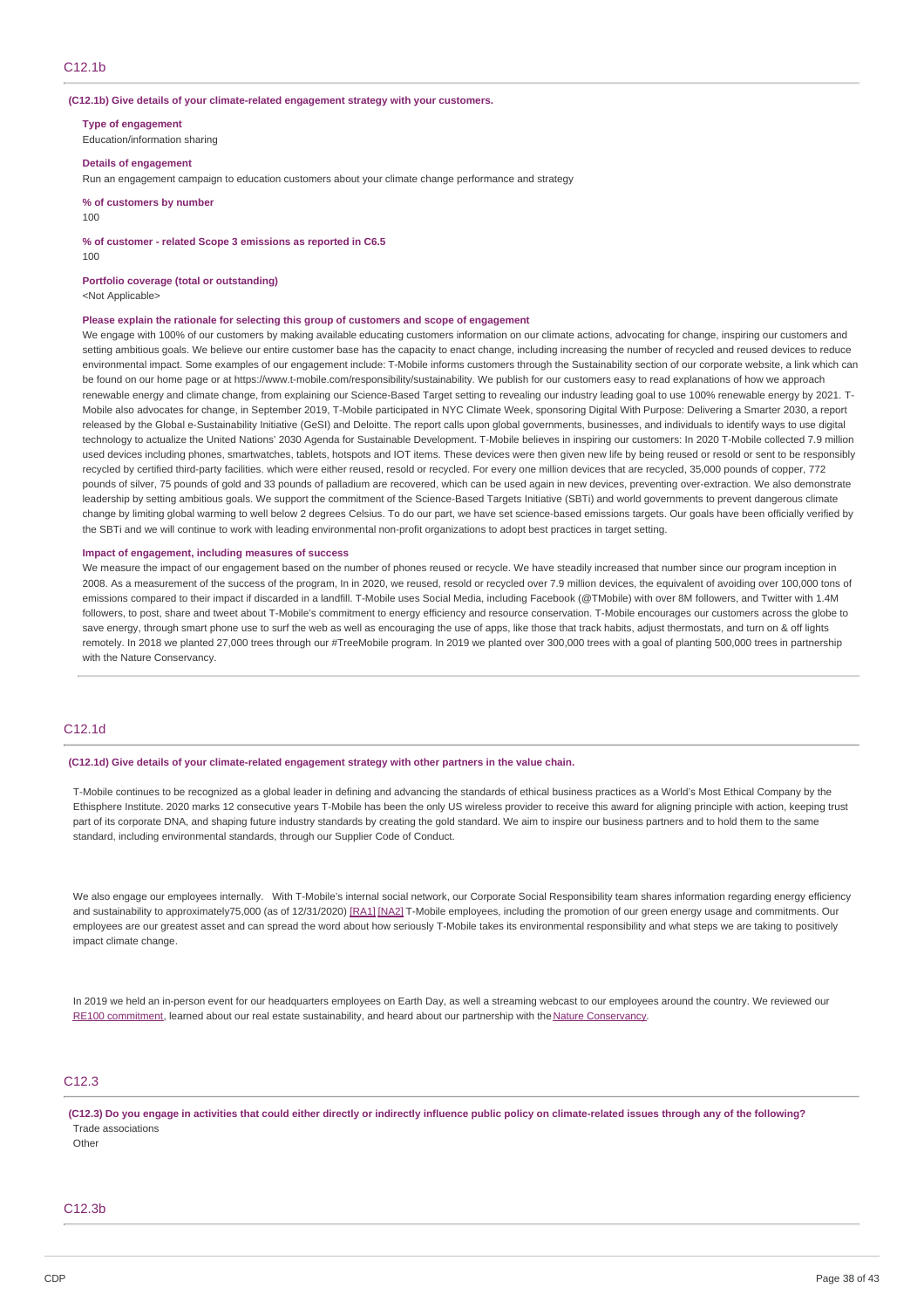### C12.3c

#### (C12.3c) Enter the details of those trade associations that are likely to take a position on climate change legislation.

#### **Trade association**

The Global e-Sustainability Initiative (GeSI) is a leading source of impartial information, resources and best practices for achieving integrated social and environmental sustainability through ICT. GeSI helps key policymakers, industries, stakeholders, and households understand the role ICT can perform in achieving the Sustainable Development Goals (SDGs).

#### **Is your position on climate change consistent with theirs?**

**Consistent** 

#### **Please explain the trade association's position**

GeSI is committed to sustainability actions and outcomes. Our members and partners use their collective knowledge and experience to identify opportunities and develop solutions for improving energy and resource efficiency, reducing carbon emissions and footprints, ensuring sustainable practices in the supply chain, encouraging access to sustainable technologies, and supporting ICT-enabled transformation across all industries and sectors around the globe.

#### **How have you influenced, or are you attempting to influence their position?**

We participate as member of the Board of Directors of the GeSI organization. We also sit on the Climate Change and Human Rights committees.

### C12.3e

#### **(C12.3e) Provide details of the other engagement activities that you undertake.**

In 2017, T-Mobile joined the RE 100, a collaborative, global initiative uniting more than 100 influential businesses committed to 100% renewable electricity, working to massively increase demand for—and delivery of—renewable energy. As a member we have set a public goal to source 100% of our global electricity from renewable sources by 2021 and to publicly report our progress on an annual basis.

In March of 2018, the U.S. Environmental Protection Agency (EPA) welcomed T-Mobile to the Green Power Partnership – a collective of companies leading the way in renewable energy. T-Mobile is the only major wireless company in the Partnership for its entire U.S. footprint. T-Mobile joins Apple, Google, Microsoft and other tech giants as a Green Power Partner.

In October of 2018, T-Mobile was recognized by both the [Environmental](https://www.epa.gov/newsreleases/anheuser-busch-recognized-excellence-green-power-use-2018-epa-leadership-awards) Protection Agency (EPA) and Center for [Resource](https://resource-solutions.org/press-releases/10101801/) Solutions (CRS) for its industry-leading green energy initiatives. At the Green Power [Leadership](https://www.epa.gov/greenpower/green-power-leadership-awards) Awards in Houston, the EPA recognized the Un-carrier for "exemplary action and dedication to significantly advance the development of U.S. renewable energy markets through voluntary green power use." Plus, the CRS also named T-Mobile "as an industry leader that is innovating and championing renewable energy and whose actions are supporting the accelerated development of green power markets."

In September of 2019, T-Mobile sponsored*Digital With Purpose: [Delivering](http://digitalwithpurpose.gesi.org/) a Smarter 2030*, a report released by the Global e-Sustainability Initiative (GeSI) and Deloitte during NYC Climate Week. The report calls upon global governments and businesses to identify ways to use digital technology to actualize the United Nations' 2030 Agenda for Sustainable Development.

In March 2021 we were recognized by the EPA as a Gold Tier member of the 2020 Sustainable Material Management Electronics challenge. The challenge recognizes electronics manufacturers, retailers, and brand owners who have shown commitment to and innovations in sustainable materials management and responsible electronics recycling. The data supporting this award was inclusive of legacy T-Mobile locations and operations.

### C12.3f

(C12.3f) What processes do you have in place to ensure that all of your direct and indirect activities that influence policy are consistent with your overall climate **change strategy?**

Our T-Mobile Code of Business Conduct describes how we ensure consistency in our lobbying efforts. All employees are trained on the code annually and the code says only authorized employees of T-Mobile are allowed to lobby government officials and employees on behalf of T-Mobile. The code details that business decisions be consistent with the minimization of environmental impact, which is in line with T-Mobile's commitment to make sustainability a fundamental part of its strategy.

Read more about our policies here <https://investor.t-mobile.com/corporate-governance/governance-documents/default.aspx>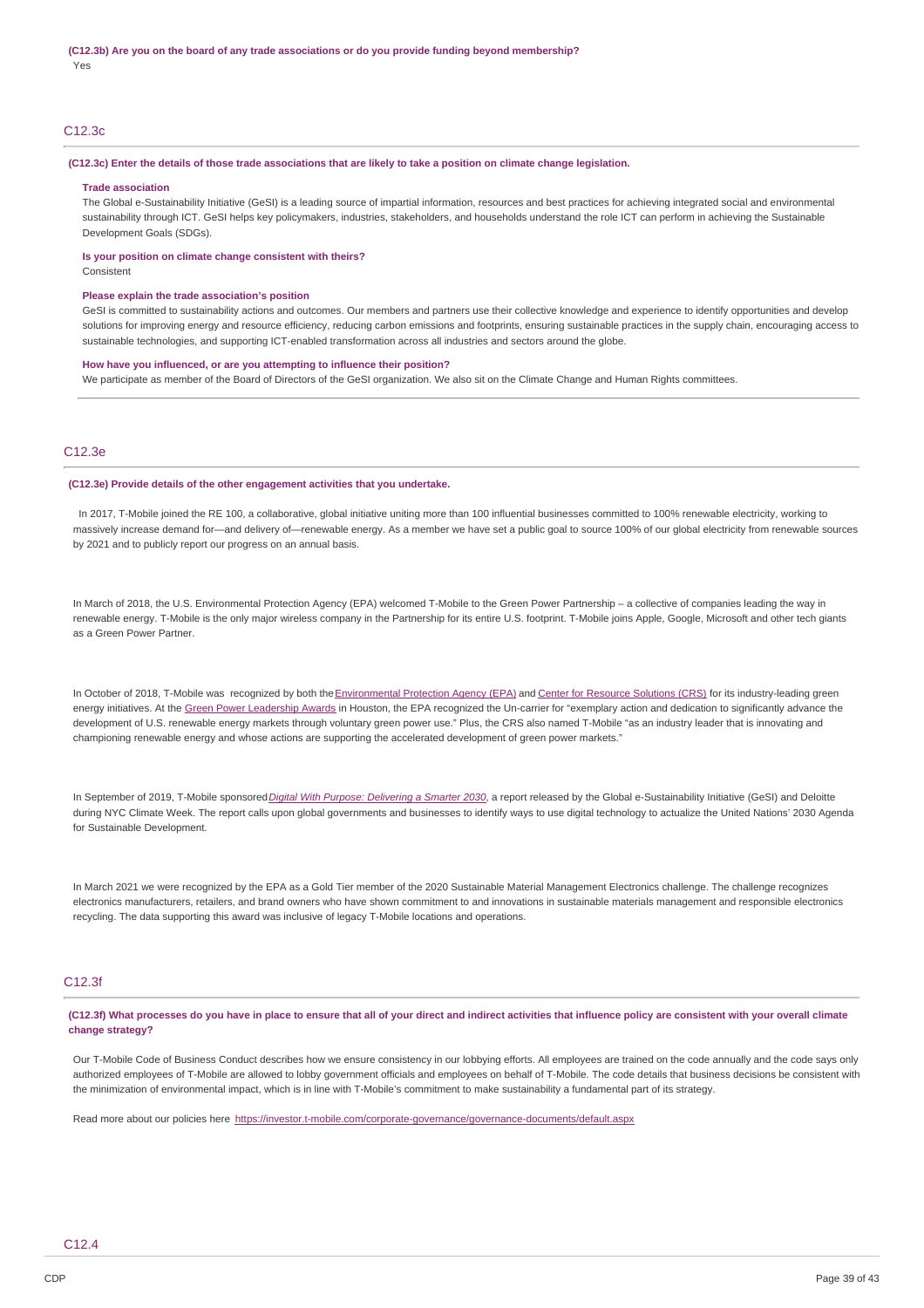(C12.4) Have you published information about your organization's response to climate change and GHG emissions performance for this reporting year in places **other than in your CDP response? If so, please attach the publication(s).**

#### **Publication**

In mainstream reports

**Status Complete** 

**Attach the document** TMUS-2021-Proxy-Statement.pdf

### **Page/Section reference** Pages 8 & 9

#### **Content elements** Governance

Strategy Risks & opportunities Emissions figures Emission targets Other metrics

### **Comment**

### **Publication**

In voluntary communications

### **Status**

Complete

#### **Attach the document**

\_\_DIGITAL WITH PURPOSE\_Summary\_A4-WEB.pdf

# **Page/Section reference**

Pages 36 - 39

### **Content elements**

Governance Strategy Risks & opportunities Emissions figures Emission targets Other metrics

#### **Comment**

Digital with Purpose , Case Study on T-Mobile.

# C15. Signoff

### C-FI

(C-FI) Use this field to provide any additional information or context that you feel is relevant to your organization's response. Please note that this field is optional **and is not scored.**

### C15.1

**(C15.1) Provide details for the person that has signed off (approved) your CDP climate change response.**

|       | Job title             | Corresponding job category |
|-------|-----------------------|----------------------------|
| Row . | President, Technology | Other C-Suite Officer      |

# SC. Supply chain module

# SC0.0

**(SC0.0) If you would like to do so, please provide a separate introduction to this module.**

### SC0.1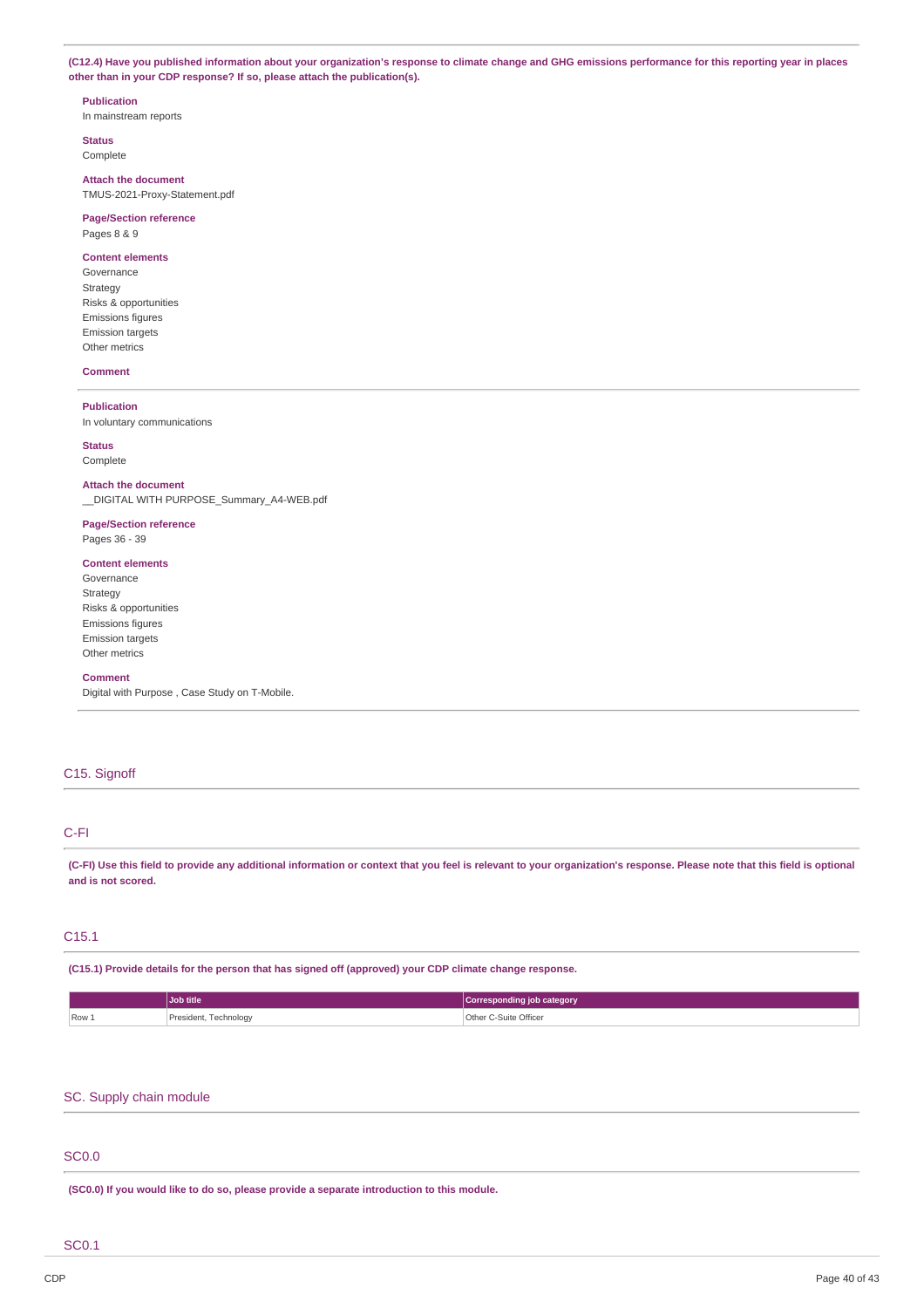**(SC0.1) What is your company's annual revenue for the stated reporting period?**

|       | evenue<br>Annual    |
|-------|---------------------|
| Row 1 | 17000<br>w<br>,,,,, |

# SC0.2

**(SC0.2) Do you have an ISIN for your company that you would be willing to share with CDP?** Yes

### SC0.2a

**(SC0.2a) Please use the table below to share your ISIN.**

|     | ISIN country code (2 letters) | SIN numeric identifier and single check digit (10 numbers overall) |
|-----|-------------------------------|--------------------------------------------------------------------|
| Row | US                            | 25901040                                                           |

#### SC1.1

(SC1.1) Allocate your emissions to your customers listed below according to the goods or services you have sold them in this reporting period.

# **Requesting member**

Bank of America

#### **Scope of emissions** Scope 1

#### **Allocation level** Company wide

### **Allocation level detail**

<Not Applicable>

**Emissions in metric tonnes of CO2e** 53180

**Uncertainty (±%)** 5

# **Major sources of emissions**

ALLOCATION CALCULATION NOT PERFORMED: In 2020, T-Mobile's entire Scope 1 total was 53,180 tons. To properly perform the allocation calculation, the customer should divide the 53,180 tons by T-Mobile's 2020 revenue (provided in SC0.1), then multiply by the customer's 2020 spend with T-Mobile. Major sources of emissions are as follows: Scope 1: Fleet gasoline, fleet diesel, jet fuel, diesel generator fuel, propane generator fuel, gaseous agents, refrigerants Scope 2: Purchased electricity (enterprise-wide) Scope 3: Purchased Goods and Services, Capital Goods, Use of Sold Products

#### **Verified**

No

### **Allocation method**

Allocation based on the market value of products purchased

Please explain how you have identified the GHG source, including major limitations to this process and assumptions made

The following are the boundaries used by T-Mobile for reporting sustainability data: • Operational Control • United States and Puerto Rico Primary data is collected from utility billing statements and internal consumption logs. For operationally-controlled sites where electricity billing data does not exist, approved estimation methodologies are used to approximate electricity consumption.

**Requesting member** Bank of America

**Scope of emissions** Scope 2

**Allocation level** Company wide

**Allocation level detail** <Not Applicable>

**Emissions in metric tonnes of CO2e** 1858206

**Uncertainty (±%)**

5

#### **Major sources of emissions**

ALLOCATION CALCULATION NOT PERFORMED: In 2020, T-Mobile's entire Scope 2 market-based total was 1,858,206 tons. To properly perform the allocation calculation, the customer should divide the 1,858,206 tons by T-Mobile's 2020 revenue (provided in SC0.1), then multiply by the customer's 2020 spend with T-Mobile.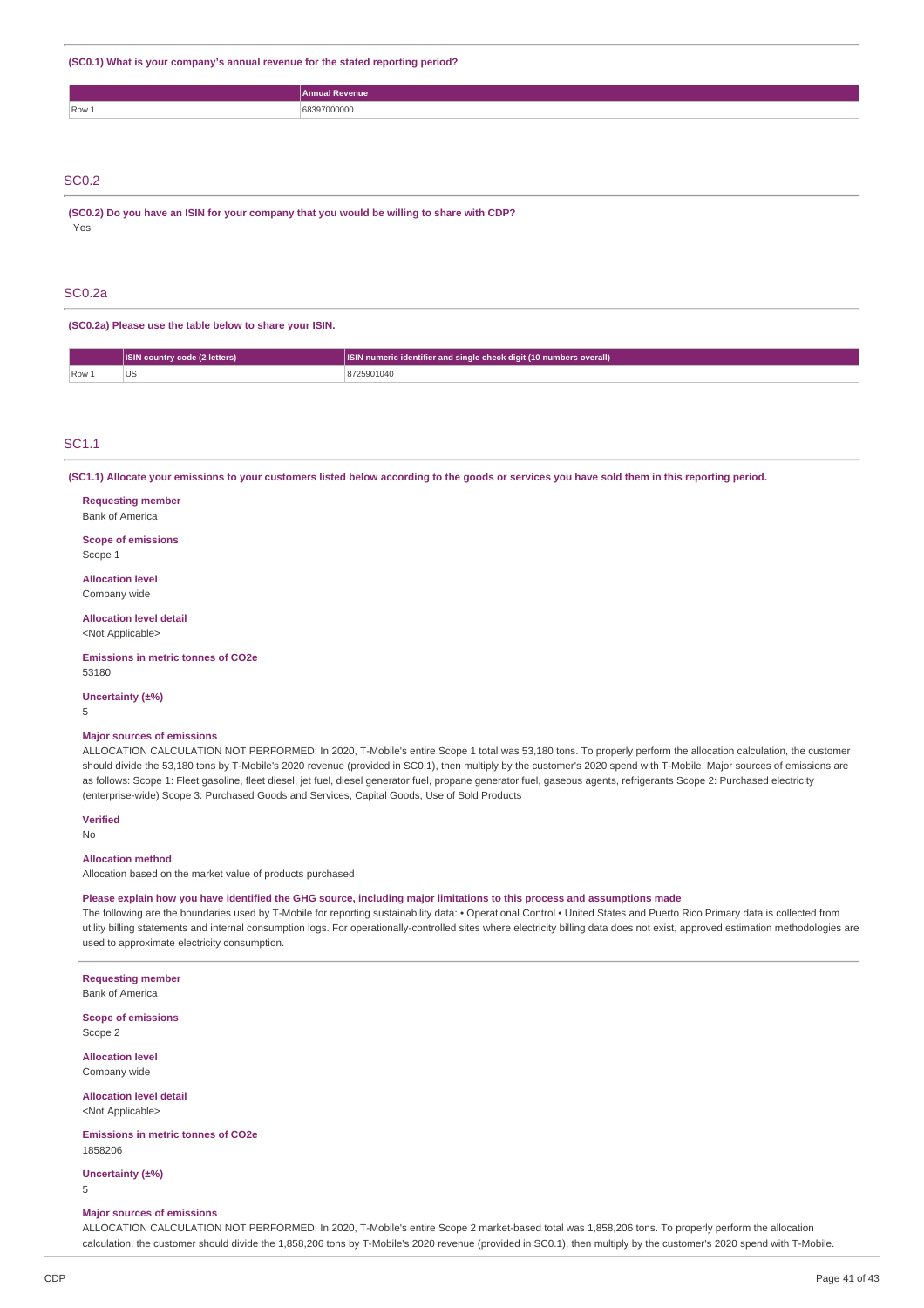Major sources of emissions are as follows: Scope 1: Fleet gasoline, fleet diesel, jet fuel, diesel generator fuel, propane generator fuel, gaseous agents, refrigerants Scope 2: Purchased electricity (enterprise-wide) Scope 3: Purchased Goods and Services, Capital Goods, Use of Sold Products

### **Verified**

No

### **Allocation method**

Allocation based on the market value of products purchased

#### Please explain how you have identified the GHG source, including major limitations to this process and assumptions made

The following are the boundaries used by T-Mobile for reporting sustainability data: • Operational Control • United States and Puerto Rico Primary data is collected from utility billing statements and internal consumption logs. For operationally-controlled sites where electricity billing data does not exist, approved estimation methodologies are used to approximate electricity consumption.

**Requesting member**

Bank of America

**Scope of emissions** Scope 3

**Allocation level** Company wide

**Allocation level detail** <Not Applicable>

**Emissions in metric tonnes of CO2e** 5800258

**Uncertainty (±%)**

5

#### **Major sources of emissions**

ALLOCATION CALCULATION NOT PERFORMED: In 2020, T-Mobile's entire Scope 3 upstream (Cat. 1-8) total was 5,800,258 tons. To properly perform the allocation calculation, the customer should divide the 5,800,258 tons by T-Mobile's 2020 revenue (provided in SC0.1), then multiply by the customer's 2020 spend with T-Mobile. Major sources of emissions are as follows: Scope 1: Fleet gasoline, fleet diesel, jet fuel, diesel generator fuel, propane generator fuel, gaseous agents, refrigerants Scope 2: Purchased electricity (enterprise-wide) Scope 3: Purchased Goods and Services, Capital Goods, Upstream Transportation & Distribution

**Verified** No

#### **Allocation method**

Allocation based on the market value of products purchased

#### Please explain how you have identified the GHG source, including major limitations to this process and assumptions made

The following are the boundaries used by T-Mobile for reporting sustainability data: • Operational Control • United States and Puerto Rico Primary data is collected from internal spend and employee travel reports. Per the GHG Protocol Scope 3 Technical Guidance (Pg. 14), if the customer is using this data to calculate T-Mobile's contribution to their Scope 3 Cat. 1 or 2 emissions, only cradle-to-gate (upstream) emission factors should be used. If needed, T-Mobile's entire Scope 3 (Cat. 1-15) total was 7,033,821 tons in 2020.

### SC1.2

**(SC1.2) Where published information has been used in completing SC1.1, please provide a reference(s).**

Please see T-Mobile's 2020 Assurance Statement or Climate Change disclosure for a breakdown of emissions by individual Scope 3 category.

# SC1.3

(SC1.3) What are the challenges in allocating emissions to different customers, and what would help you to overcome these challenges?

| <b>Allocation challenges</b>                                                                                                                                                            | Please explain what would help you overcome these              |
|-----------------------------------------------------------------------------------------------------------------------------------------------------------------------------------------|----------------------------------------------------------------|
|                                                                                                                                                                                         | challenges                                                     |
| Other, please specify (T-Mobile's revenue and spend data are managed by different internal teams, making it difficult to access the data required to<br>allocate emissions by company.) | Better organizational alignment and internal<br>communication. |

### SC1.4

**(SC1.4) Do you plan to develop your capabilities to allocate emissions to your customers in the future?** Yes

# SC1.4a